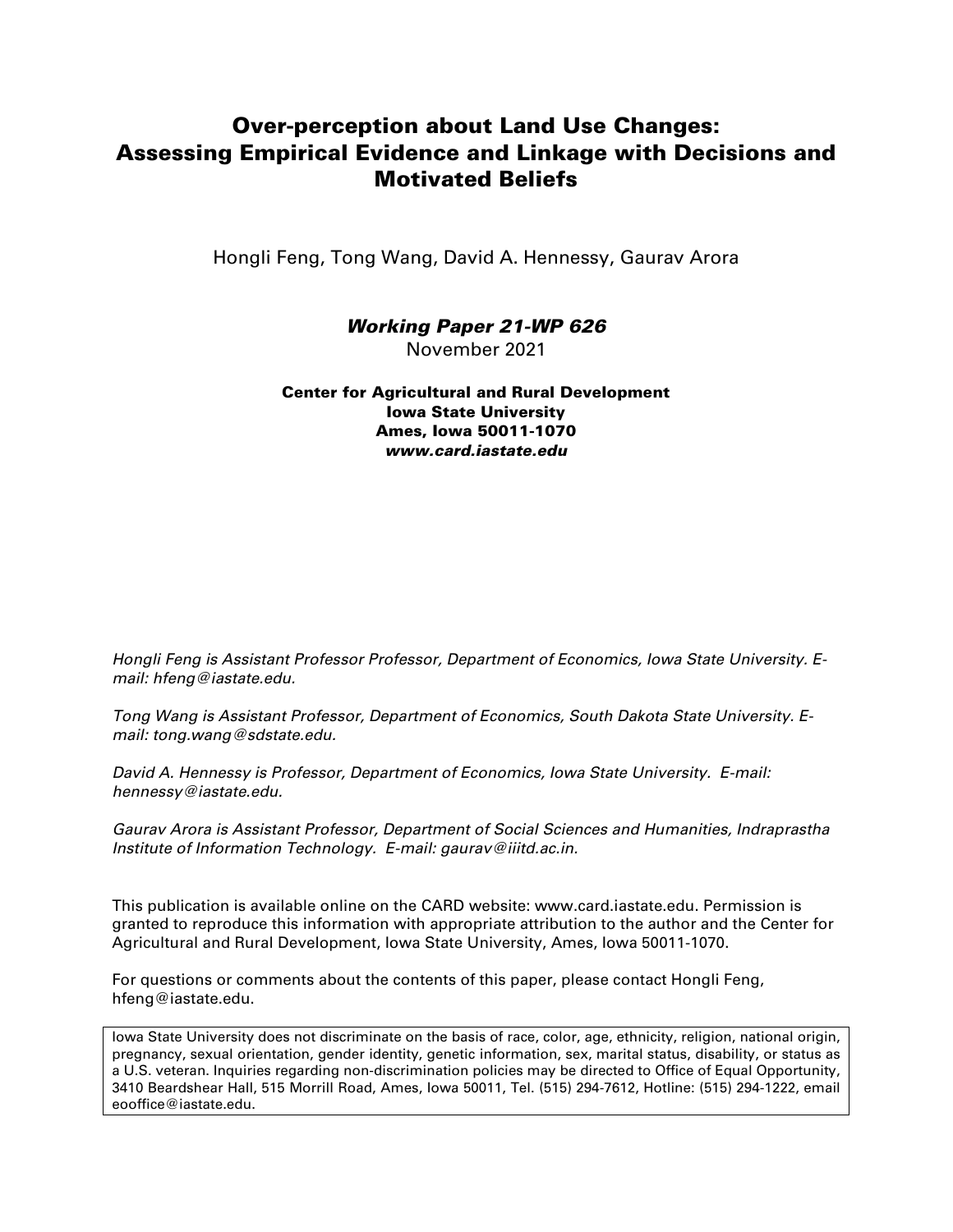# **Over-perception about land use changes: Assessing empirical evidence and linkage with decisions and motivated beliefs[1](#page-1-0)**

Hongli Feng<sup>a</sup> Tong Wang<sup>b</sup> David A. Hennessy<sup>c</sup> Gaurav Arora<sup>d</sup>

<sup>a</sup> Assistant Professor, Dept. of Economics, Iowa State University. Contact: *hfeng@iastate.edu* <sup>b</sup> Assistant Professor and Extension Specialist, Dept. of Economics, South Dakota State University. Contact: [tong.wang@sdstate.edu](mailto:tong.wang@sdstate.edu)

<sup>c</sup> Professor and Elton R. Smith Chair in Food and Agricultural Policy, Dept. of Agricultural, Food & Resource Economics, Michigan State University. Contact: [hennes64@msu.edu](mailto:hennes64@msu.edu) <sup>d</sup> Assistant Professor, Department of Social Sciences and Humanities, Indraprastha Institute of Information Technology Delhi, India, Contact: [gaurav@iiitd.ac.in](mailto:gaurav@iiitd.ac.in)

<span id="page-1-0"></span> $<sup>1</sup>$  A version of this working paper is forthcoming in Land Economics.</sup>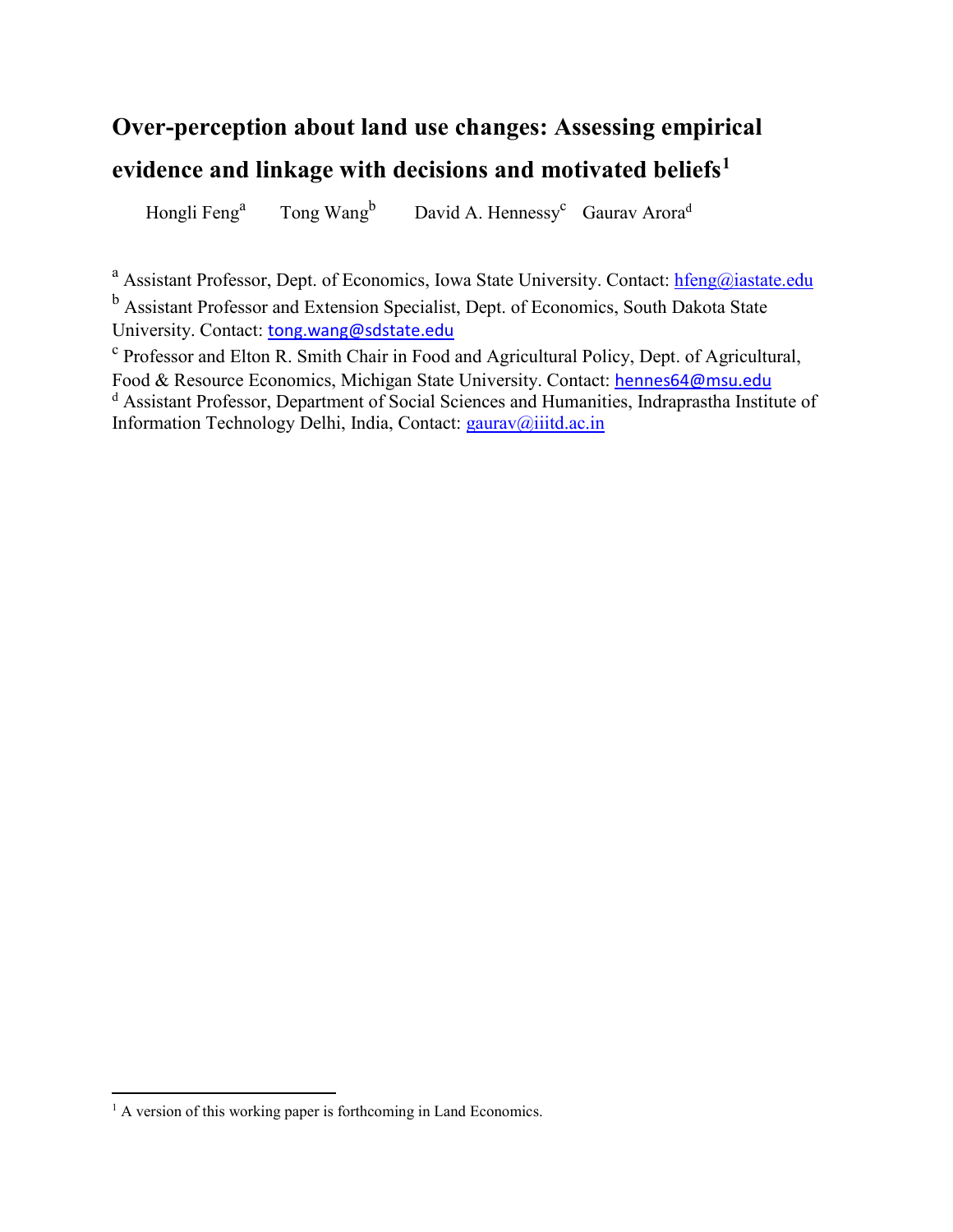# **Over-perception about land use changes: assessing empirical evidence and linkage with decisions and motivated beliefs**

## **Abstract:**

Perception biases documented in the literature often pertain to subject matters that are difficult to observe or measure such as one's ability. We study perception biases with respect to a concrete indicator that can be objectively measured: land use changes in a local area. We examine four hypotheses about land use change perceptions and test them with farm survey data complemented by satellite data. We discover systematic biases in farmers' perceptions about local land use changes that are consistent with motivated beliefs, and also evidence that links perceptions with intended future land conversions. Alternative explanations and policy implications are discussed.

**Keywords:** behavioral economics; farm survey; grassland conversions; human dimensions; land use policy; perception biases

JEL Classifications: Q1, Q5, D91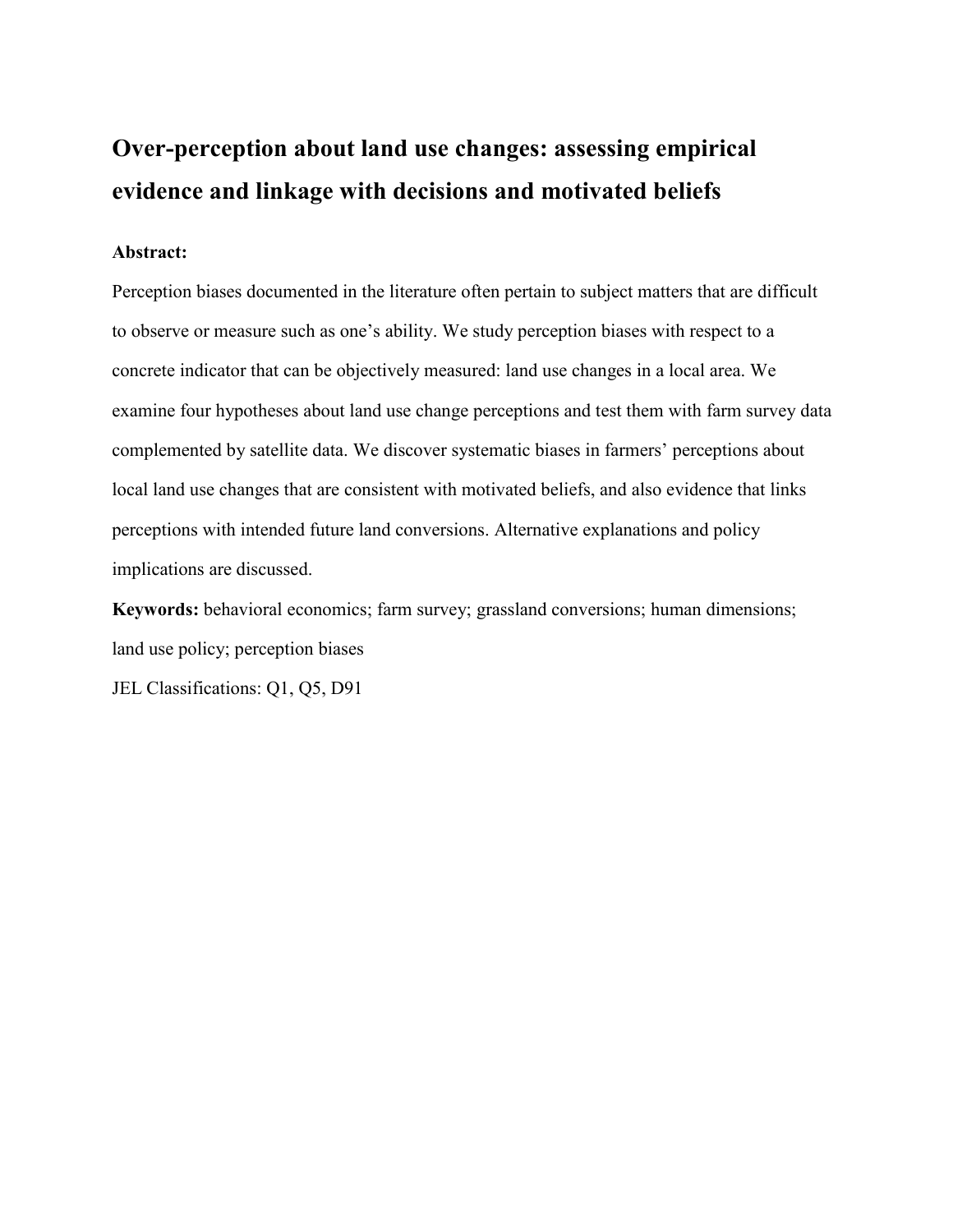#### **1. Introduction**

"Who says he's seeing this place the way we're seeing it? Humans see what they want to see."―

### Rick Riordan, *The Lightning Thief*

An individual's decisions are shaped by her perception of circumstances as opposed to actual circumstances. Perceptions about data are not always consistent with the underlying data. [1](#page-43-0) Furthermore, people with the same available information can have systematically different beliefs (Akerlof and Dickens 1982; Bénabou 2015). Heterogeneous perceptions of qualitative measures are ubiquitous, e.g., people have different opinions on a landscape's beauty. But significant heterogeneity can also exist on perceptions about common quantitative measures. Perception biases have been documented in such complex measures as corruption within institutions (Olken 2009; Kraay and Murrell 2016; Friesenbichler et al. 2018), inflation rate (Georganas et al. 2014; Coibion et al. 2018), risk magnitude (Viscusi 1990; Botzen et al. 2015; Ziebarth 2018), college textbook prices (Matsumoto and Spence 2016) as well as in more concrete and observable measures of specific population attributes, including parental view of youngest child size (Kaufman et al. 2013) and average height (Merrill and Richardson 2009; Poston et al. 2014).

While people use information to form perceptions, there is much evidence to suggest that various factors impede our ability to process this information in an unbiased way. As perception biases can arise in many different contexts, it is important that we understand them within the conceptual context in which they arise. Some biases are related to our past experience, for example, Botzen et al. (2015) found evidence of bias in homeowners' perceptions about the probability of flood risk and the magnitude of damages, relating them to past experience and the location of homes. Homeowners who have (respectively, have not) experienced a flood recently are likely to overestimate (respectively, underestimate) the probability of a future flood. Some biases arise due to psychological needs, for example, Proto and Sgroi (2017) showed evidence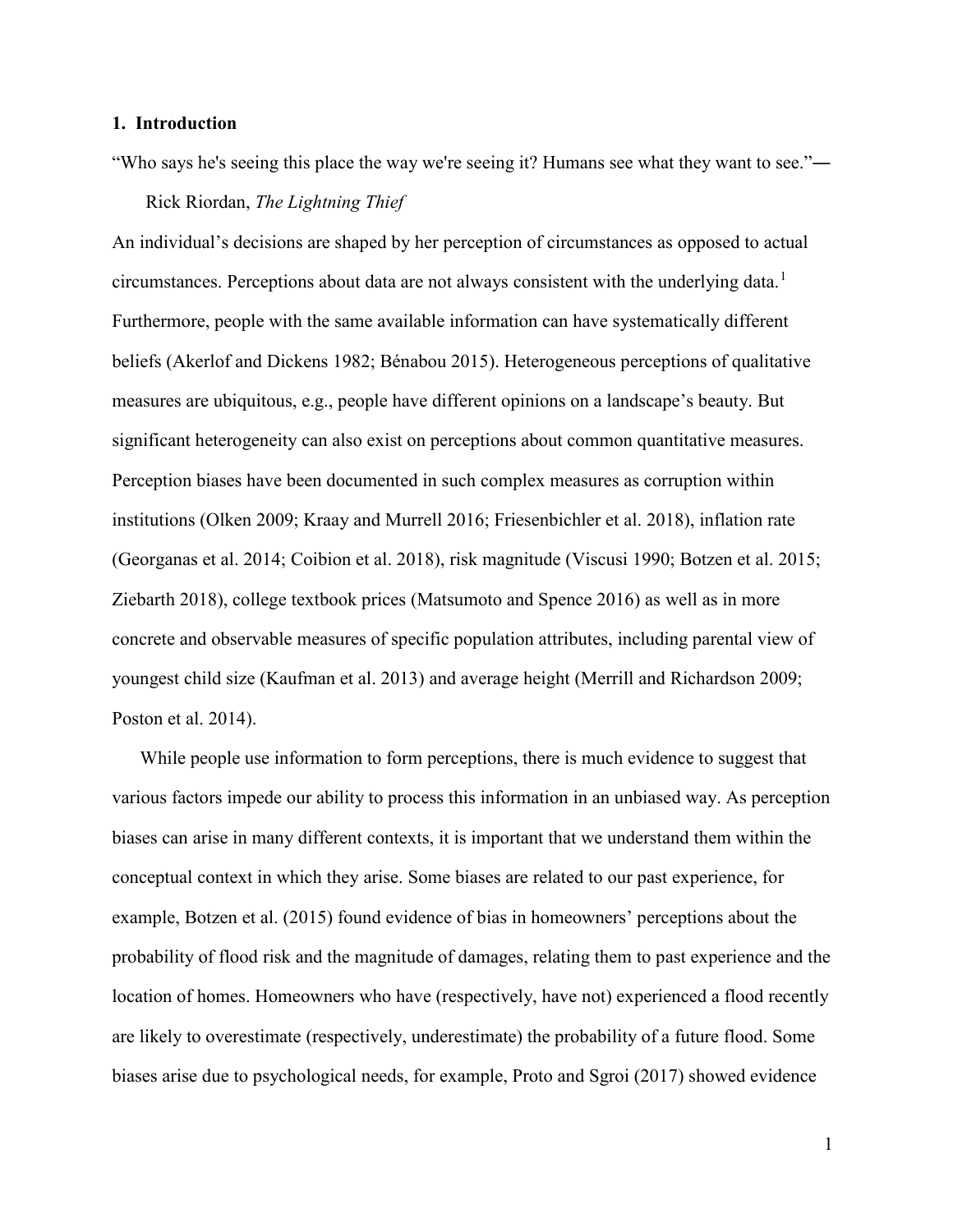of a powerful and ubiquitous bias in perceptions that are "self-centered" in the sense that those at extremes tend to perceive themselves as closer to the middle of the distribution than is actually the case. The self-centered perception biases are likely to be "self-serving" due to a form of subconscious "strategic ignorance" that caters to individuals' psychological needs. Another well-documented psychological motive for misperception is confirmation biases whereby an individual seizes on evidence that supports her current beliefs while ignoring evidence that conflicts with it (e.g., Rabin 1998). Rabin and Schrag (1999) shows that confirmatory bias can lead an agent to believe with near certainty a false hypothesis despite receiving an infinite amount of information. More recently, Fryer et al. (2019) introduced a model and an experiment to demonstrate that, when signals are open to interpretation, confirmatory biases can result in agents to have polarized views even when they observe the same information.

In this paper, we study perception bias issues in the context of land use changes which are critical for the health of ecosystems and the human communities that they encompass. It is increasingly recognized that "Land-use decision processes are influenced not only by the biophysical environment, but also by markets, laws, technology, politics, perceptions, and culture," (Brown et al. 2014). We aim to examine how perceptions regarding land use changes compare with reality and how these perceptions relate to land use decisions. The land use setting that we study is in the semi-arid United States Northern Great Plains, where the Western Corn Belt meets wheat production and grass-based feeder cattle production operations. The area contains large tracts of pothole wetlands and grasslands that provide hunting, duck nesting, pollinator feeding (Otto et al. 2016) and carbon sequestration services (Wang X. et al. 2017; Lu et al. 2018). The area has seen substantial grassland conversion since about 2006 (Wright and Wimberly 2013; Lark et al. 2015, Wimberly et al. 2017) to corn rotation systems (Green et al. 2018) although some reversion to grass occurred by 2017 (Wang T. et al. 2018). Crop output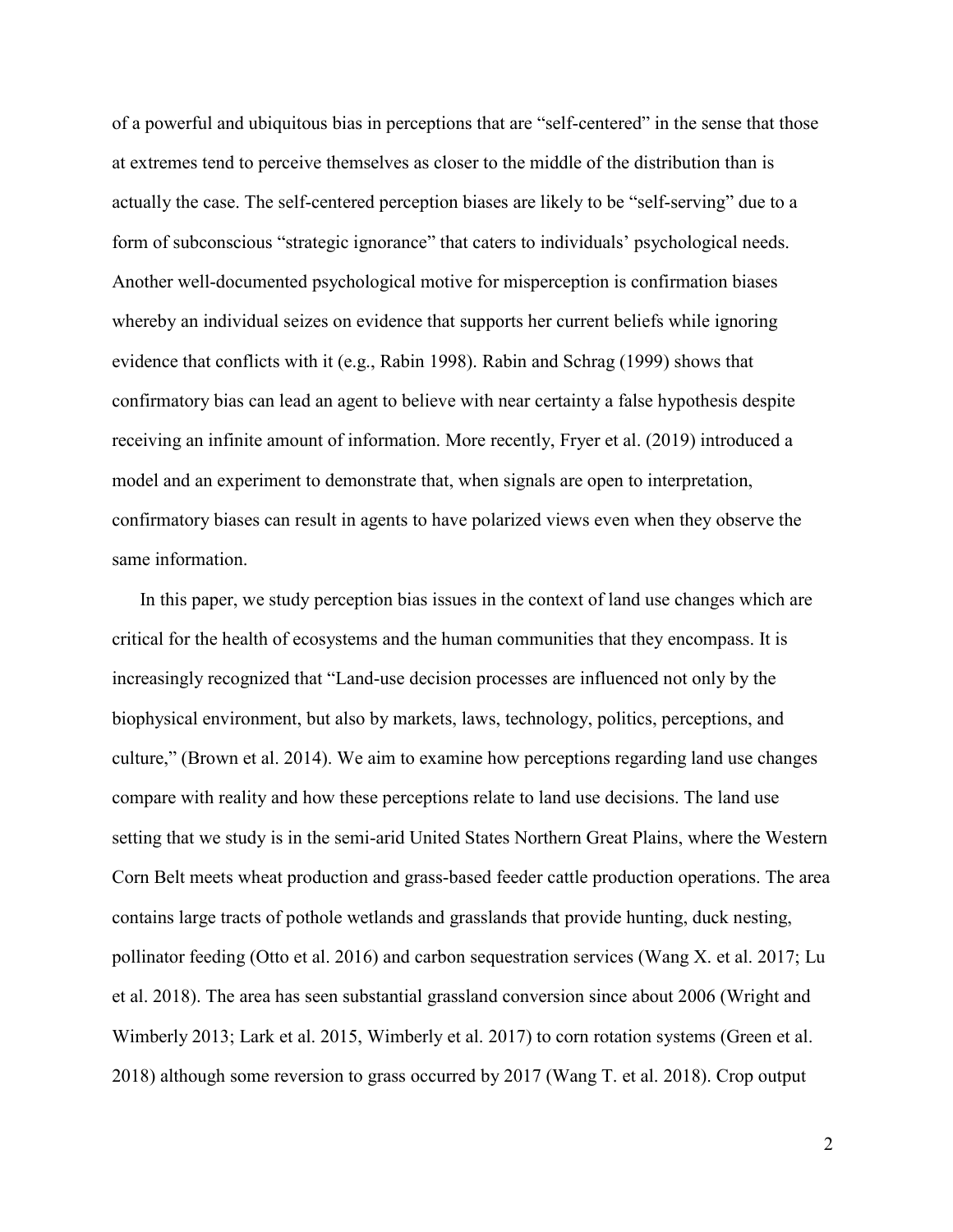prices have been a factor in determining overall loss magnitude (Wang T. et al., 2017). For well over half a century branches of the U.S. Federal government have sought to protect grassland and wetland through the purchase of permanent easement property right, where more than 340,000 hectares were protected from conversion during 1998-2012 (Walker et al. 2013), but many wildlife-friendly grassland acres remain unprotected and high cropland prices can severely constrain Federal efforts to protect them. Thus, if perception biases exist and have realworld effects on conversion then they would generate significant social externalities.

The social externalities associated with perception biases have been examined in other areas such as perceptions about income distribution and how it affects preferences toward income redistribution policies, and the impacts energy cost of misperceptions on energy efficiency (Alesina 2018, Allcott 2011). Bennett (2016) highlighted the importance of using perceptions to improve conservation outcomes. Whether perceptions about land uses are consistent with reality can have important policy implications not only because an individual's perceptions directly affect her decisions but also because perception biases can have potentially profound indirect effects as regional land use changes often lead to agglomeration effects. For example, overperception of land use changes could lead to more native grassland being converted which may in turn trigger a cascading phenomenon (Arora et al., 2021). That is, as cropland area increases, infrastructure for agricultural crop production will expand and improve (Richardson 2009). The sorts of infrastructure at issue can take various forms including efficient logistics for transporting fertilizer, seed and pest control inputs, product storage and processing facilities and operations, as well as ensuring that distribution infrastructure is in place for shipping, say, ethanol or dried distillers' grains. This makes converting grassland to cropland more profitable, leading to more land conversion. Beyond these effects, perceived land use changes are often a driving force behind policy positions of interest groups including non-profit conservation organizations and commodity associations. Therefore, it is important that we understand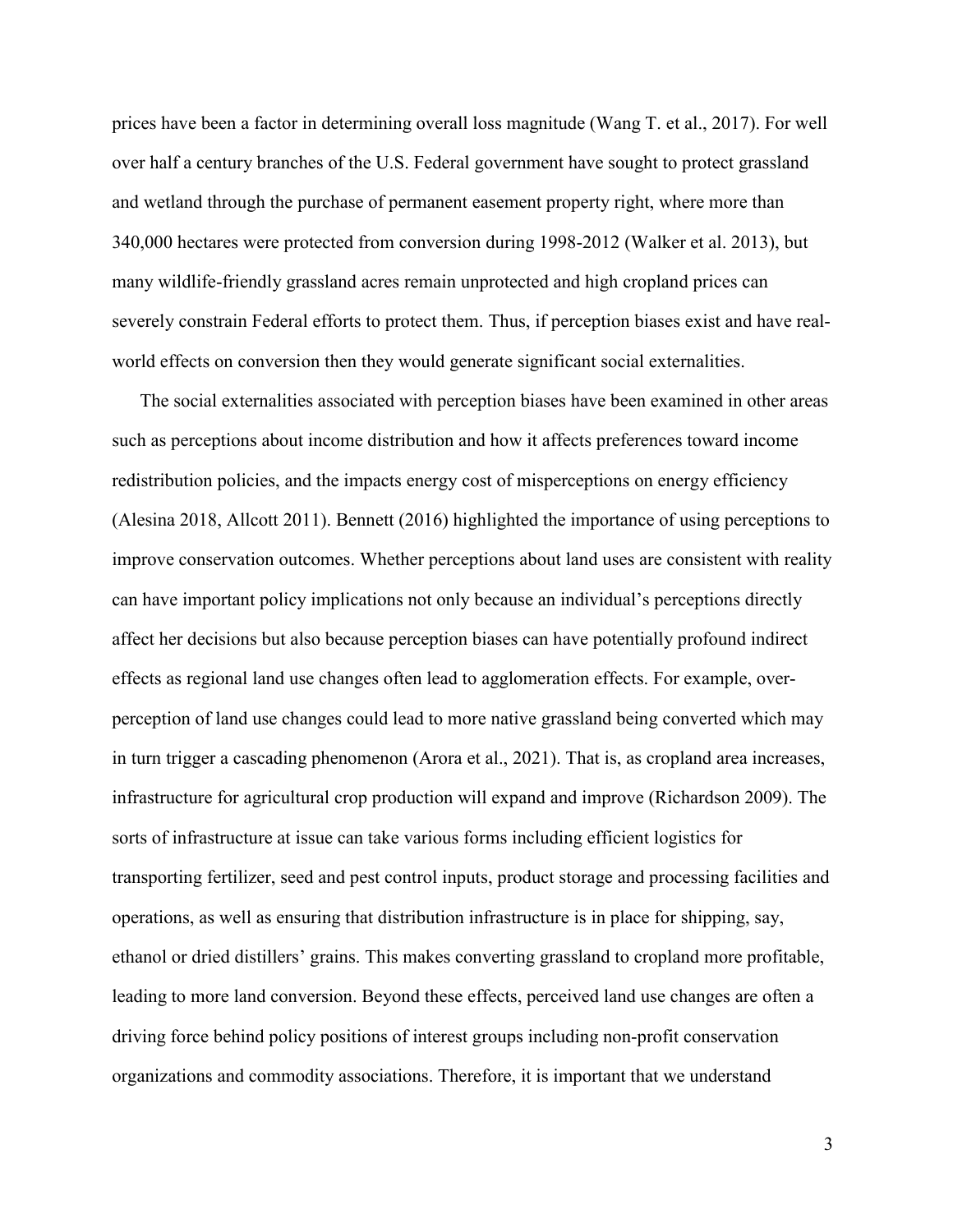perceptions about land use changes and the implications of biases, if any.

Interactions between farmers' perceptions and decision making have been studied in other contexts. For example, Adesina and Baidu-Forson (1995) found that farmers' subjective perceptions about the characteristics of new agricultural technologies capture data that are important in technology adoption decisions. Based on a survey of Iowa farmers in the United States, Arbuckle et al. (2013) also found evidence to support the importance of farmers' perceptions. Their results show that farmers who were concerned about the impacts of climate change on agriculture and attributed it to human activities had a more positive attitude toward adaptive and mitigative management strategies. A literature has also explored how learning about a technology accumulates and is then passed on determines a new technology's diffusion path (Conley and Udry 2010).

Although a very large body of work has examined reasons for and consequences of land use changes in general, including many in the same study area as ours (see, e.g., USGAO 2007; Rashford et al. 2011; Feng et al. 2013; Miao et al. 2014; Wang T. et al., 2017), and some work also exists on how people process landscape data (Dramstad et al. 2006; Kalivoda et al. 2014), to our knowledge ours is the first study that directly compares perception about land use changes with an objective measure of the same changes. We examine four hypotheses. We first posit that there are perception biases concerning land use changes in our study region. Next, we conjecture that, if a farmer made a conversion from grass to crop in the past then her current perception of land use changes in her locality is likely to be biased toward cropping. Third, we hypothesize that there is a positive relationship between past land conversions and perceptions about the extent of infrastructure changes. The last hypothesis claims that farmers who currently over-perceive cropping are more likely to express intentions for future conversion from grass to crop conditional on the availability of land to convert. We examine these hypotheses with satellite-based land use data and data from a farm survey. Discussions on alternative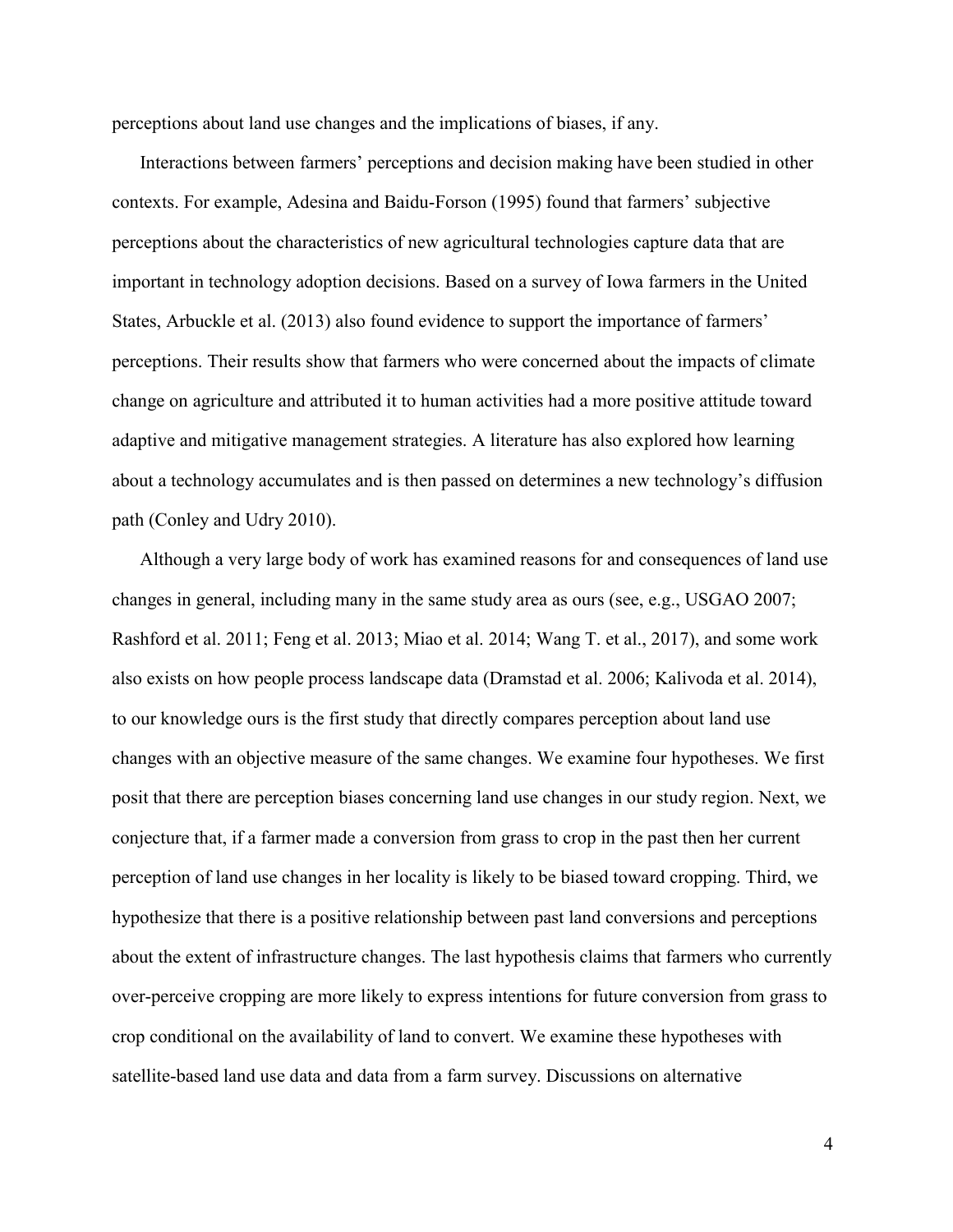explanations for perception biases and likely policy implications are also provided.

#### **2. Study Setting and Hypotheses**

As we explain in the Introduction section, perception biases can arise in different contexts and there can be alternative explanations for those biases. In this section, we layout the setting of land use changes and perceptions in our study and introduce four hypotheses concerning perception biases, a related rationale, and connections with land use decisions.

### *2.1. Factual settings for perception about land use changes*

In order to examine perceptions and related potential biases, it is necessary that we present the factual situation of land use and land use changes that are the object of perceptions and will provide a benchmark to evaluate perceptions in our study. Our study region is a primarily an agricultural area having two major land use types: croplands and grasslands. We focus on land use changes between crop and grass because these are the two major land uses in our study region (described in detail in the empirical sections), and would yield very different ecological outcomes. Grass cover is generally more beneficial in terms of water quality, wildlife habitat, and carbon sequestration while the main crops, especially corn, are more input intensive with higher adverse impacts on the environment.

Land is heterogeneous in terms of topology (e.g., slope), soil attributes (e.g., soil organic matter, soil texture, and water holding capacity), and climate conditions (e.g., daily maximal and minimal temperature, and monthly cumulative precipitation, especially during crop/grass growing seasons). We can use a composite index,  $\theta \in [0,1]$ 

θ

 $\theta$  generates a higher net return in grass than in crop

while land with large values of  $\theta$ 

 $\theta$  and the net returns to grass and crop. Given a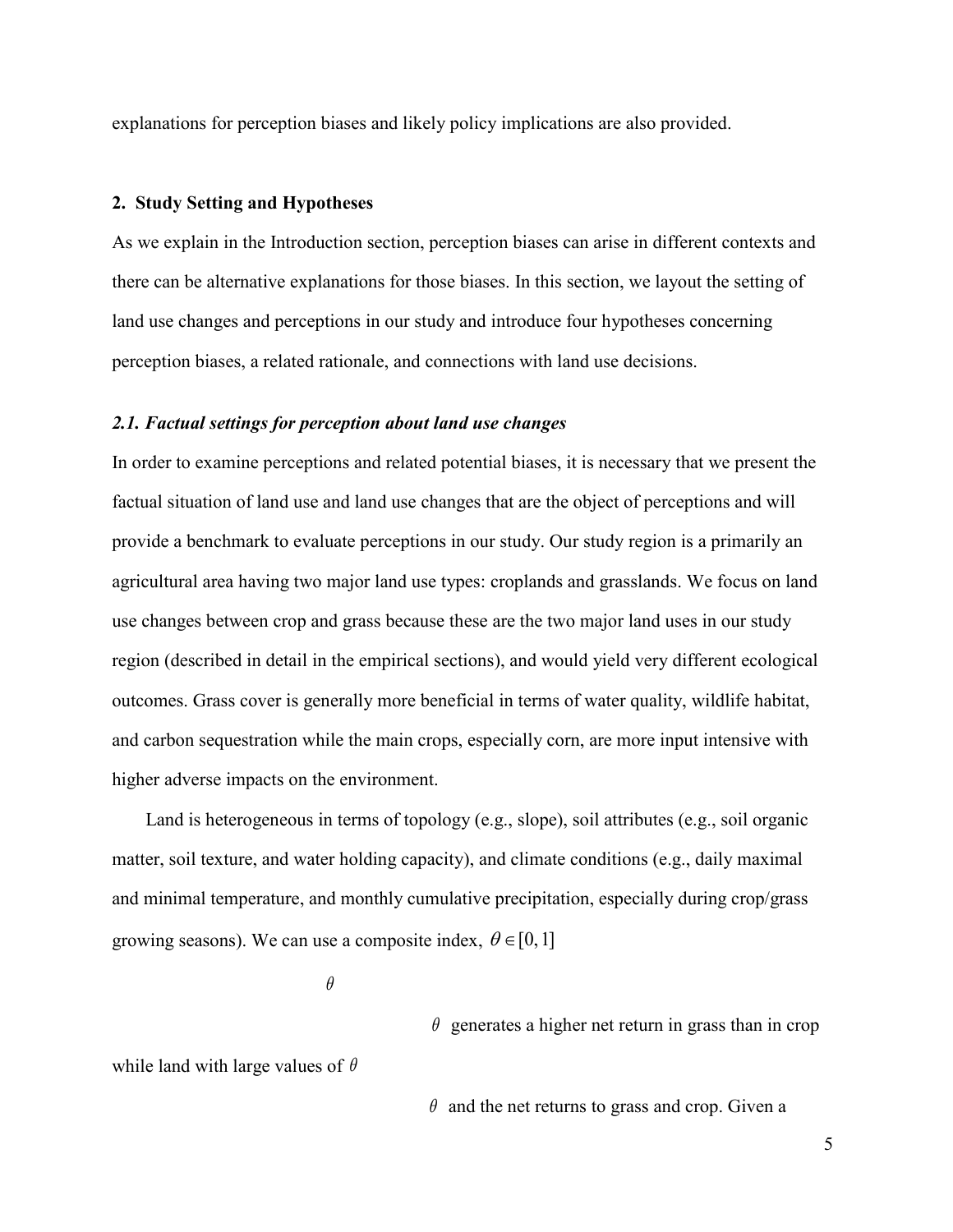$\theta$  (e.g.,  $\theta^*$  at initial crop prices in Figure

1) at which grass and crop will generate the same net return. For lower values of  $\theta$ , net return is lower for crop than for grass. As  $\theta$  increases, net return increases for both crop and grass but at a faster rate for crop; so net return to crop eventually exceeds that to grass and the difference increases further for higher values of  $\theta$ . This  $\theta$  in empirics is represented by a land capability class index. Beyond  $\theta$ , a farmer's non-economic circumstances will also play an important role in her land use decisions.

When crop prices increase, as shown by the shifting up of net crop returns in Figure 1, more land will generate a higher net return in crop than in grass (indicated by the shift from  $\theta^*$ to  $\hat{\theta}$  in the figure). However, the extent of grassland to cropland conversion will also be affected by each individual farmer's specific economic and non-economic circumstances. For example, there will be conversion costs when switching from grass to crop or from crop to grass. This implies that land conversion decisions will not be determined by single-year net returns but rather by expected returns over multiple years. Different farmers may have different estimates or perceptions about the conversion costs. Plus, some farmers may have a strong preference for a lifestyle or family legacy that is associated with grass-based production. Such individual circumstances, related to both economic and non-economic factors, make it more challenging to gauge how much grassland will be converted to cropland as crop prices increase.

Our study area is the Northern Great Plains of the Dakotas. During the relevant period for our empirical study (i.e., 2004-2014), this region witnessed dramatic price increases for corn, soybean, and wheat, the three major crops in our study region. Up until 2006, corn prices mostly hovered around \$2/bushel. However, between 2007 and 2015, average local cash corn prices were above \$3, peaking in 2012 at about \$6.7/bushel. A similar trend occurred for soybean prices, which were rarely above \$7/bushel before 2006, but increased to \$9.6/bushel in 2007 and was above \$14/bushel in 2012. Thus, the overall land use change during this period was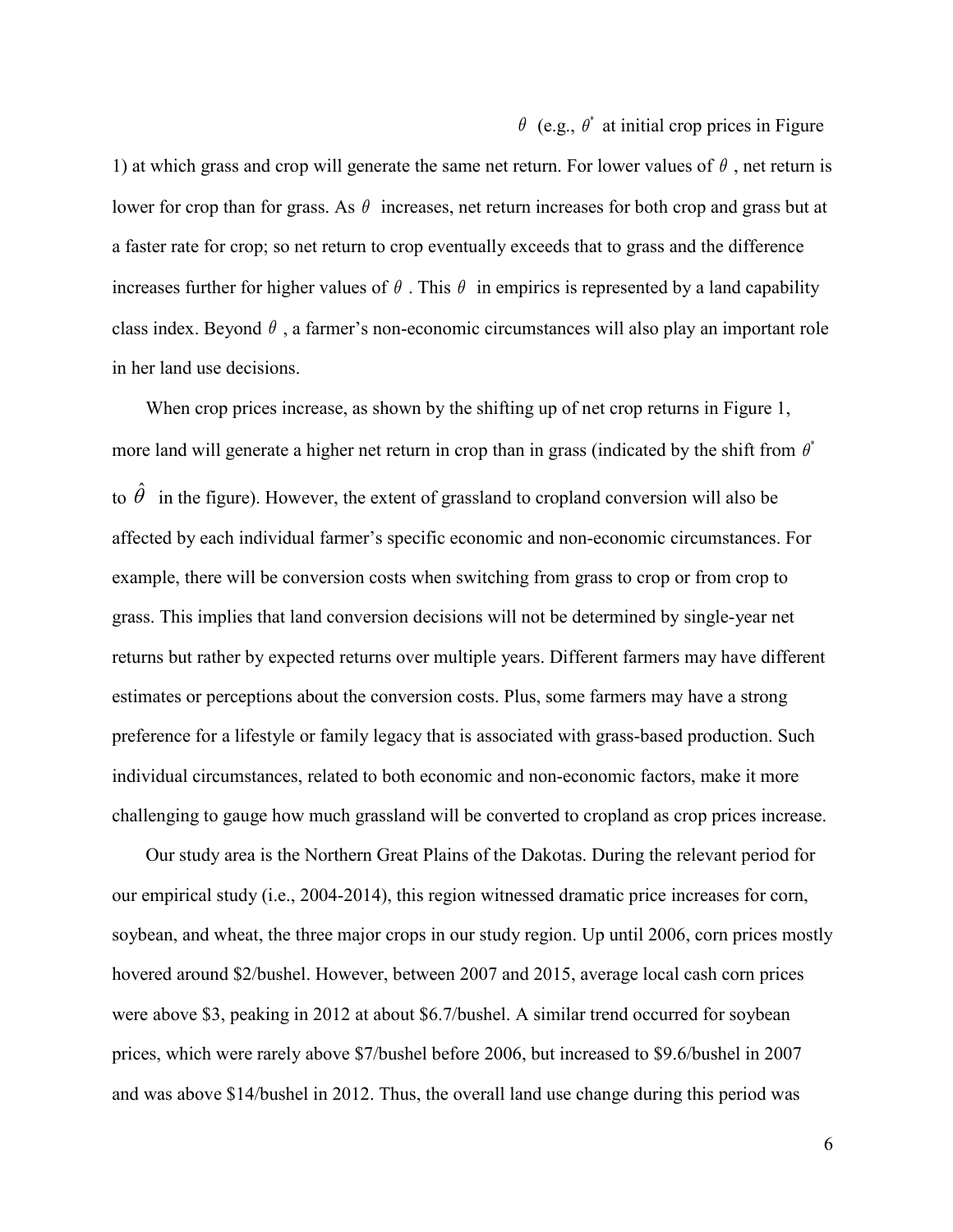conversion of grassland to cropland and an increase in total cropland area, as has been documented extensively by the literature (e.g., Wright and Wimberly 2013). The perceptions that we analyze next will be about beliefs of land use changes during our study period.

### **Key features of factual setting as the object of perceptions:**

At the onset of our study period (2004-2014), where part of the land was cropped and the rest was under grass, an exogenous price shock occurred that favored crop prices relative to those of grass-based outputs. We will focus on land that was originally in grass because of the concerns surrounding grassland loss. Farmer *i* as well as some other farmers in her locality, defined as within a certain radius (say, 5 miles) of farmer *i* 's location, had land in grass, that is,  $a_{i,0} = g$ and  $a_{j,0} = g$  for some  $j \neq i$ , with "0" representing the beginning of the study period; these farmers were faced with the decision to stay in grass or to convert grass to crop given the increased crop prices. Some farmers converted from grass to crop including farmer *i* , i.e.,  $a_{i,1} = c$  and  $a_{j,1} = c$  for some  $j \neq i$ , with "1" representing the end of our study period.

The perception related questions that we examine here are: (i) Were farmers' perceptions about percentage of land area converted to crop biased? (ii) If perceptions were indeed biased then what potential hypotheses could explain the gap? And finally, (iii) what were the likely connections between perception biases and land use decisions in the past or intention of land use changes in the future?

#### *2.2. Definition of perception biases in the context of land use changes*

In a world with complete information available at no cost and in the absence of cognitive biases, there would be no perception bias. Before we explain how biased perceptions can arise regarding land use and land use changes in the next section, here we explain how perception biases are defined. In our context, the extent of land use changes in a local area is a concrete measure that is observable and objectively measurable. Specifically, a farmer can visually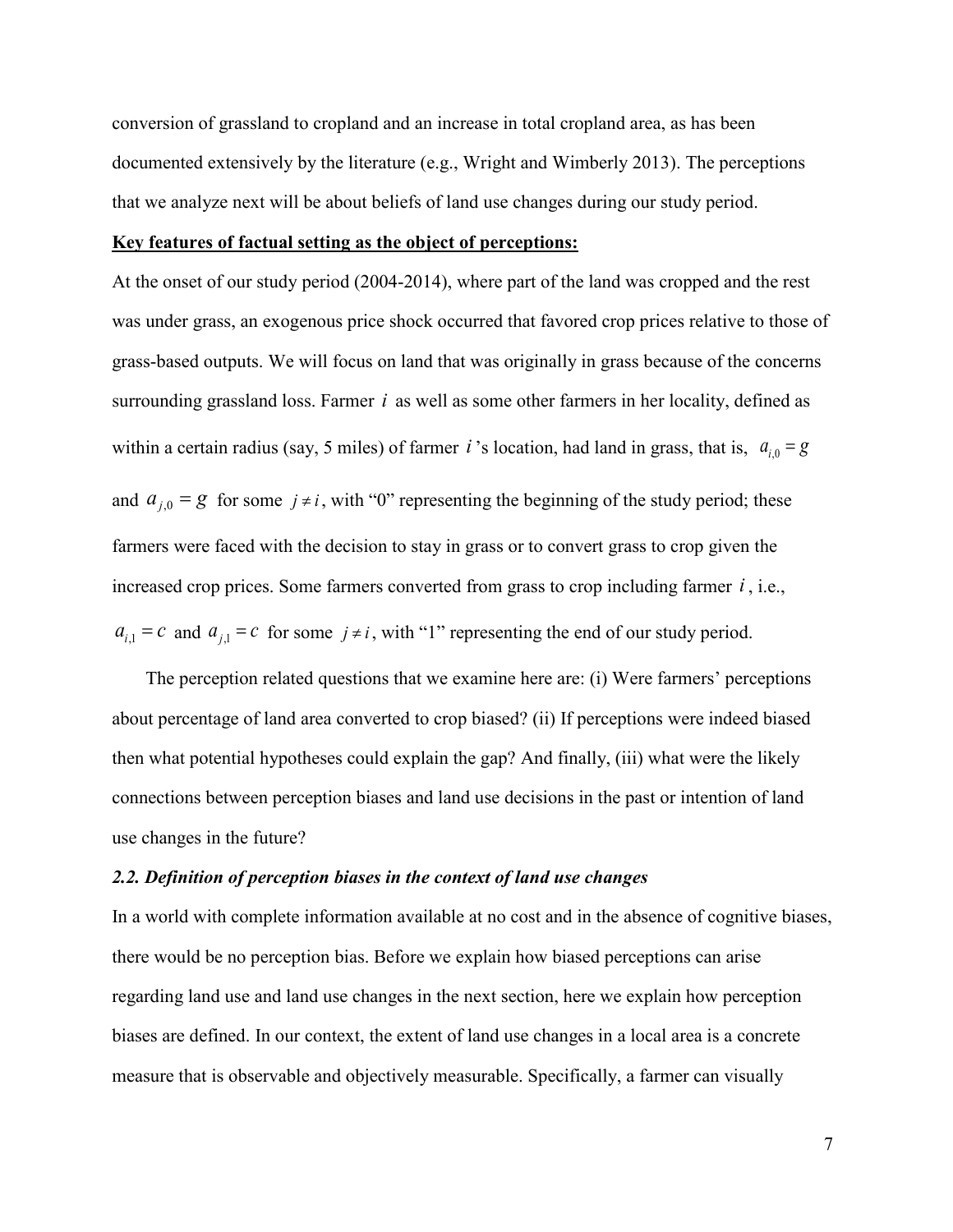observe land use and land use changes in her locality. The information a farmer likely does not have is the specific magnitude of overall changes, for example, the percent change in total cropland area in her locality.<sup>[2](#page-43-1)</sup> When asked about such values, a farmer will answer based on her perceptions. This context is similar to that in Proto and Sgroi (2017) where research subjects were asked to estimate their peers' average weight and height, among other measures, given that they saw their peers and visually observed their weight and height on a day-to-day basis in the same environment. What these research subjects did not have was explicit data on weight and height such as the average, the median, or the  $90<sup>th</sup>$  percentile of these body metrics. When asked about these measures by researchers, the subjects gave estimates based on their perceptions which were found to be systematically biased and the biases were found to be "self-centered" which means that individuals tend to see themselves as more "average" than is actually the case (Proto and Sgroi 2017).

Let 
$$
N_i
$$
 *i*'s locality. Let *j* for  $j \in N_i$ 

*i* 's locality. Also, let  $\tilde{a}_{j,1}$  *i* 

*j*,  $\forall j \neq i$ . To characterize perception biases, we first define  $I(a_{j,1} = a_{i,1})$  as a variable indicating whether farmer *j* made the same land use decision as farmer *i* :  $I(a_{i,1} = a_{i,1}) = 1$  if the land use decisions are the same; otherwise,  $I(a_{j,1} = a_{i,1}) = 0$ . Then  $n_{i,1} = \sum_{j \neq i, j \in N_i} I(a_{j,1} = a_{i,1})$  is the total number of farmers in farmer *i* 's locality who actually made the same land use decision as farmer *i*. Similarly,  $\tilde{n}_{i,1} = \sum_{j \neq i, i \in N_i} I(\tilde{a}_{j,1} = a_{i,1})$  is the total number of farmers in farmer *i*'s locality whom she perceives to have made the same land use decision as her own. The difference between  $\tilde{n}_{i,1}$  and  $n_{i,1}$ , i.e.,  $\Delta \tilde{n}_{i,1} = \tilde{n}_{i,1} - n_{i,1}$ , is farmer *i*'s perception bias. By construction, farmer *i* is not cognizant of her biases. Also,  $\tilde{n}_{i,1}$  and  $\Delta \tilde{n}_{i,1}$  do not have to be integers representing the number of farmers; they can be scaled to represent variations in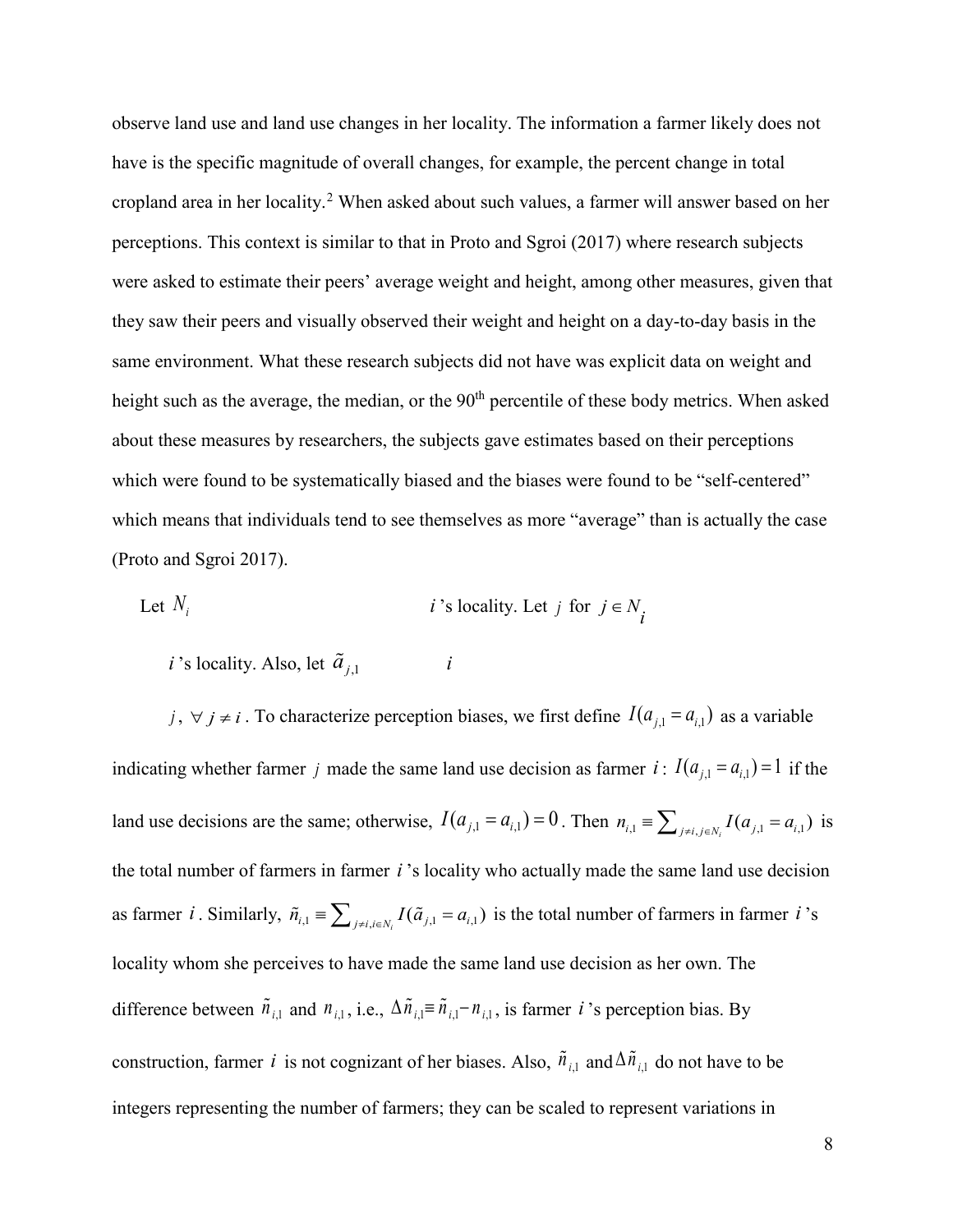perception biases. For example, the inverse of the total number of farmers in a farmer's local area can be used as a scaling factor. Then the scaled  $\tilde{n}_{i,1}$  and  $n_{i,1}$  would represent, respectively, perceived and actual share of farmers who have made the conversion from grass to crop. Further, each farmer's conversion decision can be weighted by acres to represent the land share each farmer has. Then the scaled versions of  $\tilde{n}_{i,1}$  and  $n_{i,1}$  would represent perceived and actual proportions of land that had been converted from grass to crop. The latter definition is what we use in our empirical analysis. Whether there are biases and the extent of any biases are the foci of our research. Specifically, we will test the following hypothesis:

**Hypothesis 1 (H1):** There is no perception bias about the amount of land area that has been converted from grassland to cropland in a local area, i.e.,  $\tilde{n}_{i,1} = n_{i,1}, \forall i \in N_i$ .

#### *2.3. Confirmation based rationale for perception biases in the context of land use changes*

Well-known in both psychology and economics literatures is the notion that perceptions are affected not only by objective happenings and the way we process such happenings, but also by our (sub-conscious) psychological needs (e.g., Rabin 1998, Bénabou 2015). For example, there is evidence that supports motivated visual perception, i.e., "we see what we want to see" (e.g., Balcetis and Dunning 2006). One manifestation of motivated beliefs is the tendency for confirmation bias: if we have made a choice, we would like to believe that others have made a similar choice. That is, there are psychological benefits to having the belief that our decision is "confirmed" by others' decisions as such confirmation can be perceived as "validation" of our choices. In our context, psychological needs can mean that a farmer desires that her neighbors' land use decisions be consistent with hers. Specifically, we conjecture the following,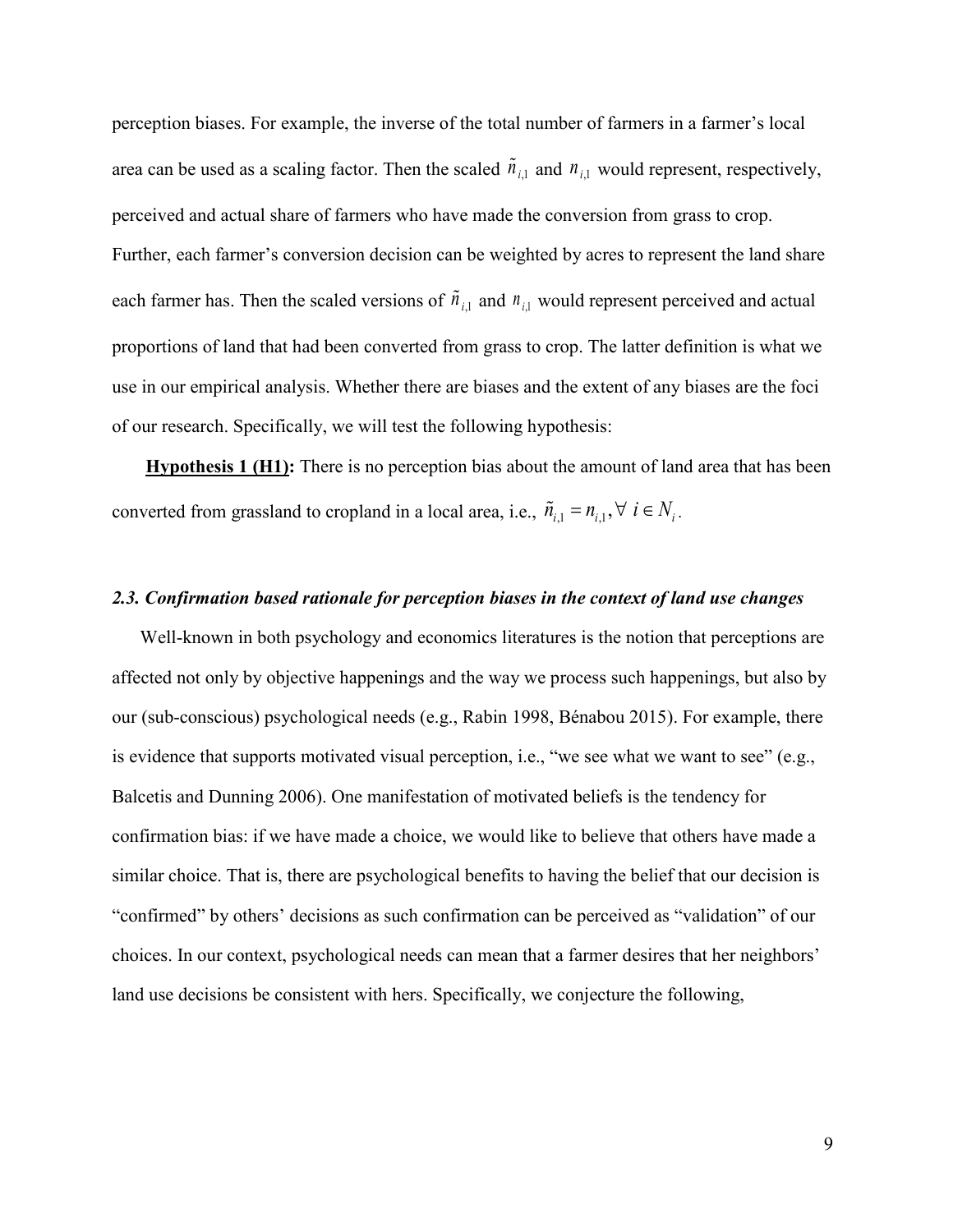**Conjecture of Confirmation Effect: Given that a farmer has converted land from grass to crop, the farmer will derive a higher utility if she believes others in her locality have made a conversion in the same direction.** 

Bénabou (2015) modeled motivated beliefs with a utility function that is a weighted average of the standard payoff directly resulted from own decisions and a component for psychological adjustments. We can use the following function,  $\sigma_{i,1}^j(\cdot)$  to capture such psychological adjustments:

(1) 
$$
\varpi_{i,1}^j(\tilde{a}_{j,1}| a_{i,1} = c) \begin{cases} > 0 & \text{whenever } \tilde{a}_{j,1} = c \text{ given } a_{i,1} = c, \\ = 0 & \text{otherwise,} \end{cases}
$$
 for  $j \neq i$ .

That is,  $\varpi_{i,1}^j(\cdot)$  represents a pair-wise confirmation effect when farmer *i* compares her own decision with farmer *j* 's decision: when farmer *i* perceives that her neighbor has made the same decision as hers, her utility gets a boost. Otherwise, her utility is not affected. Based on such confirmation effects, we have the following hypothesis:

**Hypothesis 2 (H2):** Over-perception of land conversion from grass to crop is positively correlated with a farmer's land conversion decision from grass to crop.

As more land is converted to cropland, the local infrastructure for crop production will also expand and improve accordingly (Richardson 2009). Thus, the perception that total cropland has increased will likely lead to the perception that infrastructure has improved. Then, as an extension to Hypothesis 2, we conjecture that a farmer's perceived infrastructure condition will be positively linked to her land use decisions. When a farmer has the view that the infrastructure for corn and soybean has improved, all else equal, this will make growing corn and soybean more attractive than grass-based production, likely contributing to land conversion cascades whereby some conversion of grassland leads to more conversion of grassland. Such cascading effects have important implications for conservation policy design and have been examined by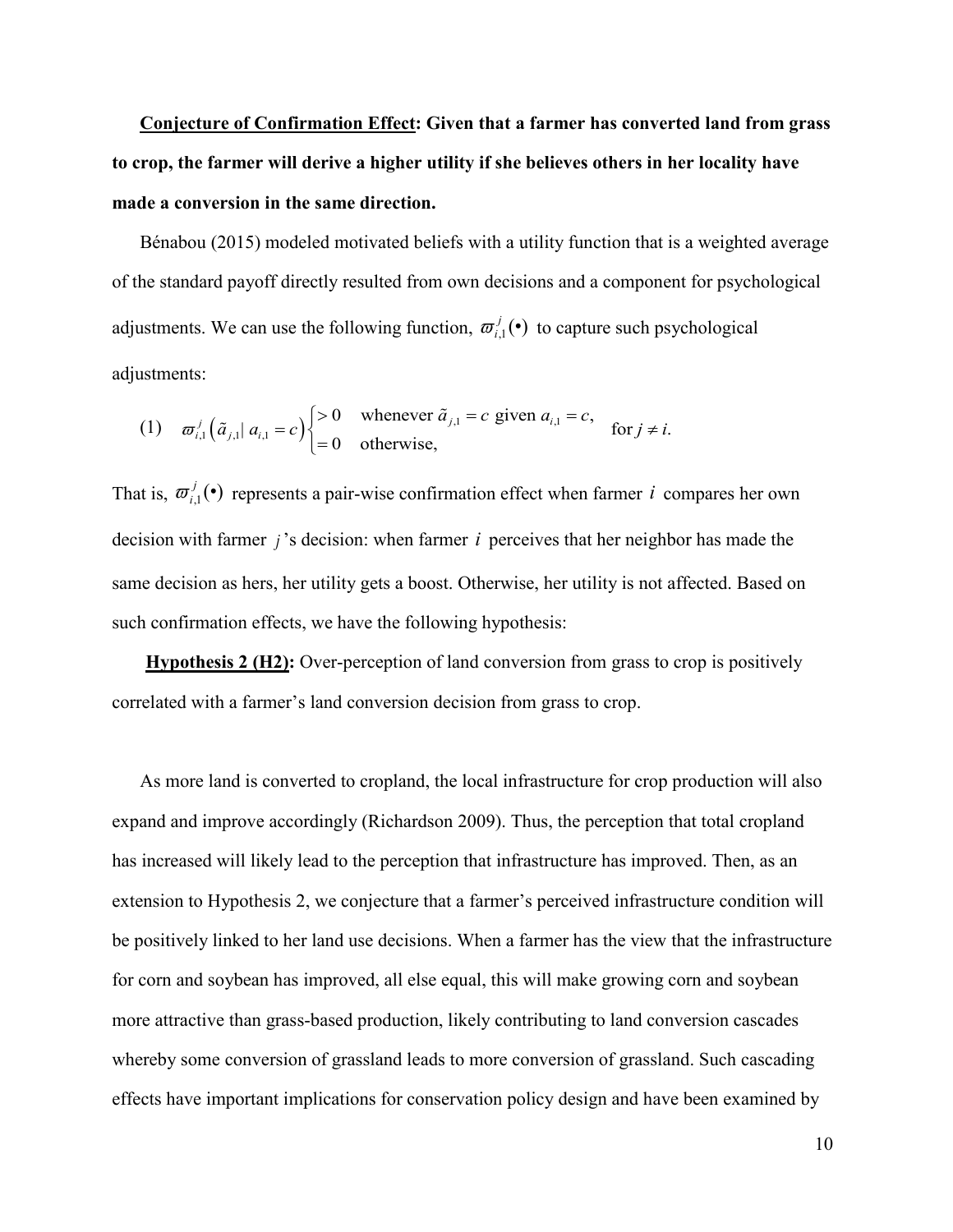Arora et al. (2021). Nevertheless, it is harder to have a concrete objective measure of infrastructure improvement, and so we do not examine whether perceived improvement is overperception or not.

**Hypothesis 3 (H3):** Farmers who have converted from grass to crop are more likely to perceive an improvement in infrastructure for cropping.

The linkage between perception and farmers' decision making has been examined by the literature (e.g., Arbuckle and Roesch-McNally, 2015). In our context, this means that current perceptions about local land use changes may also affect a farmer's intention for future land use changes. Let  $\tilde{a}_{i2}$  be the land use intention for  $t = 2$  (representing the future) that is expressed by farmer *i* at the end of *t* =1 (representing the present). In canonical economic modeling, the conversion decision is determined by economic returns and own preferences (Plantinga 1996; Rashford 2011). In particular, if a crop is expected to bring higher net returns than grass (after conversion costs are accounted for), then conversion from grass to crops will be preferred; and vice versa. In our analysis, we examine to what extent, if any, perception of local land use changes plays a role in land conversion intentions. In particular, we posit that the probability of  $\tilde{a}_{i,2} = c$ , denoted as Prob $(\tilde{a}_{i,2} = c)$ , is affected not only by factors considered in traditional analyses such as land quality indicators and farmers' characteristics, but could also be affected by the farmer's perception biases about land use changes in local areas ( $\tilde{n}_{i,1} - n_{i,1}$ ) and her past land use decisions  $(a_{i,1})$ . The hypothesis regarding the role of perceptions on future conversions can be expressed as follows,

**Hypothesis 4 (H4):** Farmers who currently perceive more land conversion from grass to crop are more likely to express the intention to convert from grass to crops in the future<sup>[3](#page-43-2)</sup>, i.e.,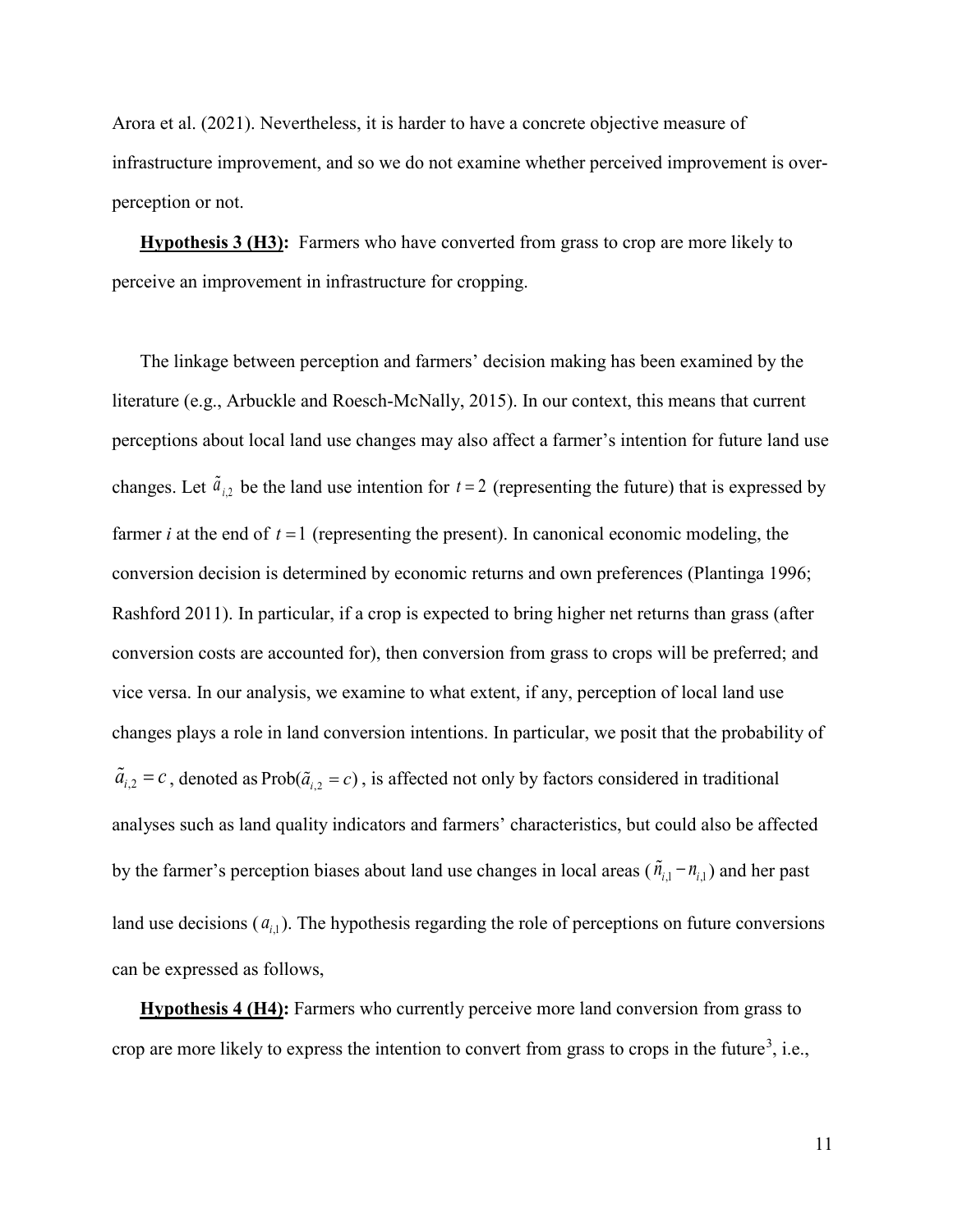(2) 
$$
\frac{\partial \text{Prob}(\tilde{a}_{i,2} = c)}{\partial(\tilde{n}_{i,1} - n_{i,1})} > 0
$$

We will next present data and describe empirical methods that we use to examine the above four hypotheses.

**3. Data**

### *3.1. Survey of farmers' land use decisions and perceptions*

A survey was conducted in 2015 on farmers in the eastern region (the Prairie Pothole Region) of the Dakotas, part of the U.S. Northern Great Plains, as shown in Figure 2. The survey asked farmers three types of questions, namely: (i) their land use changes in the preceding 10 years (2004-2014) and intended land use changes in the subsequent 10 years (2015-2025), (ii) perceptions about changes in land use and related infrastructure in their local area, and (iii) the ranking of factors that influence land use changes on their individual farms and in their local area. Our analysis combines these survey data with satellite land use data and also land quality indicators that allow an assessment of the extent to which farmers' perceptions on land use changes are consistent with satellite data.

A sample of 3,000 farm addresses was purchased from Survey Sample International (now Dyanta), a large company specializing in data analytics. We only included farms with at least 100 acres of cropland because our focus is on farmers who make decisions on a substantial amount of land area. A stratified sampling strategy was used so that counties with proportionally more farms overall had proportionally more farms included in our sample. Iowa State University's Survey Research Center was contracted to implement the survey and to enter data from returned surveys. Respondent mailing addresses are available to researchers. The survey was distributed and collected between early March and early May of 2015 using a Dillman Protocol involving an advance letter, an initial mailing, a postcard reminder, and a second mailing to non-respondents. The initial mailing included a cover letter, the 8-page questionnaire, a \$2 incentive and the return envelope. In total 1,050 completed surveys were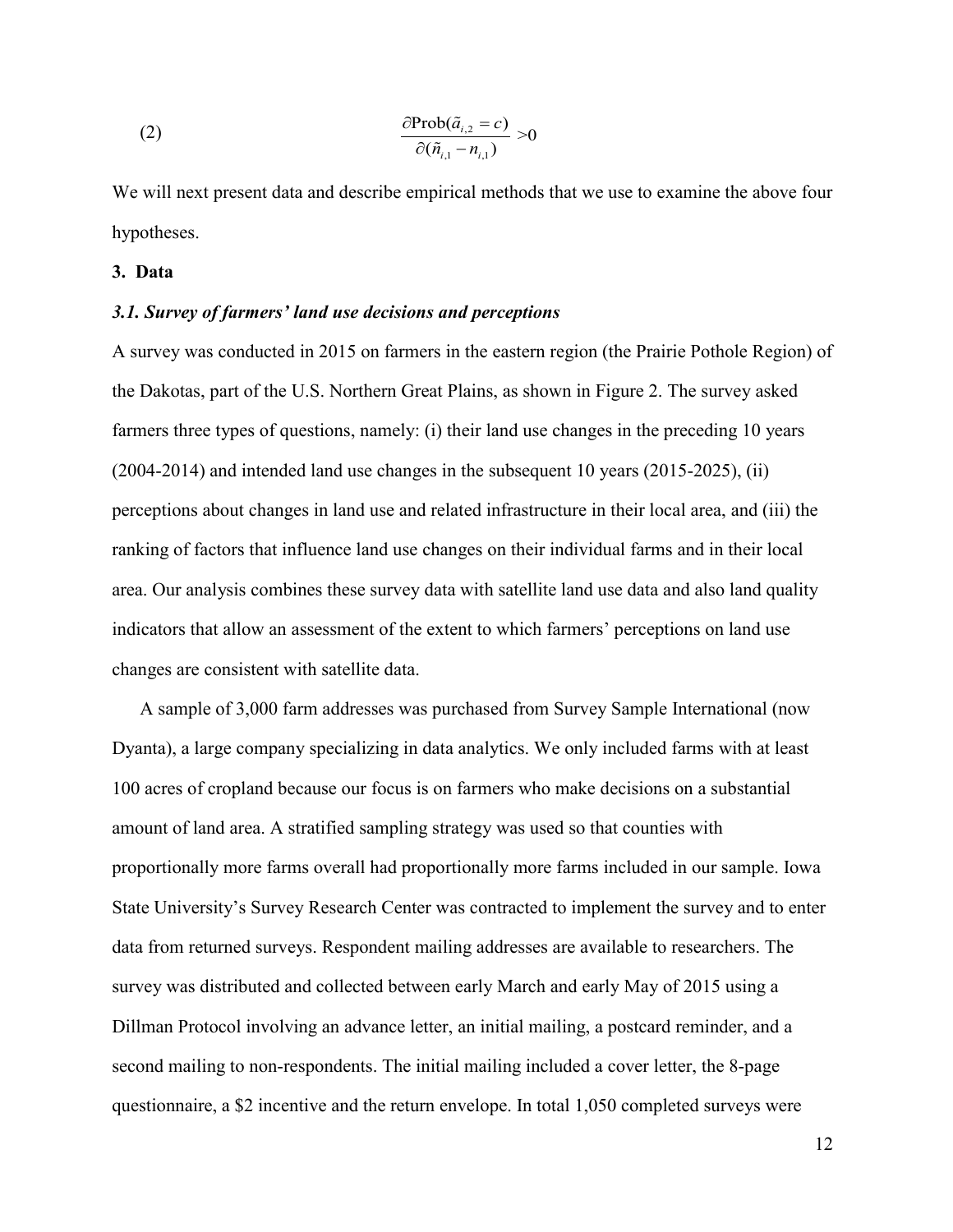received, giving a survey response rate of 36.2% in the eligible sample (i.e., the original sample excluding non-deliverable addresses).

#### *3.2. Land use data based on satellite images*

We obtained actual land use data from the Cropland Data Layer (CDL) of USDA National Agricultural Statistics Service (USDA-NASS). The CDL data is a geospatial, crop-specific data product that is free for download through the *CropScape* (USDA-NASS, 2021a) platform. The CDL is assembled annually for the continental United States using signal processing of satellite imagery and extensive agricultural ground-truthing. The first year when CDL became available varies by state. For South Dakota, CDL data are available commencing 2006 while for North Dakota the data are available commencing 1997. Based on high-resolution satellite images, CDL data provides high spatial resolution. There is a growing literature that uses the CDL data to analyze crop and land use trend (e.g., Wright and Wimberly 2013, Wang, Y., et al. 2020, and Pates and Hendricks, 2021). These data are most reliable for corn and soybeans but less so for grass cover based on the extensive studies by the relevant literature<sup>[4](#page-43-3)</sup>, e.g., Kline et al. (2013), Laingen (2015), Reitsma et al. (2016) and Lark et al. (2017), and Lark et al. (2021). For grass, the CDL overlays its agricultural classes on the National Land Cover Database (NLCD) grass data. [5](#page-43-4) User accuracy is not available for grass and is low. Due to this data limitation, Note that we are only considering changes in corn and soybeans areas from 2006 to 2014, no changes on grassland areas were estimated. Instead, we included the NLCD measured percentage of grassland, hay and pasture areas within the 5-mile radius in 2006 to capture the potential for converting more grassland to cropland.

The CDL data are employed to measure the actual land use changes in a respondent's locality to be compared with the respondent's perceived land use change. Besides questions regarding own land use changes, our survey asks about land use changes in the local area in the preceding 10 years as well as intentions for the subsequent 10 years. This area is specified in the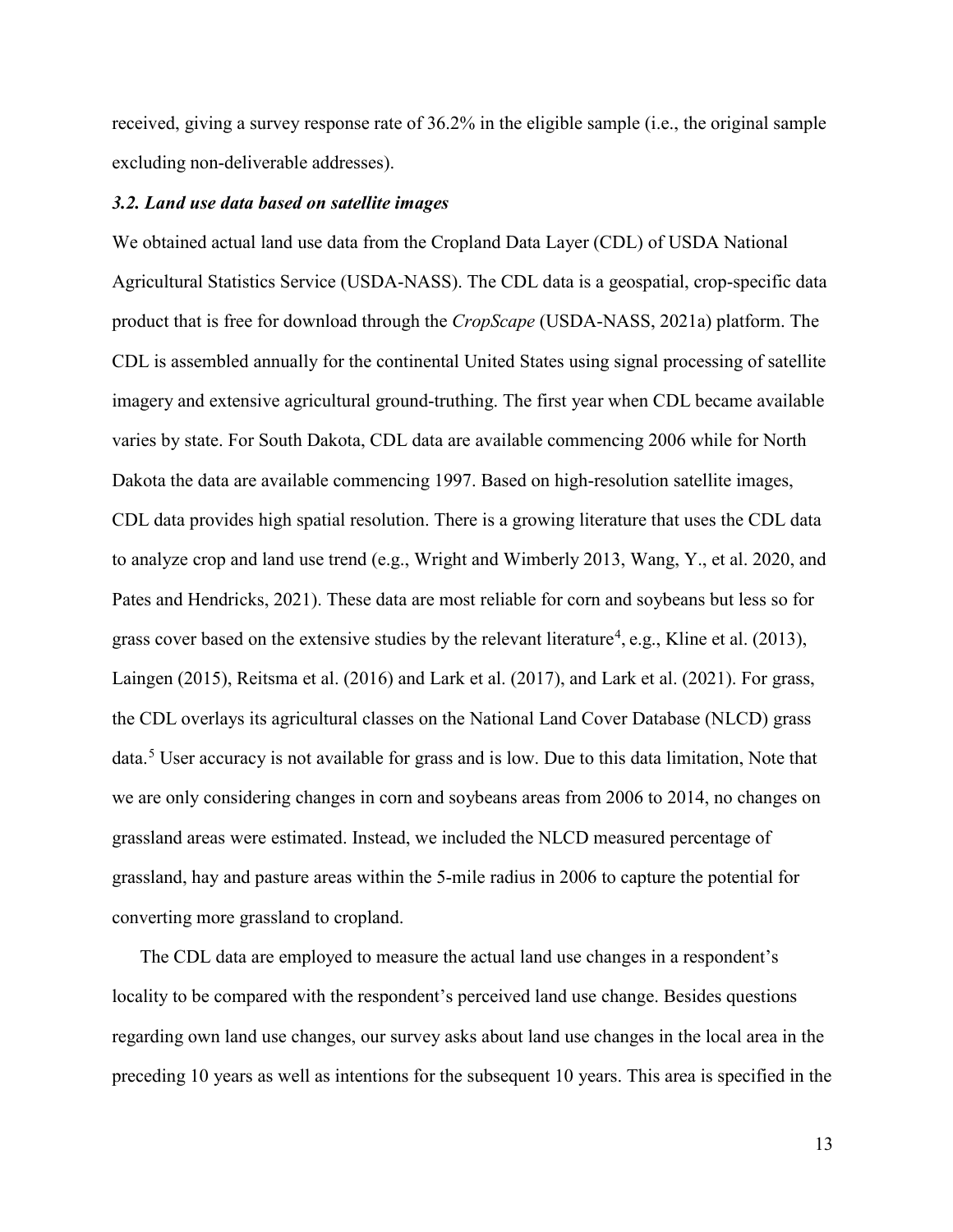survey questionnaire as a 5-mile radius centered on the respondent's location. Changes in corn, soybean areas are measured as the changes from 2006 to 2014 given that 2006 was the first year that CDL data were available for South Dakota. As a robustness check, we also use temporal smoothing to mitigate potential measurement errors of CDL data; specifically, we use the average of corn and soybean acres in 2013, 2014, and 2015 to represent corn and soybean acres in the ending year, 2014. We did not use temporal smoothing for the beginning year as CDL does not have data for earlier years in South Dakota.

#### *3.3. A summary of survey data and land use data based on satellite images*

Key variables from survey and *CropScape* data are provided in Table 1, which includes summary statistics for three categories: 1) farmer and farm characteristics; 2) perceptions about land use changes in the area; and 3) farmer conversion histories and intended future conversion decisions as well as perceived changes in infrastructure for corn production in the area. Of the first survey data category, average cropland acres operated is 1,226 while average total farm acres is 1,686 acres. Farmer's age, land tenure and off-farm employment are discrete choice variables with coding explained in the note of Table 1. Respondent operations generally had smaller acreage than non-respondent operations in our eligible sample. For respondents, the average for corn, soybean, and total planted acres was 386, 416, and 1083, respectively. For non-respondent operations, the corresponding acres were 13.5%, 10.5%, and 12.7% larger, respectively. Additionally, the average total farm size was 1286 acres for our survey respondents, which was 6.8% larger than the corresponding average (1198 acres) for the two Dakota states based on the 2012 US Census of Agriculture. This size difference is most likely due to our screening criterion whereby only farms with larger than 100 acres of cropland were considered for our sample. By design our sample does not represent very small farms.

Average farmer age is between the 50-59 and 60-69 year ranges. Land tenure is between the 'owned about half' and 'rent most operated acres' categories. The off-farm employment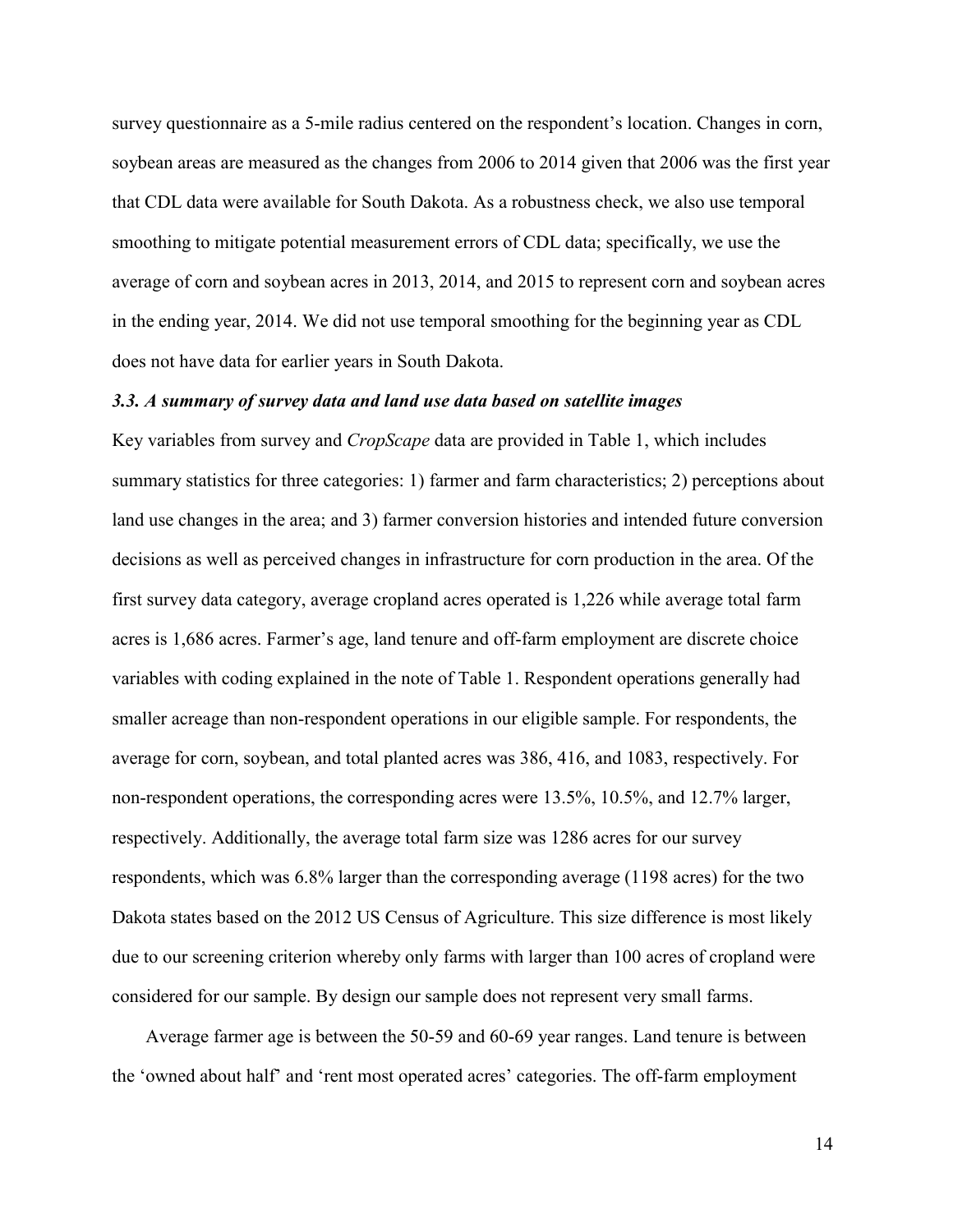categorical variable signifies that most respondents have farming or ranching as their principal occupation. The farm location variable indicates that the survey area spans 4.93 degrees in latitude and 4.32 degrees in longitude. Soil quality is measured by the land capability classification (LCC) system (Helms, D., 1992; Wang T. et al., 2017), which captures the extent of limitation for crop production and is made available by the U.S. Department of Agriculture Natural Resource Conservation Service (NRCS). Classes I and II soils have few limitations for crop production, where limitations might include slope, soil depth and composition and disposition to erosion. Class III soils have moderate limitations for crop production. Class IV soils are very marginal for crop production although they may be cropped if convenient for farm operations. Classes V–VIII soils are seldom cropped. On average, 92.7 percent of land in our survey has soil quality in classes I-III. Land slope of no larger than 3 degrees also accounted for nearly 50%. These numbers indicate that there is potential for land use conversion in the study region.

Of the second survey data category, questions about perceived past and prospective future land use changes are included. An example of a specific question is "How do you think the amount of the following types of grassland and cropland, within 5 miles of your farm operation base, has changed over the past 10 years?" We focus on changes in corn and soybean acres because this CDL category has high accuracy for this type of land. The variables are discrete choice encodings as explained in the Table 1 note. The category average is 4.3 for perceived changes in corn and soybean acres. As to objectively measured changes, *CropScape* data indicates that within 5-mile radius of the farm cropland acres, which is the focus of our empirical analysis, land used for corn and soybean increased by 3 percentage points on average from year 2006 to 2014.

Of the third survey data category, about a quarter of farmers converted some portion of grassland to cropland in the 10 years prior to 2015, a decade in which corn and soybean prices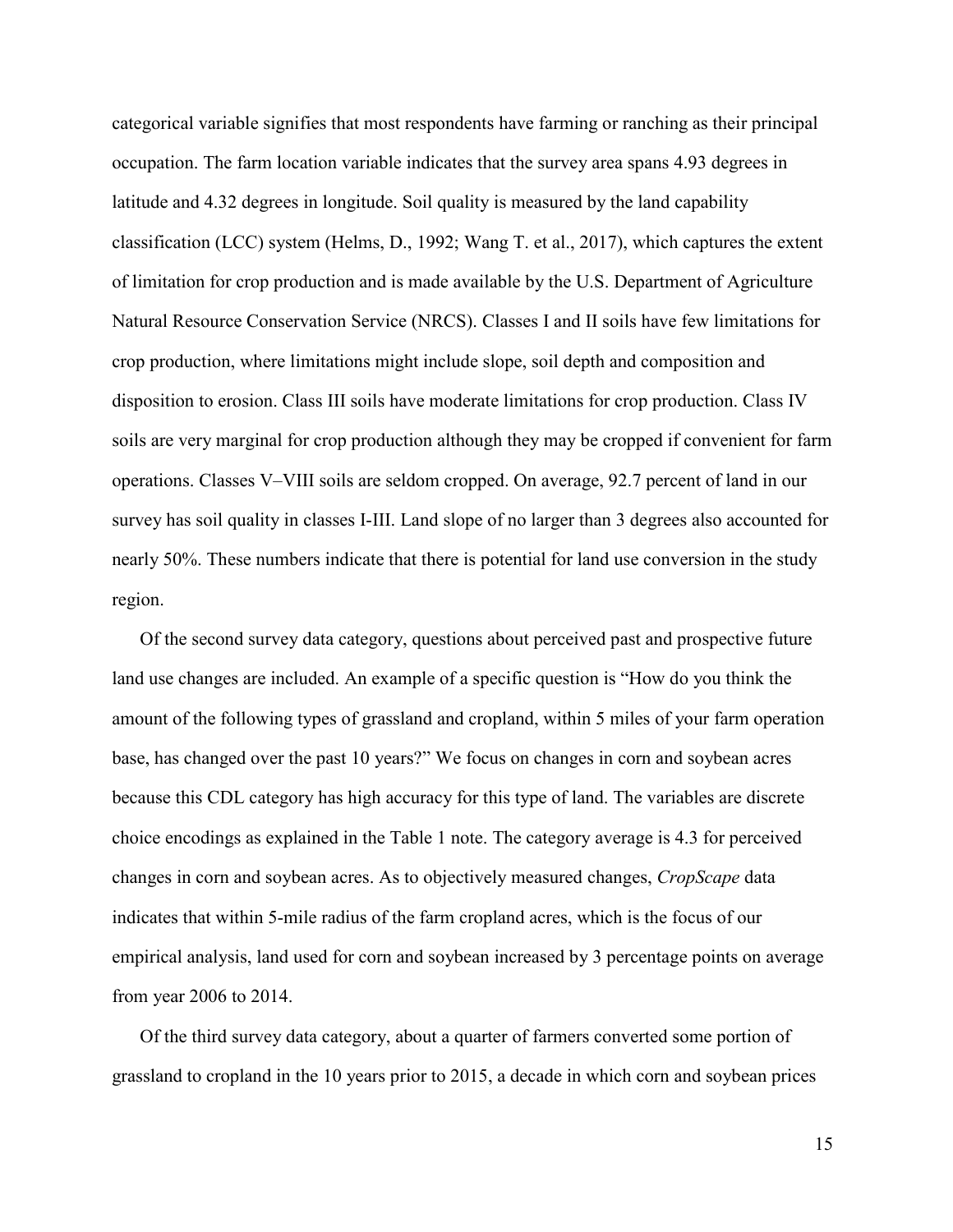were significantly higher than historical levels as explained earlier. Looking 10 years beyond 2015, the percentage of farmers who plan to convert more grassland to cropland dropped to 15.8%. This was likely a result of the reversal of crop price trend after 2013, or the constraint in available land after much conversion in the local area. Even though only 15.8% of farmers intended to convert grassland and the number was much lower than the prior decade, it would still be a cause for concern regarding grassland loss. The average for perceived local change in infrastructure for corn is 3.8, which is between 'stayed about the same' and 'somewhat better.'

#### **4. Empirical methods**

#### *4.1. Existence of perceptions biases on cropland area in the studied region (Hypothesis 1)*

To formally examine H1, that there is over-perception in land use change for cropping, we first characterize perception biases in: (a) (mis)matched categories of actual and perceived land use changes; and (b) the number of respondents falling into each category. We also calculated average biases by taking the difference between land use changes as measured by CDL data and land use changes as perceived by farmers. As noted earlier, the perceived land use changes are measured as discrete variables in five categories whereas land use changes based on CDL data are continuous variables. To calculate the difference between perceived and measured land use changes, we chose the mid-point in each perception category as the perceived land use changes. For example, positive 7.5% is chosen for the category "increased by 5-10%", and 0% is chosen for "stayed about the same (-5% to 5%)". We used 15% in our analysis for the two extreme categories "decrease (increase) by more than 10%."

### *4.2. Relationship between current perceptions and past land use decisions (Hypotheses 2 & 3)*

Farmers' survey responses regarding their perceptions of changes in land uses and infrastructure take values that have an intrinsic order, enabling us to apply the ordinal logistic regression model (Wooldridge, 2010). For land use changes in the locality, the five categories are:  $\geq$ 10% decrease, 5-10% decrease, within  $\pm 5\%$ , 5-10% increase, and  $\geq 10\%$  increase. Similarly, for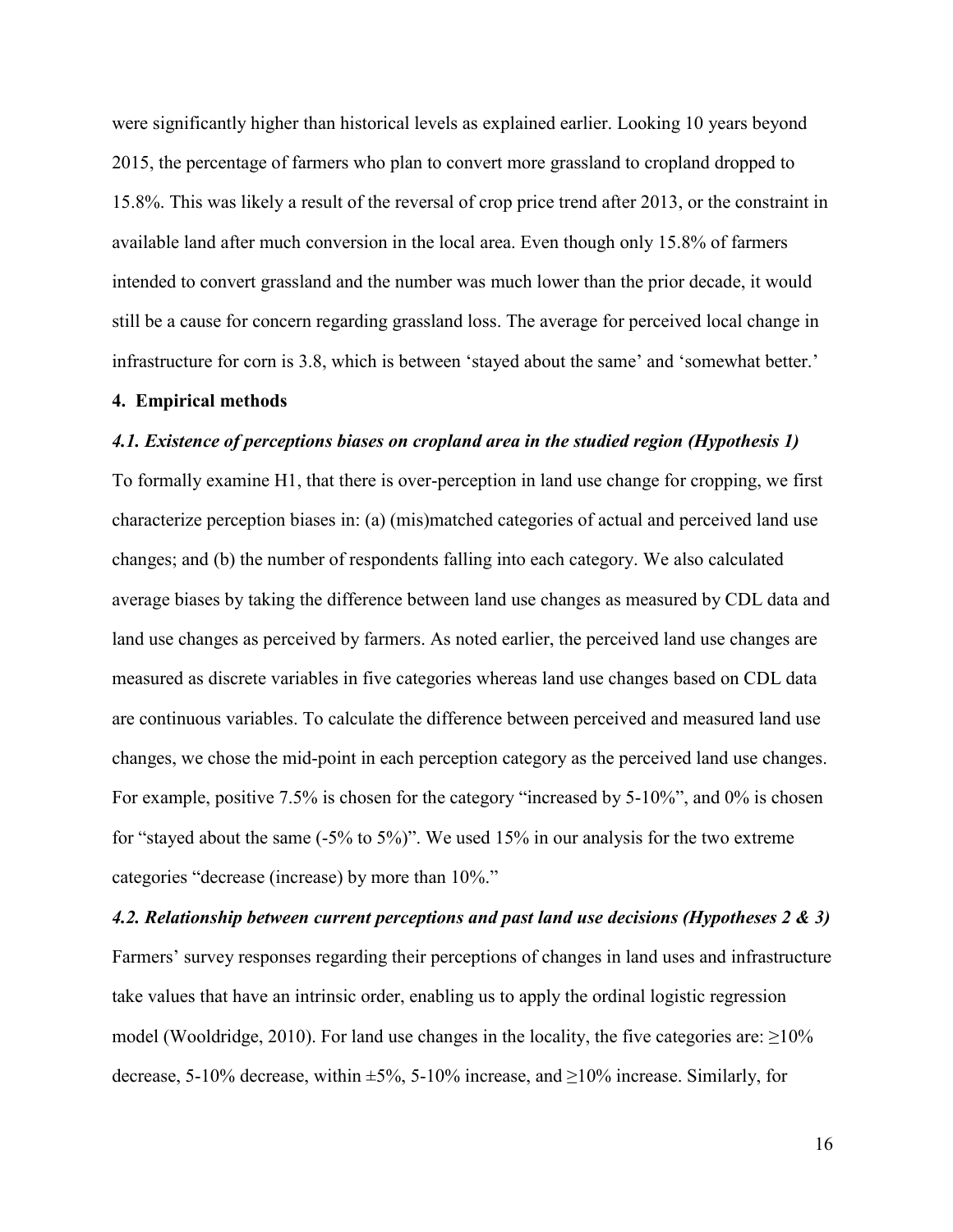$\tau_{i,j} = \Pr(Y_i = j)$  for  $j \in \{1, 2, ..., 5\}$  be the probability that respondent *i* will choose change category *j*. We define the cumulative probability ( $\varphi$ <sub>*i, j*</sub>), the probability of choosing a higher degree of impact, as  $\varphi_{i,j} = \Pr(Y_i \ge j) = \sum_{i=j}^{5} \tau_{i,i}$  where  $\varphi_{i,5} = \Pr(Y_i \ge 5) = \tau_{i,5}$  and  $\varphi_{i,1} = 1$ .

Clearly the cumulative probability function,  $\varphi_{i,j}$ , (weakly) increases as response value *j* decreases. Define the cumulative logit link as  $logit(\varphi_{i,j}) =$ 

 $log[\varphi_{i,j} / (1 - \varphi_{i,j})] = log[Pr(Y_i \ge j) / Pr(Y_i < j)]$  for  $j > 2$ . To estimate the impacts of past land use decisions on perceptions, we employ the following proportional odds model:

(3) 
$$
\text{logit}(\varphi_{i,j}) = \alpha_j + \beta_1 n_i + \beta_2 a_i + \gamma W_i + \eta_{i,j}, \quad j \in \{2, 3, ..., 5\},
$$

where  $\eta_{i,j}$  represents the error term. If other variables in the above equation are fixed at 0 then  $\alpha_j$  represents the log odds of choosing  $Y_i \in \{j, ..., 5\}$  instead of  $Y_i \in \{1, ..., j-1\}$ .

The explanatory variable of primary interest is  $a_i$ , which is an indicator variable with  $a_i = 1$  representing past land use decisions to convert grass to crop. A positive  $\beta_2$  that is statistically significant provides support for Hypotheses 2 and 3. For Hypothesis 2, the dependent variable is the category of perceived change in corn and soybean area; for Hypothesis 3, the dependent variable is the category of perceived change of infrastructure for corn. The other variables in equation (3) are control variables. Variable  $n_i$  represents actual land use changes in the recent past in farmer *i*'s local area. We consider two groups of variables for inclusion in vector  $W_i$ : (a) farm and farmer attributes which include farm size, and tenure status, and farmer's age; and (b) land and land use characteristics in a respondent's locality which include the fraction of land within 5 miles that was under grass in 2006; directional variables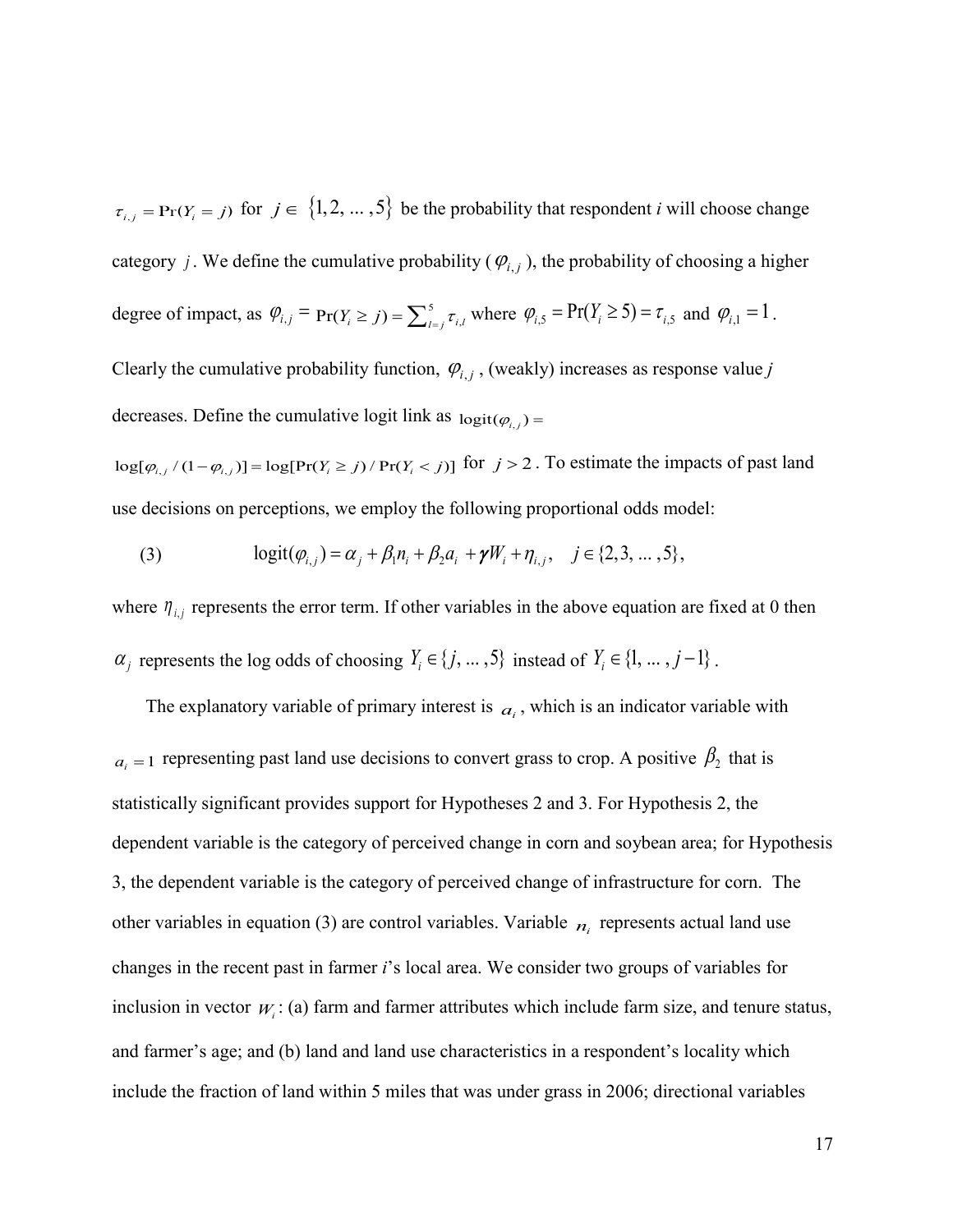representing, respectively, degrees latitude north and degrees longitude west; the fraction within land capability classes I-III; and the fraction that has slope  $\leq$ 3 within 5 mile radius.

Some comments are in order for the model in equation (3). First, the model assumes a different equation for each category except the first category which is used as a base category. Second, the model assumes that categorization does not affect the impacts of the explanatory variables on the odds, with implication that coefficients for different explanatory variables are common across system equations such that only the intercept term differs. These cross-equation restrictions will be imposed automatically in the system. When compared with the multinomial logit regression model, the proportional odds model is more parsimonious in that fewer coefficients are estimated (Harrell 2015).

# *4.3. Relationship between current perceptions and future land use intentions (Hypothesis 4)* We use a logistic regression to capture the relationship between the probability of intending land conversion in the future and current perceptions about land use changes along with other control variables,

(4) Prob 
$$
(\tilde{a}_{i,2} = c) = \alpha_0 + \delta_1 a_{i,1} + \gamma_1 (\tilde{n}_{i,1} - n_{i,1}) + \lambda W_i + \varepsilon_i
$$
,

with  $\epsilon_i$  as the error term,  $a_i$  representing past land use decisions, and  $W_i$  representing a vector of control variables similar to that for equation (3). Coefficients  $\alpha_0$ ,  $\delta_1$ ,  $\gamma_1$ , and  $\lambda$  are to be estimated. A positive  $\gamma_1$  would suggest that operators are more likely to convert grass to crop if she has a positive perception bias about changes in total cropland area.

#### **5. Results**

#### *5.1. Perceived vs actual land use changes (Testing Hypothesis 1)*

The mean actual change in corn and soybean area, as measured by *CropScape* data, is 3.1%. The perceived cropland changes averaged 9.8%, which is 6.7 percentage points higher than the actual *CropScape* data and a *t* test statistic shows the difference to be statistically significant. So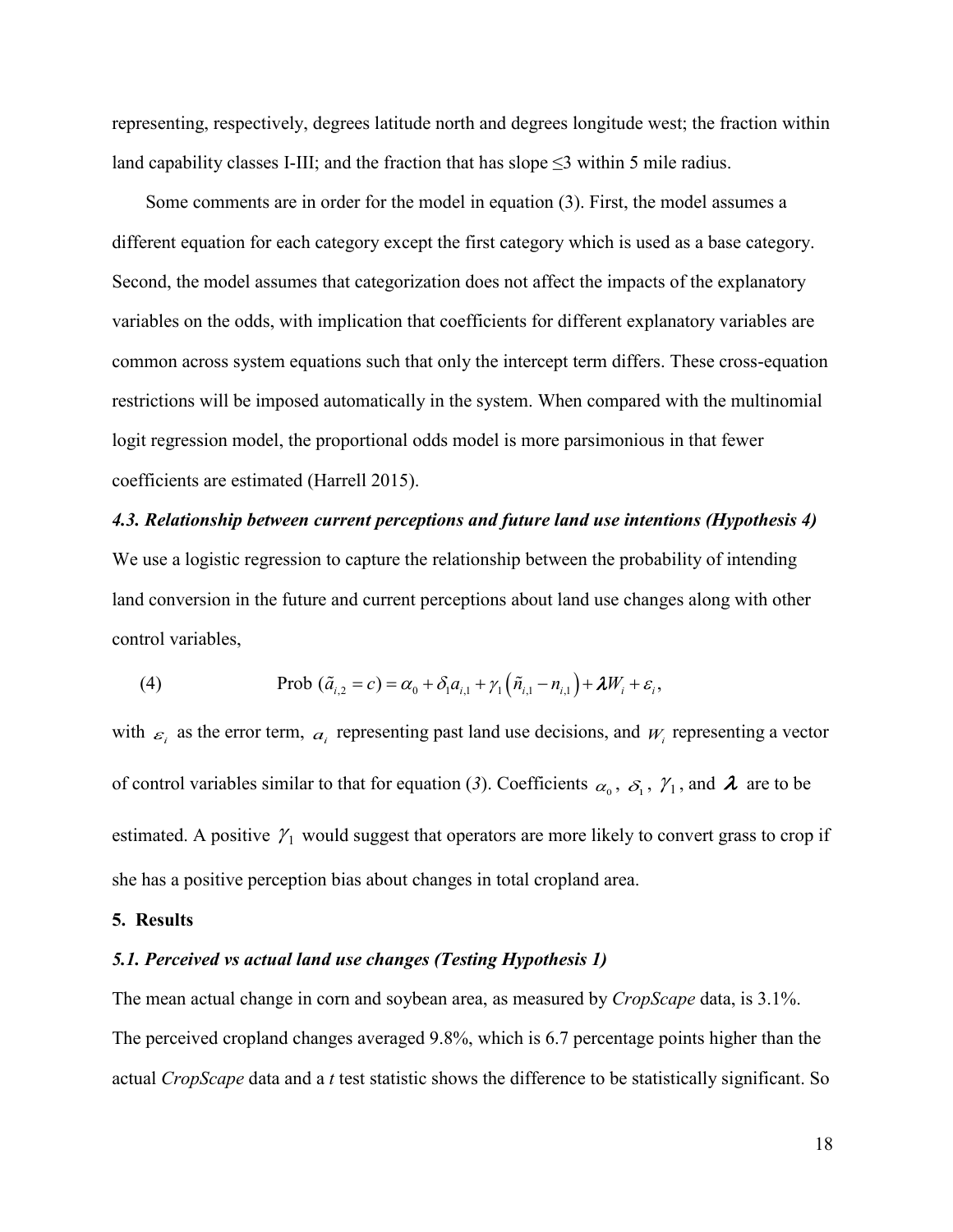regarding percentage increase in the area of corn and soybean, on average farmers' perceived change was much higher than the actual rate as recorded in *CropScape*—this is an evidence rejecting Hypothesis 1 that there is no perception bias about land use changes. Table 2 compares survey data with those from *CropScape* by showing matching and mismatching categories of changes in corn and soybean area. The rows are based on the survey data representing perceived changes and the columns are based on *CropScape* data representing actual changes in corn and soybean area. Table 2 indicates that 499 respondents chose the top category ("Increased by 10%") and 836 respondents chose "5-10%" or higher in answering the survey question about land use changes. On the other hand, 764 respondents fell in the "Within 5%" category based on Cropscape data. The numbers in diagonal cells show the number of respondents whose perceptions match actual changes while off-diagonal cells show the number of respondents whose perceptions differ from actual changes. The table has a clear pattern: just under 75% (747) of responses are below the diagonal and 4.5% (45) are above the diagonal. These numbers indicate that there is over-perception relative to *CropScape*.

To better understand the nature of discrepancies between perceived and actual land use change, we divide the respondents into three groups depending on the extent of discrepancies in Table 2. Group I refers to the 5 diagonal shaded cells, on which the respondents' responses are consistent with *CropScape* data. Group II refers to the 8 cross-shaded cells, which are one cell off the diagonal, with modest discrepancies relative to *CropScape* values. The remaining 12 non-shaded cells belong to Group III, which are at least two cells removed from the corresponding *CropScape* values. We conducted Duncan's Multiple Range tests for the three groups on variables such as age, years operating the land, education level, off-farm employment status, acres operated, and land locations. We did not find a clear pattern in how perception accuracy changes with these variables: all of the differences between the groups are either statistically insignificant or small in magnitude.<sup>[6](#page-43-5)</sup>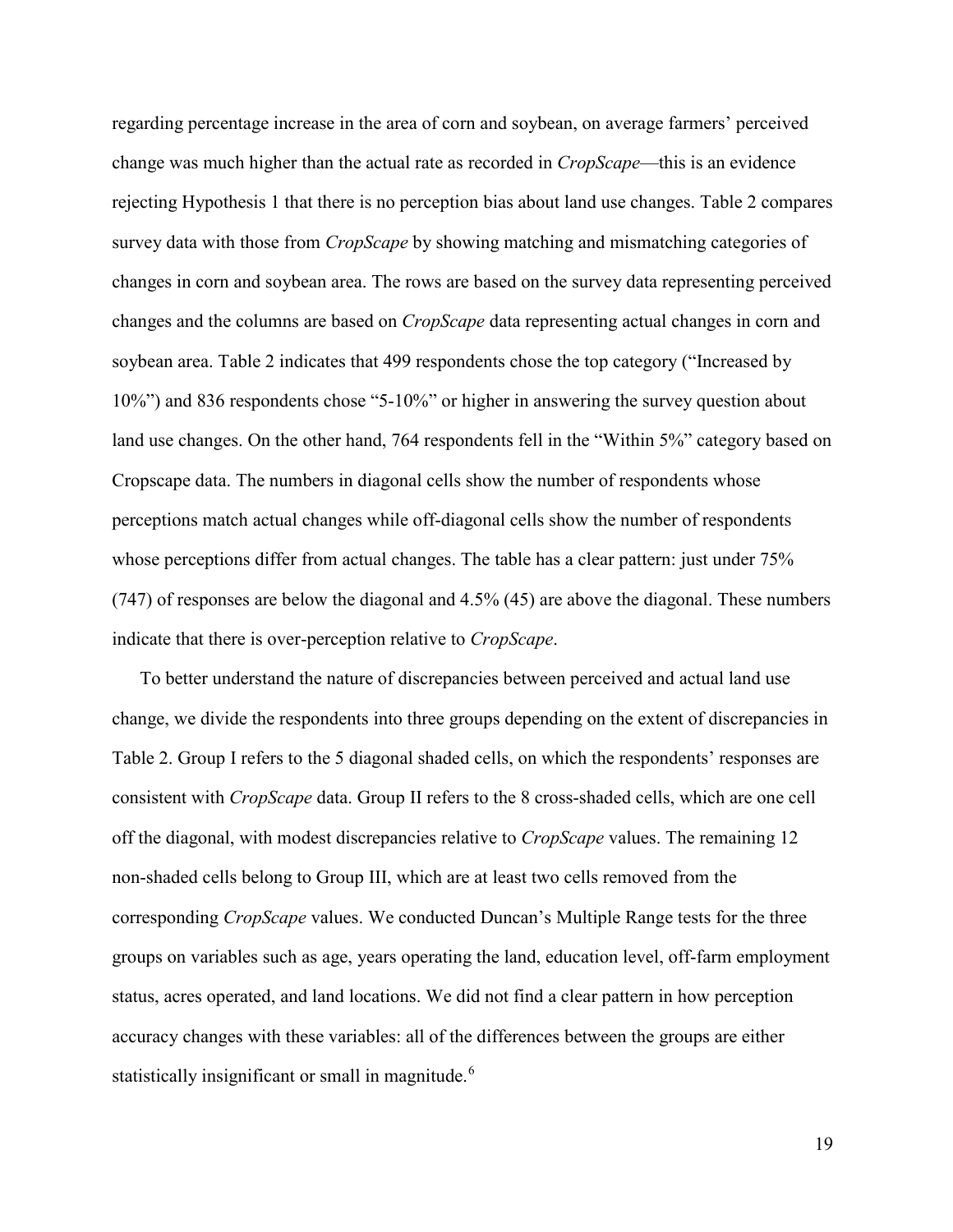# *5.2. Current perceptions about cropland area changes and past land use decisions: Testing Hypothesis 2*

Respondents who converted in the past were more likely to choose the '5-10% increase' and '> 10% increase' categories than those who did not convert (about 88% vs 81%, Appendix Table A1a). Table 3a presents test results for H2 concerning the relationship between perceptions and past land use decisions based on the ordinal logit model in equation (3). Since very few respondents chose the two categories of decreasing cropland area, we combined 'decreased by >10%' and 'decreased by 5-10%' and 'within 5%' into a single category, referred to as the 'non-increase in cropland' category and labeled as '1' in the model. Consequently, 'increased by 5-10%' and 'increased by  $>10\%$ ', are labeled as '2' and '3', respectively, and moving to a higher category indicates a larger increase in corn and soybean acres.

Results from four different models are presented in Table 3a. While model 1 only includes the previous conversion variable, farmer/farm characteristics are added in model 2 and the last two models further incorporate variables related to farm surrounding areas. As explained earlier, we calculated changes in corn and soybean areas with two types of ending values: one is the value in 2014 which is used in Model 3 and the other is the average of the values in 2013, 2014, and 2015 which is used in Model 4. Model 3 and Model 4 have largely the same results. For all models, the previous conversion decision from grass to crop has a statistically significant and positive impact on perceived cropland area changes. Note that the estimation results in this table are the exponential value of the coefficients in equation (3), representing estimated impacts of the variables on the odds ratio when a variable is increased by one unit. For example, for the variable "Conversion from grass to crop," results across all four models are quite similar, indicating that the odds of higher perception by farmers who converted grassland to cropland is at least 1.6 times that of farmers who did not convert. This result supports Hypothesis H2, i.e.,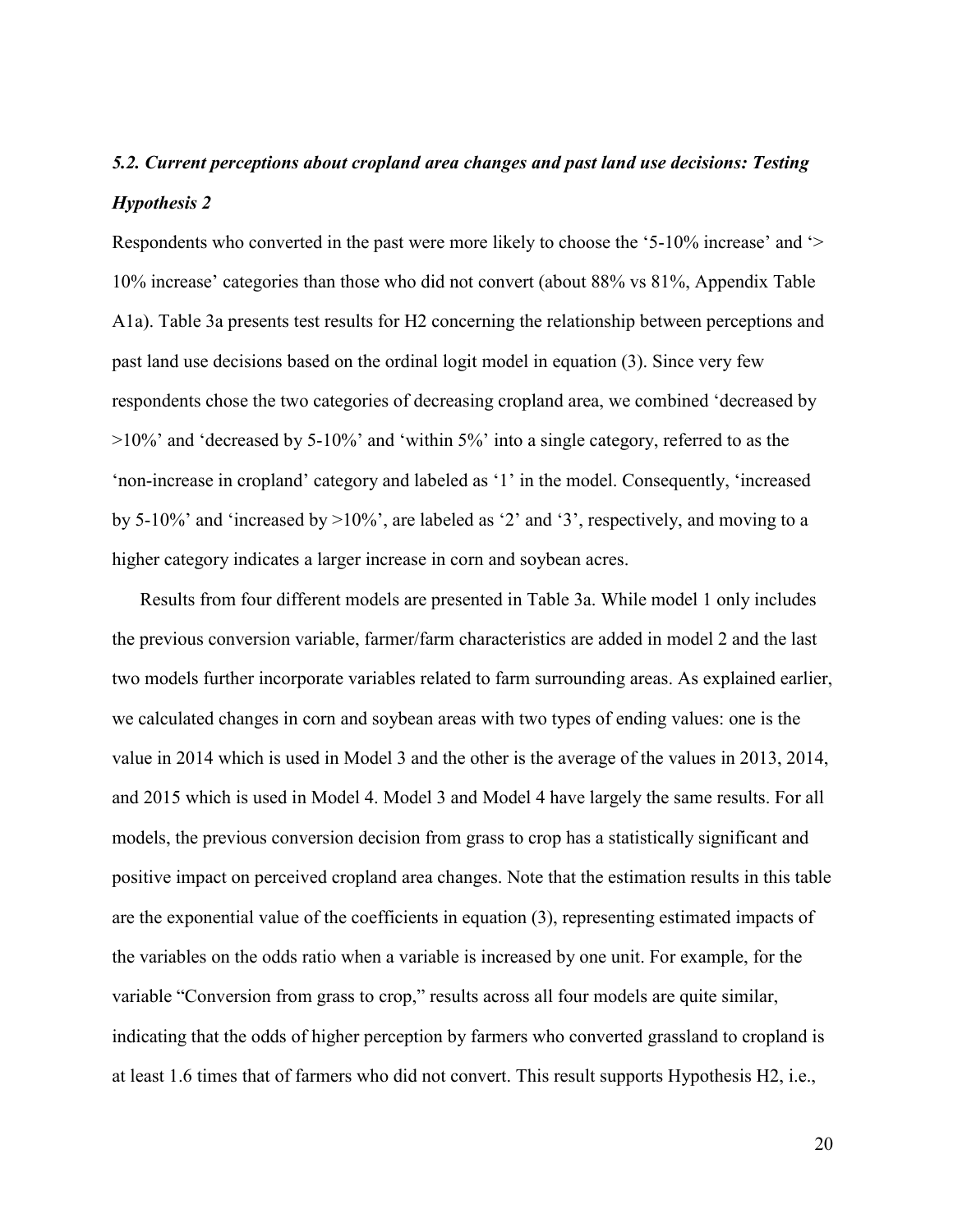those who converted grassland to cropland in the past 10 years are more likely to have perceptions of larger cropland area increases.

Regarding other control variables in the models, the effect of tenure index is significant at 1% level, increasing the odds of higher perception on cropland area change to about 1.2 times. When cropland in a local area increases by 1%, the odds of perceiving more cropland change increases to about 1.05 times; the effect is significant at the 10% level for Model 3 and only significant at 0.15% for Model 4. Percent of land in classes I through III was also found to be statistically significant although the effect is very small. Intuitively, perceptions about cropland area change were greater when a higher percentage of land in the area was suitable for crop production. Even after accounting for the other control variables, farmers in the north are found to have greater likelihood of perceiving higher cropland change: when latitude increases by one degree, the odds of perceiving greater change in corn and soybean areas increases to 1.6 times. This indicates farmers' perceptions on cropland change vary in different regions, which could potentially be due to influences of local media and outreach agencies such as university extension and Natural Resources Conservation Services.

# *5.3. Perception about changes in infrastructure for corn production and past land use decisions (Testing Hypothesis 3)*

Respondents who converted in the past were more likely to perceive that the infrastructure to support corn production had improved when compared to 10 years earlier (Appendix Table A1b). In other words, they are more likely to choose the 'somewhat better' and 'much better' categories than those who did not convert (about 74% vs 63%). Also, very few respondents chose the two worsened infrastructure change categories. So we combined 'much worse' and 'somewhat worse' and 'stayed about the same' into a single category, referred to as the 'nonimprovement in corn infrastructure' category and labeled as '1' in the model. Consequently, 'somewhat better' and 'much better', are labeled as '2' and '3', respectively.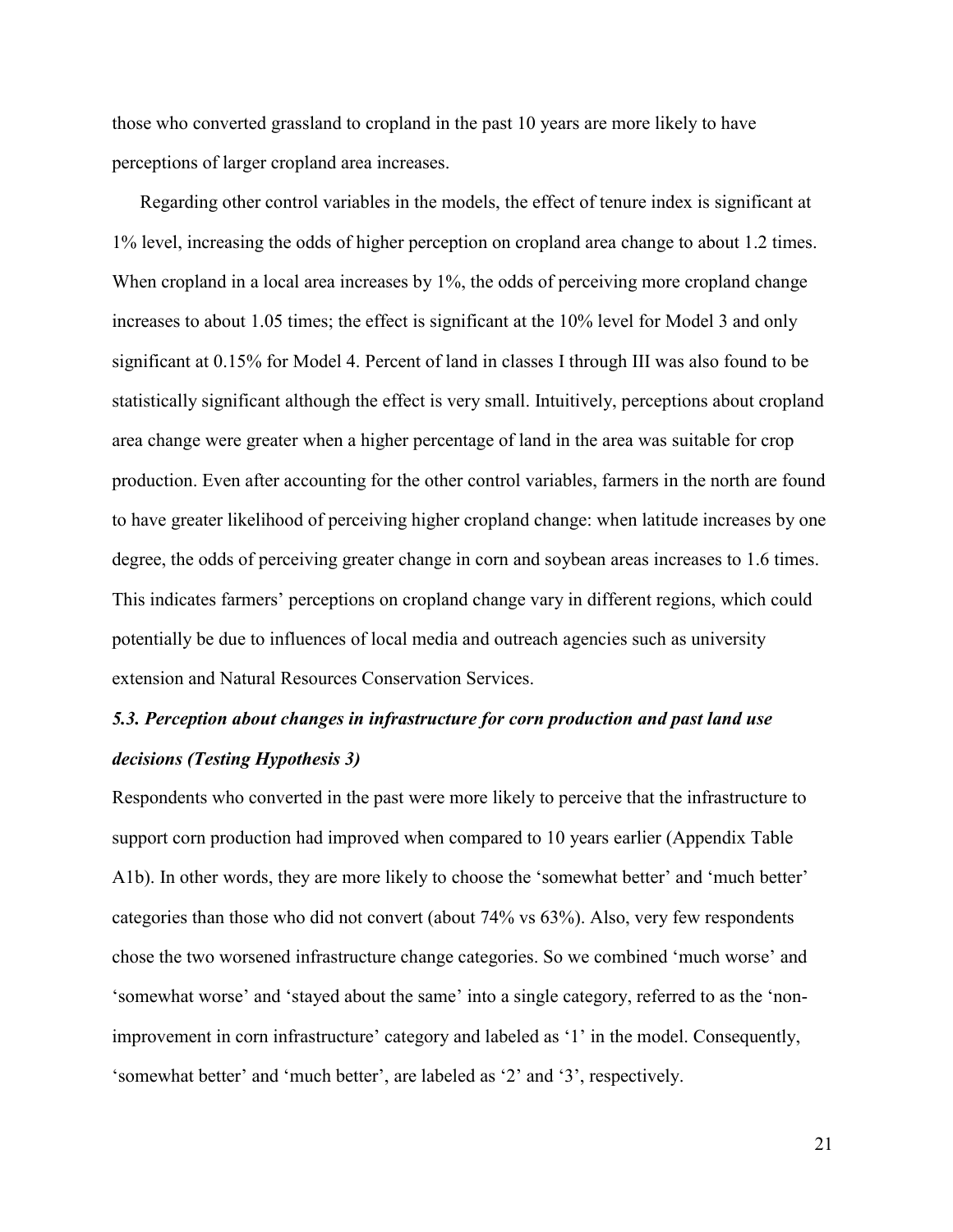Table 3b presents test results for H3 concerning the relationship between perceptions of corn infrastructure change and past land use decisions, based on the model in equation (3). The table presents results of four different models similar to those in Table 3a. For all models, the previous conversion decision from grass to crop has a statistically significant and positive impact on perceived infrastructure change in corn production. More specifically, results from all four models in Table 3b indicate that the odds of perceiving better corn infrastructure among farmers who converted grassland to cropland is approximately 1.6 times that of those farmers who did not convert. Therefore, consistent with Hypothesis H3, those who converted grassland to cropland in the past 10 years are more likely to perceive that infrastructure had improved for corn production during that period.

Among farmer characteristics variables included in Table 3b, we can see that the number of operating years significantly decreases the odds of perceiving better corn production infrastructure. In other words, younger farmers are generally more optimistic about the improvement in corn infrastructure. Two other control variables on farm surrounding areas are significant in Model 3. One is latitude, suggesting that farmers in the north are more likely to perceive improvement in corn infrastructure. Distance to ethanol plants, considered as important infrastructure in corn production, also played a significant role in farmers' perception. Not surprisingly, farmers closer to an ethanol plant are more likely to perceive a positive change in corn production infrastructure.

#### *5.4. Intention of future land use decisions and current perceptions (Testing Hypothesis 4)*

Regarding the relationship between perception of corn and soybean area and future land conversion intention from grass to crop, we first combine the two decreasing categories with the "within 5%" category. Among the three resulting categories, Hypothesis H4 conjectures that those who perceived a higher increase in corn and soybean area are also more likely to intend grass to cropland conversion in the next 10 years. Results in Appendix Table A2 are consistent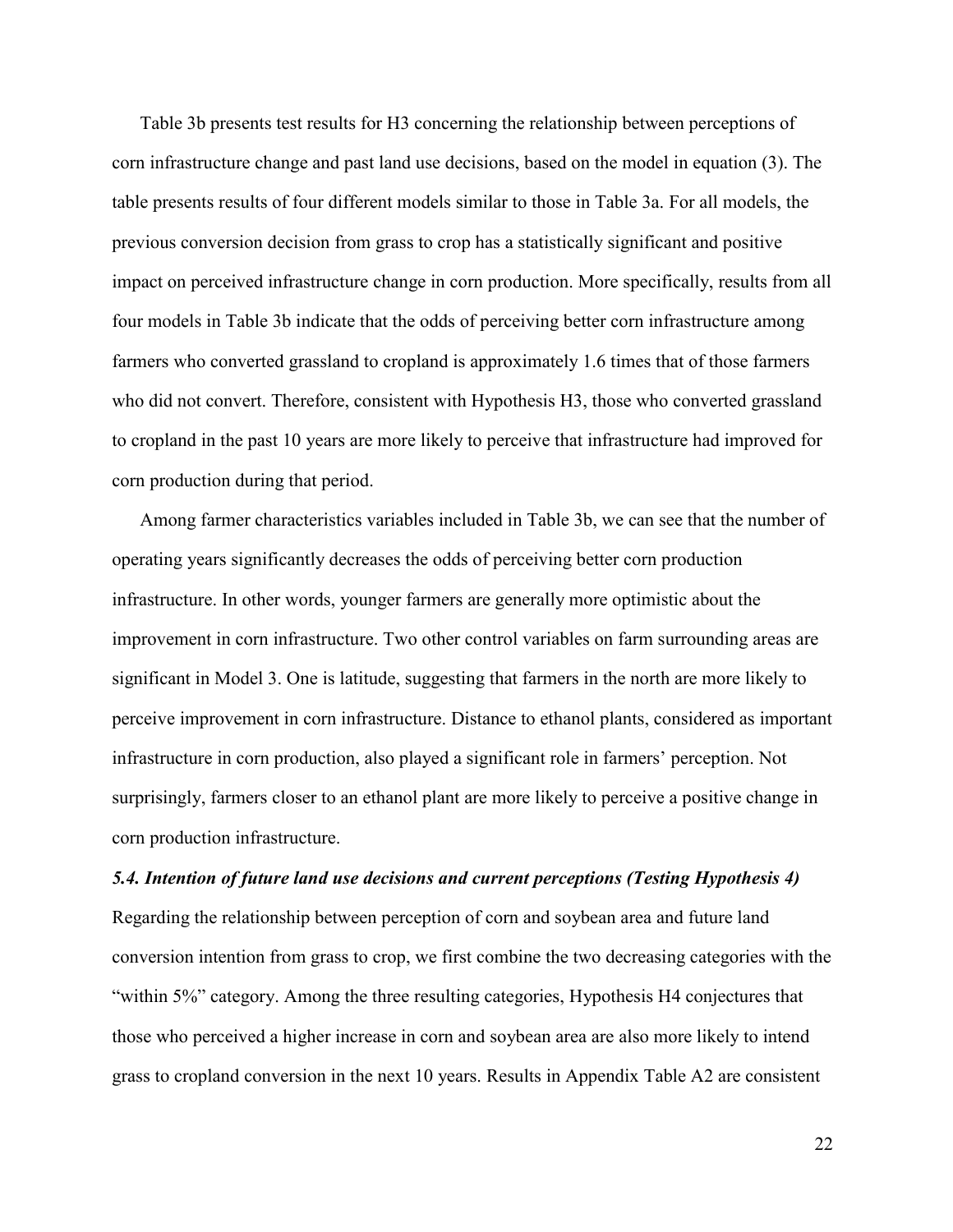with this conjecture.

Table 4 provides estimation results on Hypothesis H4, where it is shown that overperception implies higher likelihood of future conversion. We estimate equation (4) with three different variations from most parsimonious to most complex. Model 1 shows that perception bias significantly increases the odds that future conversion is intended. Model 2 includes more control variables and the perception bias becomes less significant. It ceases to be significant in Model 3. Previous conversion experience, instead, has significant and larger impacts on future conversion experience, as it increases the odds of future conversion to over 2.6 times that without past conversion based on Model 2 and 3. Off-farm employment status also plays a significant role; those who are less involved with farming appear to be more likely to intend future conversions to cropland. Not surprisingly, land quality (land class I to III) increases the odds of future conversion to cropland. In addition, survey respondents indicate that future conversions are more likely in areas with more grassland locally (this effect is statistically significant) and less likely to occur in areas where *CropScape* identified higher percentage increase in corn and soybean area during 2006-2015 (this effect is not statistically significant). A likely explanation is that there is less suitable land left for conversion in areas where CDL indicates significant conversions has already occurred. To the contrary, respondents were likely to intend to convert more grassland to corn and soybean production in areas with more grassland. Longitude, too, has a significant positive impact on future conversion to cropland. It seems that the focus of land use conversion will gradually shift to the west as most of the land in the east has already been converted.

## **6. An alternative explanation of perception biases**

Thus far, our empirical data reveal that there was systematic bias in perceived land use changes. We also found evidence that a preference for choice validation through perceived confirmatory actions by others could potentially be an explanation for the bias. Admittedly, there could be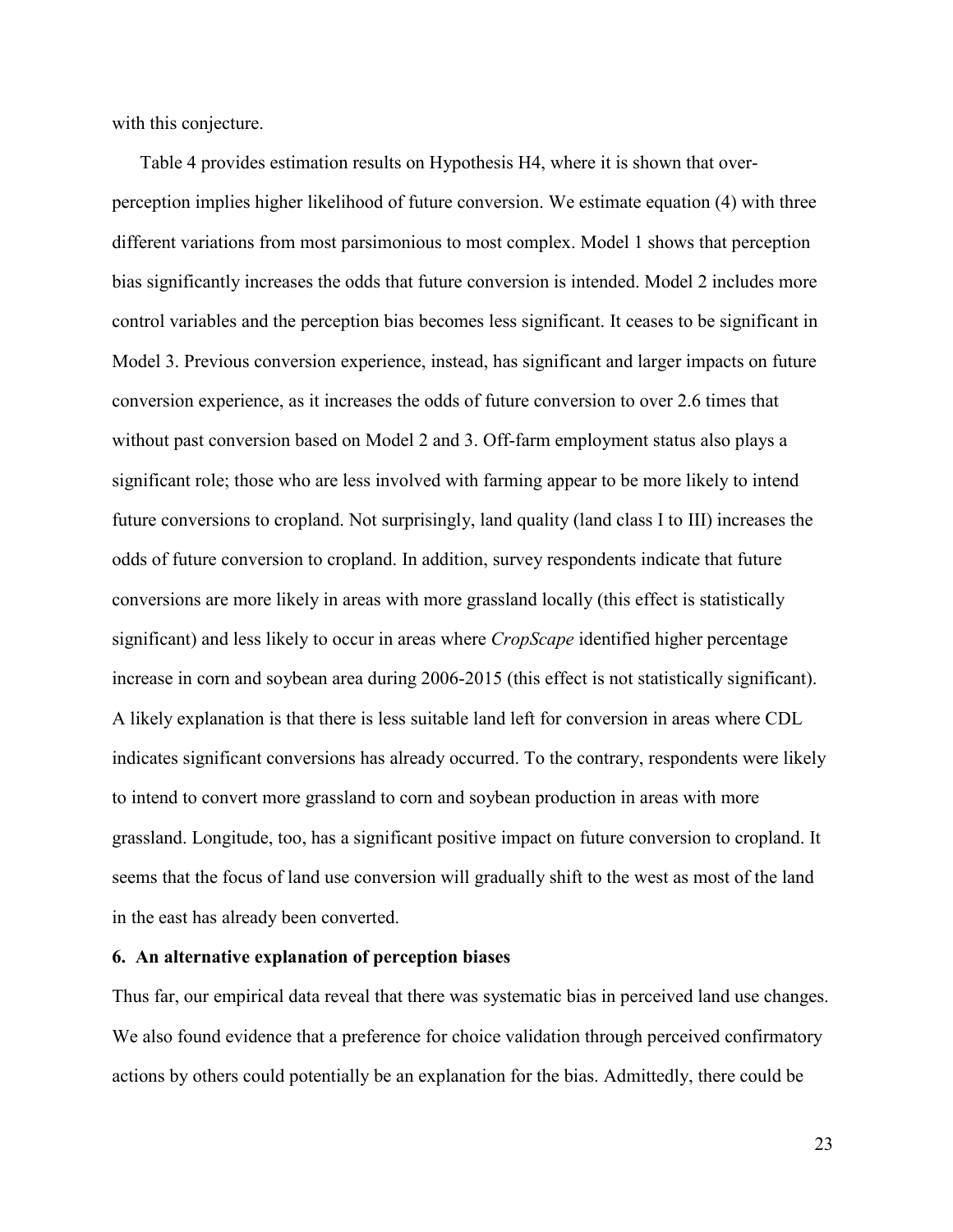other plausible explanations for such apparent bias. For example, farmers who are very concerned about grassland losses might also over-perceive the extent of corn and soybean expansion in their local regions due to their worry over loss of grassland. It is beyond the scope of our data to test for the validity of such reasoning. However, we offer another explanation below, that is consistent with our survey data and that is related to the perceived main drivers of land use changes regarding own decisions and the decision of those in one's own locality.

In our study, we asked respondents about factors that motivated land use change over the previous ten years within 5 miles of their operation base. With the exception of land units at issue, the queries were structured exactly the same as for own-farm land use. Specifically, the questions are: "How much impact has each of the following farm-related issues had on changing agricultural land use *in your local area* during the past 10 years?" and "How much impact has each of the following farm-related issues had on changes you have made *in the way you use your agricultural land*?" Summary statistics are available in Table A3. [7](#page-43-6) All eight market and technology factors (including crop and input prices, crop insurance policies, and improved crop yields, etc.) were ranked lower in importance in individual's land use decisions than the importance in local land use changes. For example, for the factor "Changing crop prices," the ranking of impacts on own land use decision averaged 2.19, compared to 2.75 for ranking of impacts on local land use changes. For "improving wildlife habitat," the reverse is true; that is, the ranking value for own decision (1.42) is larger than the ranking value for local land use changes (1.33). For changing climate patterns, the difference between one's own land and local area is not significant.

One rationale for these differences is that, not knowing the specific context about their neighbors' land use decisions, a farmer may only ascribe common economic motives to their neighbors' actions but see more complexity and nuance in their own motives. For example, land stewardship, wildlife, family circumstances and legacy concerns may loom large in an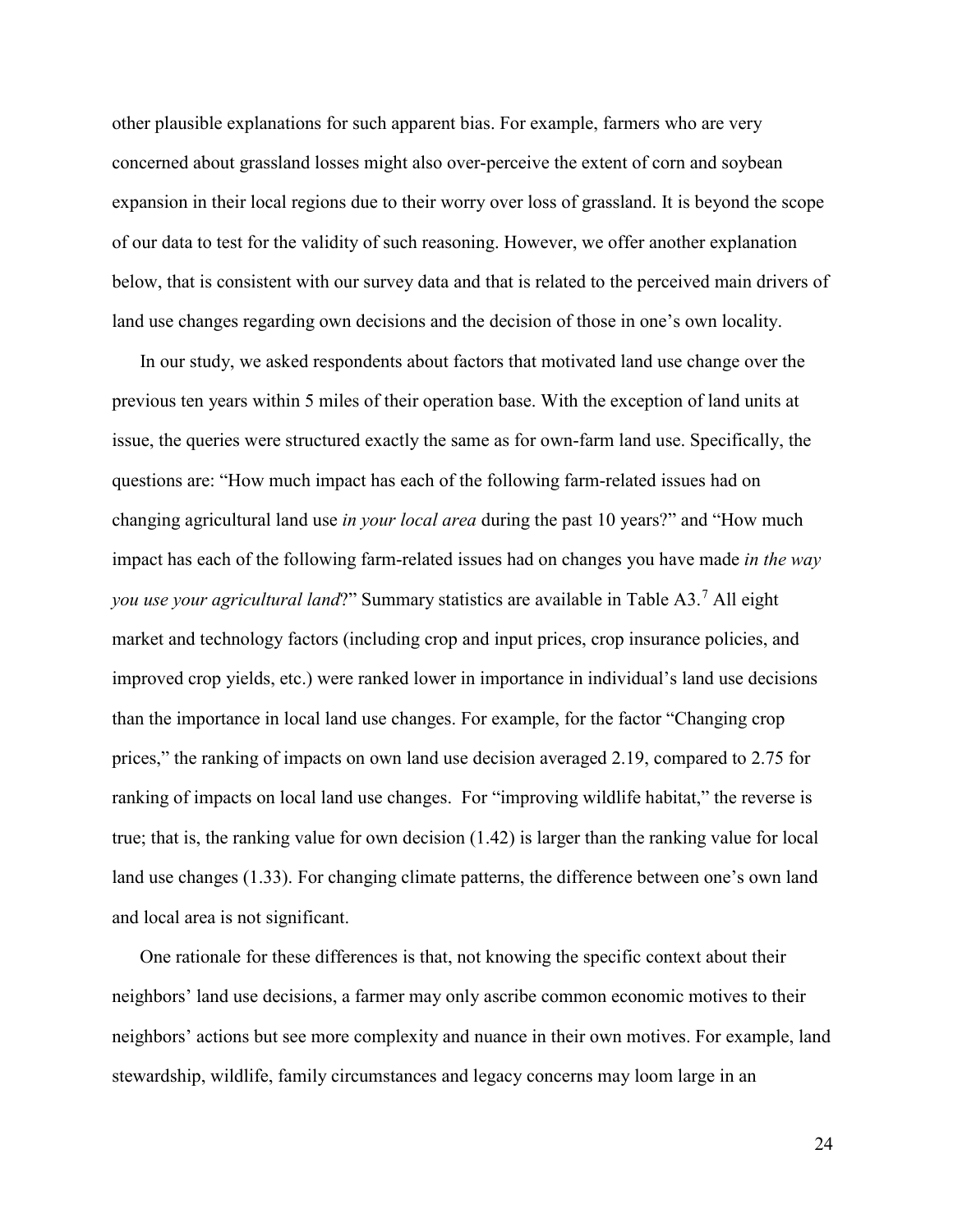individual's decisions but tend to be ignored when considering others' land use decisions. As explained earlier, economic conditions were favorable in our study period for conversion from grassland to cropland. If farmers believe that others in their locality have been more responsive to favorable market conditions and thus converted grassland in response, then it is reasonable that we observe over-perception of cropland area. This is consistent with the "better-thanaverage" psychological effects (Bergquist 2020; Leviston and Uren 2020), whereby each individual farmer believes that others in her locality are less concerned than herself about environmental stewardship and family legacy and so are more willing to convert their grassland when crop prices are high. Such a tendency may lead to the perception that there is more conversion of grassland than there actually is.

#### **7. Concluding remarks: land use, perceptions changes and information policy**

A critical aspect in our understanding of the drivers underlying land use changes is the human dimensions of these changes, of which farmer characteristics and regional land use patterns are central. In the existing literature, this human dimension is mostly reflected in economic motives; there has been little study of behavioral and psychological factors that may also influence land use changes. It is increasingly recognized that research on perceptions can inform courses of action to improve the effectiveness of conservation efforts (Bennett, 2006). In this work, we study how farmers' perceptions about land use changes are related to actual changes. We argue that, to the extent that a farmer's perceptions about land use changes emerge from complex personal experience and from local context, these perceptions may be inaccurate and most important of all, different farmers may differ systematically in how they form perceptions. Farmers may 'see' more changes because that is what they would like to see. Our data analysis finds evidence in support of over-perceptions about expansion in cropland acres, and also evidence that the over-perceptions are associated with past land use decisions.

The current set of policies addressing grassland conservation mostly involve offering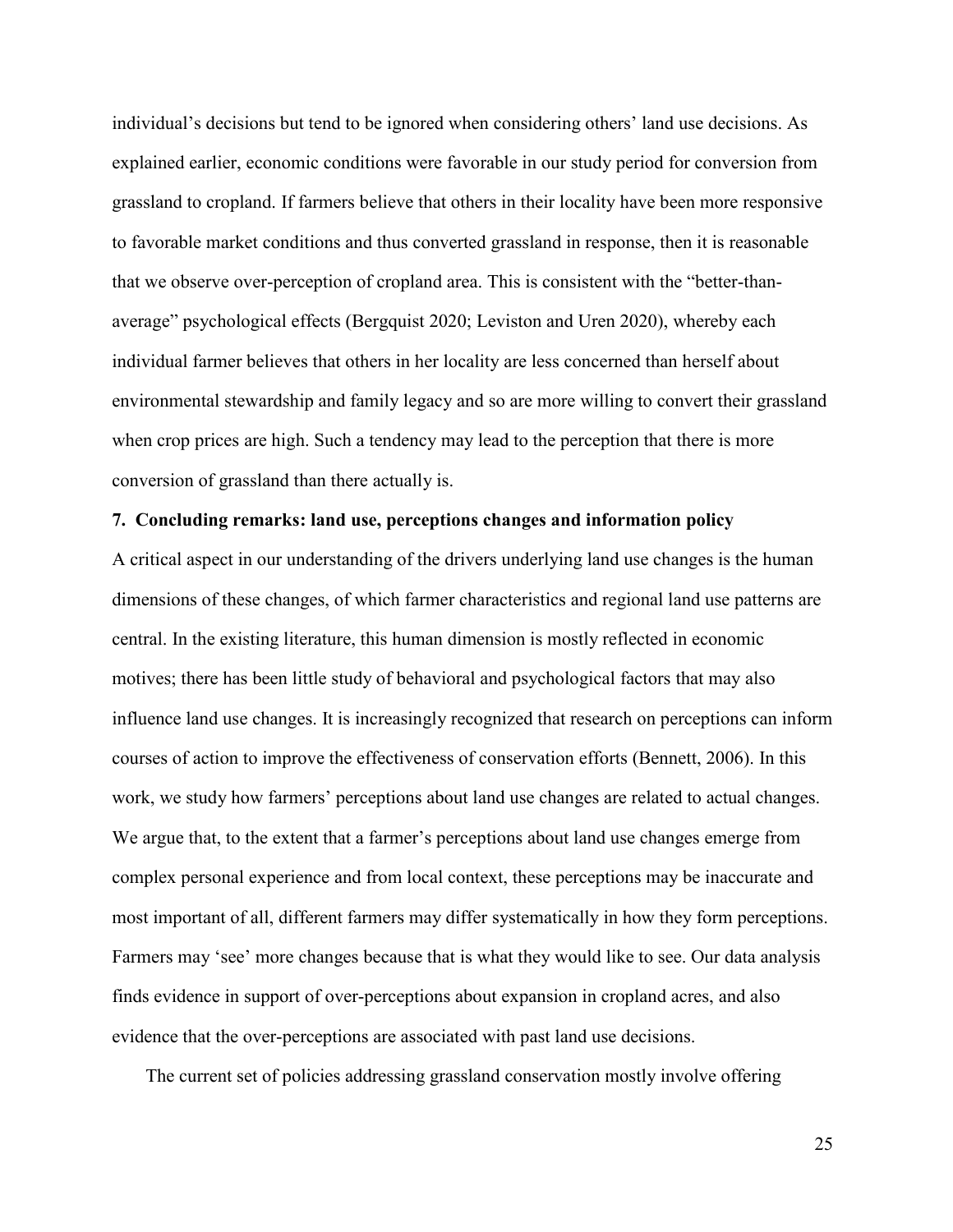economic incentives or disincentives for land conversion. While it is beyond the scope of our paper and data to examine how over-perceptions affect the outcomes of conservation programs, our findings imply that the current conservation toolkit could be expanded by considering the likely impacts of misperceptions. Given the apparent evidence of perception biases regarding land use changes and its connection to past land use decisions, it would be tempting to identify policy opportunities that seek to manage perceptions. However, as outlined in our literature review, the formation of perceptions is a complex process as perceptions are not exogenous to the context. Putative cognitive errors imply that increasing factual information availability and learning will not necessarily induce complete adjustment of views on these facts (Rabin, 1998). As Akerlof and Dickens (1982) pointed out, the underlying assumption for misperception is not that people are basically misinformed—"if they believe something other than the truth, they do so by their own choice." This is not to say that misperceptions cannot be changed, it just highlights that the process of changing misperceptions is much more complex than simply making facts available (Carey et al., 2020; Nyhan 2020).

For sound policy design, making accurate local land use data more readily available needs to be combined with other elements. One such element could be managing personal internalities (see, e.g., Gabaix 2018) which will require a more comprehensive understanding of the factors contributing to perception biases and land use decisions. If over-perception of cropland area arises, at least in part, from the "motivated belief" that conversion from grass to crop is a good choice, then, besides land use data, accurate information on the benefits and costs of land conversion might help mitigate misperception even though such data does not directly tackle perception biases. Following this logic, in order to generate greater impacts, some conservation funding could be allocated for recording, estimating and disseminating itemized costs of plowing up grassland and preparing it for cropping (e.g., herbicide application, installation of drainage or irrigation system, labor and equipment requirement), and realistic crop yields on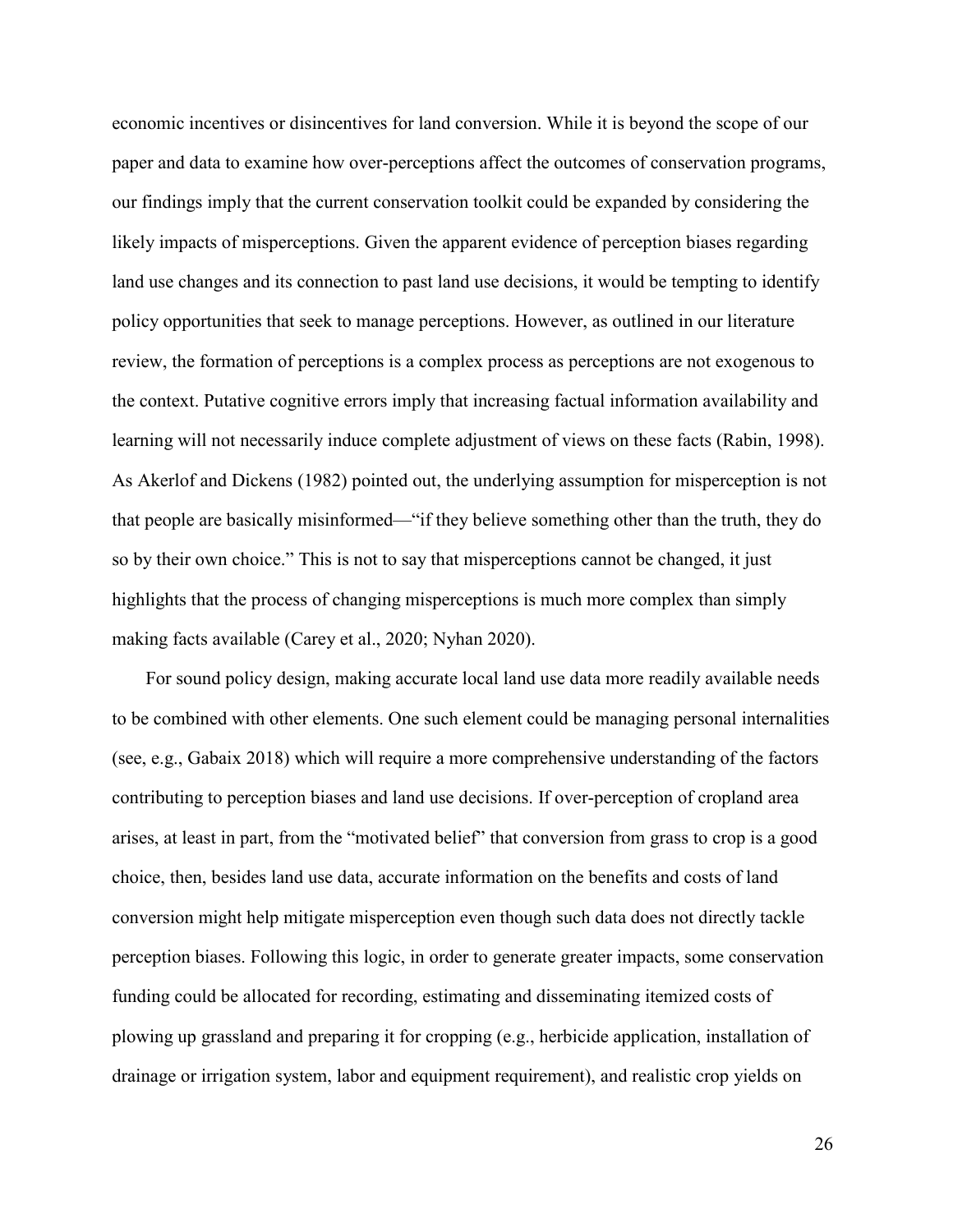converted land. Doidge et al. (2020) established two results pertinent to our analysis. One was that had increasing profit been the dominant motive then more land would have been converted to crop production. The other was that stewardship motives, including social and cultural dimensions, were important factors in determining the land use choice. While it is doubtful that landowners and operators located in the region were unaware of these facts, comparative profit data are likely most readily available to them than are the particular viewpoints and circumstances that give rise to non-profit motives. Pointing out that a large number of their peers are motivated not to convert may affect their own views on the merits of conversion.

Any policy that is designed to address misperceptions will be bound to differ for different contexts. For example, what applies to perception biases related to risks, which has been well studied, will not necessarily apply to misperceptions related to land use changes. We suggest that a deeper understanding of how perceptions relate to actions is warranted before seeking to use information instruments as components in public land management strategy. While our study is only a first step towards such understanding, our findings imply that further research on land use changes will need to go beyond the standard assumption in economic analyses that land conversion decisions are determined by the expected monetary benefits and costs of conversion.

**Acknowledgments:** This work has been supported by the Elton R. Smith Endowment Fund at Michigan State University and by a grant from the National Institute of Food and Agriculture (NIFA) of the U.S. Department of Agriculture (USDA) (DUNS No. 005309844). We thank Larry Janssen and Mike Wimberly who worked closely with us on developing the survey as well as several kind growers and local experts who pilot-tested the instrument. Above all we thank the many farmers who responded to our survey.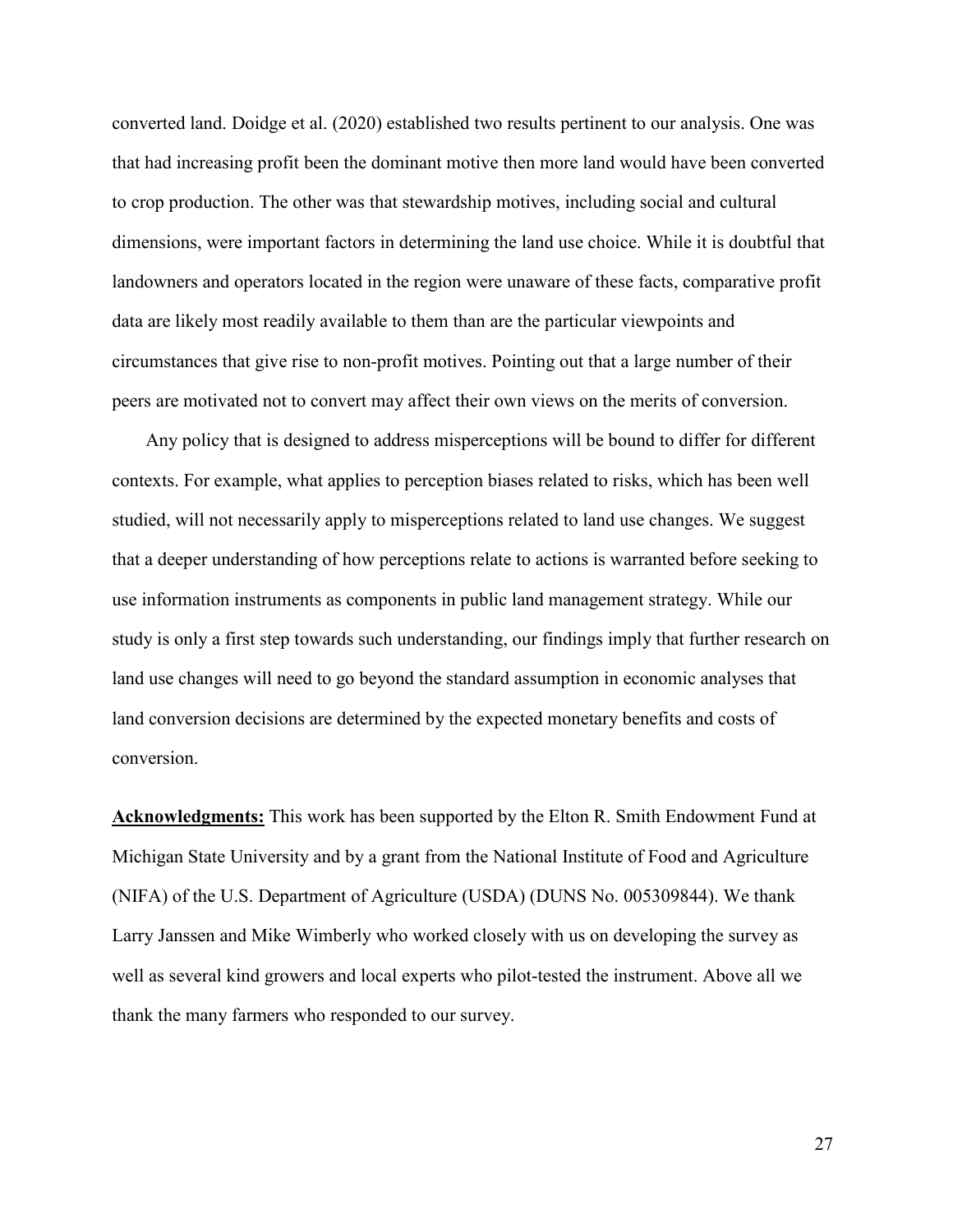### **References**

- Adesina, A.A., and J. Baidu-Forson. 1995. "Farmers' perceptions and adoption of new agricultural technology: Evidence from analysis in Burkina Faso and Guinea, West Africa." *Agricultural Economics* 13(1), 1-9.
- Akerlof, G., and W.T. Dickens. 1982. "The economic consequences of cognitive dissonance." *American Economic Review* 72 (3), 307-19.
- Alesina, A., S. Stantcheva, and E. Teso. 2018. "Intergenerational Mobility and Preferences for Redistribution." *American Economic Review* 108(2): 521–554.
- Allcott, H. 2011. "Consumers' Perceptions and Misperceptions of Energy Costs." American Economic Review, 101 (3), 98-104. DOI: 10.1257/aer.101.3.98
- Arbuckle, G.J., L.W. Morton, and J. Hobbs. 2013. "Farmer beliefs and concerns about climate change and attitudes toward adaptation and mitigation: Evidence from Iowa." *Climatic Change* 118(3), 551-563.
- Arbuckle, J. Gordon, and G. Roesch-McNally. 2015. "Cover crop adoption in Iowa: The role of perceived practice characteristics." Journal of Soil and Water Conservation 70 (6): 418-429.
- Arora, G., Wolter, P.T. 2018. Tracking land cover change along the western edge of the U.S. Corn Belt from 1984 through 2016 using satellite sensor data: Observed trends and contributing factors. *Journal of Land Use Science* 13 (1-2), 1-22.
- Arora, G., H. Feng, D.A. Hennessy, C.R. Loesch, S. Kvas. 2021. "The impact of production network economies on spatially-contiguous conservation– Theoretical model with evidence from the U.S. Prairie Pothole Region." *Journal of Environmental Economics & Management*, 107, https://doi.org/10.1016/j.jeem.2021.102442.
- Balcetis, E., & Dunning, D. (2006). See what you want to see: Motivational influences on visual perception. *Journal of Personality & Social Psychology*, 91(4), 612–625. https://doi.org/10.1037/0022-3514.91.4.612.
- Bénabou, R. 2012. "Groupthink: Collective delusions in organizations and markets." *Review of Economic Studies* 80(2), 429-462.
- Bénabou, R. 2015. "The economics of motivated beliefs." *Revue d'Économie Politique* 125, 665-685.
- Bénabou, R. and J. Tirole. 2016. "Mindful Economics: The Production, Consumption, and Value of Beliefs." *Journal of Economic Perspectives* 30(3), 141-164.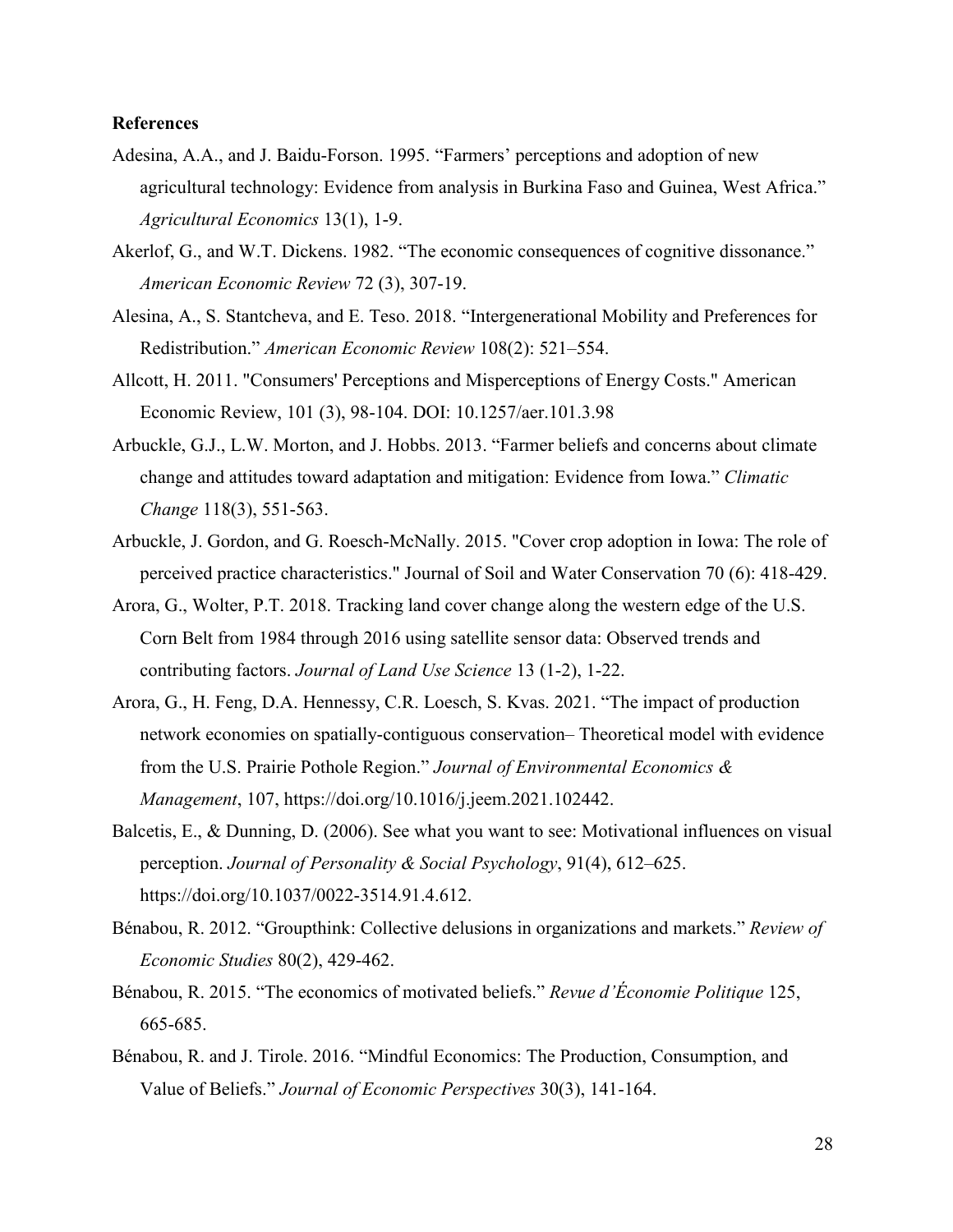- Bennett, N.J. (2016), Using perceptions as evidence to improve conservation and environmental management. Conservation Biology, 30: 582-592.<https://doi.org/10.1111/cobi.12681>
- Bergquist, M. 2020. "Most People Think They Are More Pro-Environmental than Others: A Demonstration of the Better-than-Average Effect in Perceived Pro-Environmental Behavioral Engagement." *Basic & Applied Social Psychology*, 42:1, 50-61, DOI: 10.1080/01973533.2019.1689364
- Botzen, W.J.W, H. Kunreuther, and E. Michel-Kerjan. 2015. "Divergence between individual perceptions and objective indicators of tail risks: Evidence from floodplain residents in New York City." *Judgment & Decision Making* 10(4), 365-385.
- Brown, D.G., C. Polsky, P. Bolstad, S.D. Brody, D. Hulse, R. Kroh, T.R. Loveland, and A. Thomson. 2014. Ch. 13: Land Use and Land Cover Change. Climate Change Impacts in the United States: The Third National Climate Assessment, J. M. Melillo, Terese (T.C.) Richmond, and G. W. Yohe, Eds., U.S. Global Change Research Program, 318-332. doi:10.7930/J05Q4T1Q.
- Carey, J.M., V. Chi, D. J. Flynn, B. Nyhan, T. Zeitzoff. 2020. "The effects of corrective information about disease epidemics and outbreaks: Evidence from Zika and yellow fever in Brazil." *Science Advances* 6(5), eaaw7449. DOI: 10.1126/sciadv.aaw7449.
- Coibion, O., Y. Gorodnickenko, and R. Kamdar. 2018. "The formation of expectations, inflation, and the Phillips curve." *Journal of Economic Literature* 56(4), 1447-1491.
- Conley, T.G., and C.R. Udry. 2010. "Learning about a new technology: Pineapples in Ghana." *American Economic Review* 100(1), 35-69.
- Doidge, M., D.A. Hennessy, and H. Feng. 2020. "The role of economic returns in land use change: Evidence from farm-level data in the US Northern Great Plains." *Journal of Soil & Water Conservation* 75(5) 669-679; DOI: https://doi.org/10.2489/jswc.2020.00084
- Dramstad, W.E., M. Sundli Tveit, W.J. Fjellstad, and G.L.A. Fry. 2006. "Relationships between visual landscape preferences and map-based indicators of landscape structure." *Landscape & Urban Planning* 78(4), 465-474.
- Feng, H., D.A. Hennessy, and R. Miao. 2013. "The effects of government payments on cropland acreage, Conservation Reserve Program enrollment, and grassland conversion in the Dakotas." *American Journal of Agricultural Economics* 95(2), 412-418.

Friesenbichler, K.S., E. Selenko, and G. Clarke. 2018. "Perceptions of corruption: An empirical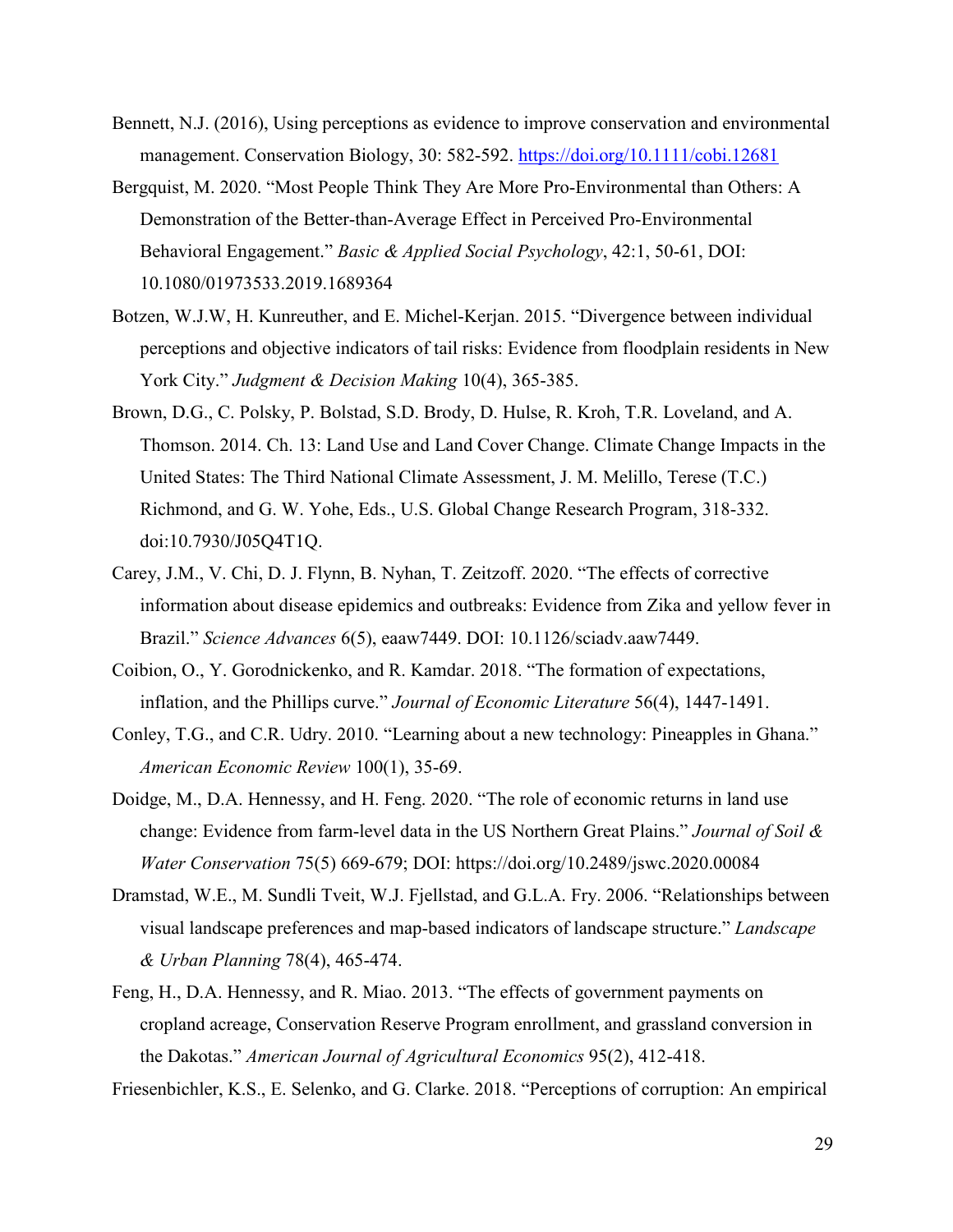study controlling for survey bias." *Journal of Interdisciplinary Research* 30(1), 55-77.

- Fryer, R.G., P. Harms, and M.O. Jackson. 2019. "Updating Beliefs when Evidence is Open to Interpretation: Implications for Bias and Polarization." *Journal of the European Economic Association*, 17(5), 1470-1501.
- Gabaix, X. 2019. "Behavioral inattention." In: B. Douglas Bernheim, B.D., DellaVigna, S., and D. Laibson (Eds.), Handbook of Behavioral Economics - Foundations and Applications 2, Vol. 2, Elsevier.
- Georganas, S., P.J. Healy, and N. Li. 2014. "Frequency bias in consumers' perceptions of Inflation: An experimental study." *European Economic Review* 67(April), 144-158.
- Green, T.R., H. Kipka, O. David, and G.S. McMaster. 2018. "Where is the Corn Belt, and how is it changing?" *Science of the Total Environment* 618(March 15), 1613-1618.
- Hao, L., and D. Houser. 2017. "Perceptions, intentions and cheating." *Journal of Economic Behavior & Organization* 133, 52-73.
- Harrell, F.E. 2015. "Ordinal logistic regression." In F.E. Harrell (Ed.), pp. 311-325, Ch. 13, Regression Modeling Strategies. Springer, doi.org/10.1007/978-3-319-19425-7\_13.
- Helms, D. 1992. "The development of the Land Capability Classification." In D. Helms (Ed.), pp. 60-73, Readings in the History of the Soil Conservation Service. Washington, DC: Soil Conservation Service.

[http://www.nrcs.usda.gov/Internet/FSE\\_DOCUMENTS/stelprdb1043484.pdf](http://www.nrcs.usda.gov/Internet/FSE_DOCUMENTS/stelprdb1043484.pdf)

- Kalivoda, O., J. Vojar, Z. Skrivanova, and D. Zahradnik. 2014. "Consensus in landscape preference judgments: The effects of landscape visual aesthetic quality and respondents' characteristics." *Journal of Environmental Management* 137(May), 36-74.
- Kaufman, J., J.C. Tarasuik, L. Dafner, J. Russell, S. Marshall, and D. Meyer. 2013. "Parental misperception of youngest child size." *Current Biology* 23(24), R1085-R1086.
- Kline, K.L., N. Singh, and V.H. Dale. 2013. "Cultivated hay and fallow/idle cropland donfound analysis of grassland conversion in the Western Corn Belt." *PNAS USA* 110(31), E2863.
- Kraay, A., and P. Murrell. 2016. "Misunderestimating corruption." *Review of Economics & Statistics* 98(3), 455-466.
- Laingen, C. 2015. "Measuring cropland change: A cautionary tale." *Papers in Applied Geography* 1(1), 65-72.
- Lark, T.J., J.M. Salmon, and H.K. Gibbs. 2015. "Cropland expansion outpaces agricultural and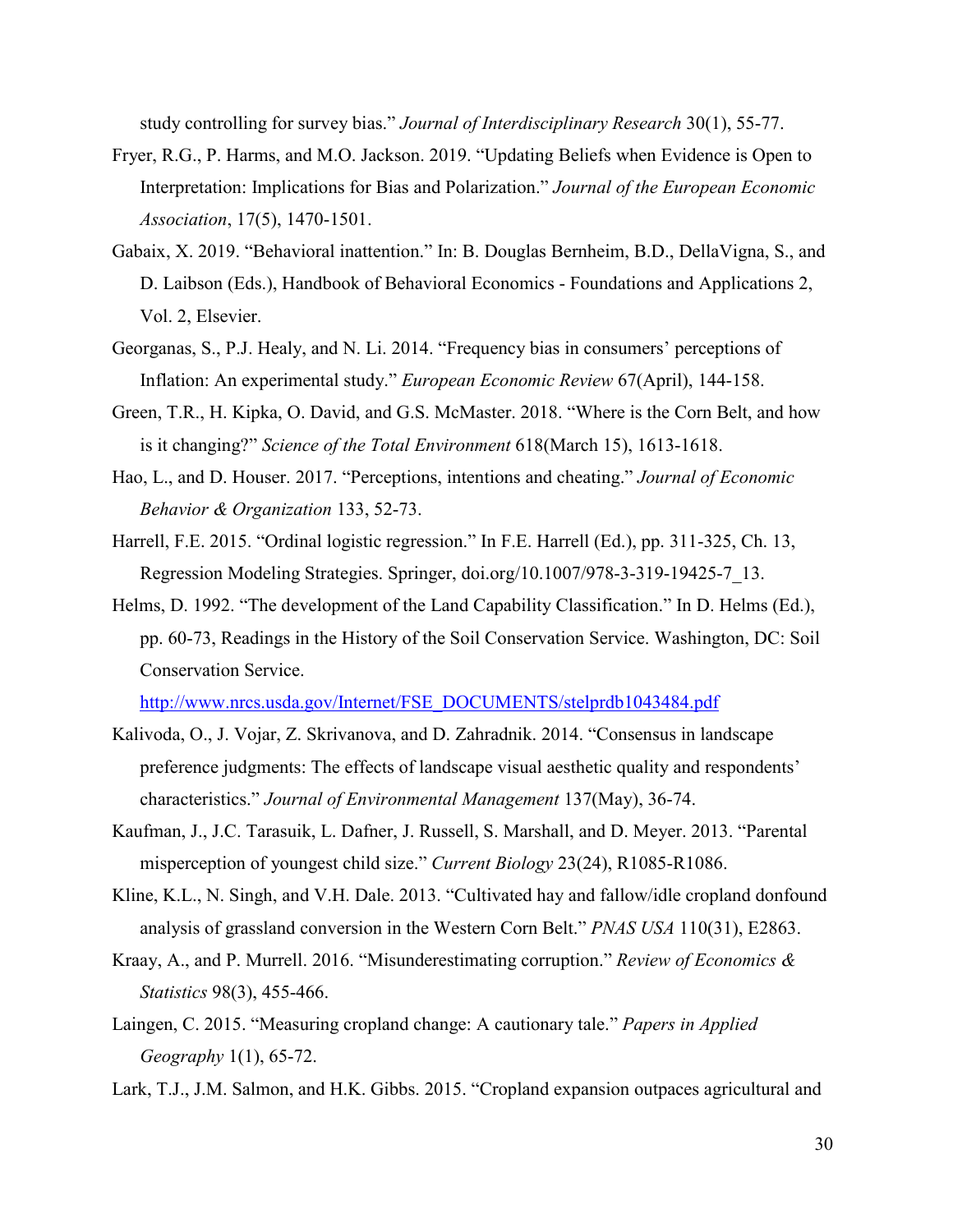biofuel policies in the United States." *Environmental Research Letters* 10(4), No.: 044003.

- Lark, T.J., R.M. Mueller, D.M. Johnson, and H.K. Gibbs. 2017. "Measuring land-use and landcover change using the U.S. Department of Agriculture's cropland data layer: Cautions and recommendations." *International Journal of Applied Earth Observation & Geoinformation* 62(October), 224-235.
- Lark, T.J.; I.H., Schelly, H.K. Gibbs. 2021. "Accuracy, Bias, and Improvements in Mapping Crops and Cropland across the United States Using the USDA Cropland Data Layer." *Remote Sensing* 13(5), 968 [https://doi.org/10.3390/rs13050968.](https://doi.org/10.3390/rs13050968)
- Leviston, Z., and H.V. Uren. 2020. "Overestimating one's 'green' behavior: Better-than-average bias may function to reduce perceived personal threat from climate change." *Journal of Social Issues* 76(1), 70-85.
- Lu, C., Z. Yu, H. Tian, D.A. Hennessy, H. Feng, M. Al-Kaisi, Y. Zhou, T. Sauer, R. Arritt. 2019. "Increasing carbon footprint of grain crop production in the U.S. Western Corn Belt." *Environmental Research Letters* 13, 124007. [http://iopscience.iop.org/article/10.1088/1748-](http://iopscience.iop.org/article/10.1088/1748-9326/aae9fe) [9326/aae9fe.](http://iopscience.iop.org/article/10.1088/1748-9326/aae9fe)
- Matsumoto, M., and F. Spence. 2016. "Price beliefs and experience: Do consumers' beliefs converge to empirical distributions with repeated purchases?" *Journal of Economic Behavior & Organization* 126, 243-254.
- Merrill, R.M., and J.S. Richardson. 2009. "Validity of self-reported height, weight, and body mass index: Findings from the National Health and Nutrition Examination Survey, 2001- 2006." *Preventing Chronic Disease* 6(4), A121.
- Miao, R., D.A. Hennessy, and H. Feng. 2014. "Sodbusting, crop insurance, and sunk conversion costs." *Land Economics* 90(4), 601-622.
- Nyhan, B. 2020. "Facts and Myths about Misperceptions." Journal of Economic Perspectives, 34(3), 220-36. DOI: 10.1257/jep.34.3.220
- Olken, B.A. 2009. "Corruption perceptions vs. corruption reality." *Journal of Public Economics* 93(7-8), 950-964.
- Olofsson, P., G.M. Foody, S.V. Stehman, C.E. Woodcock. 2013. "Making better use of accuracy data in land change studies: Estimating accuracy and area and quantifying uncertainty using stratified estimation." *Remote Sensing of Environment* 129, 122-131.

Otto, C.R.V., C.L. Roth, B.L. Carlson, and M.D. Smart. 2016. "Land-use change reduces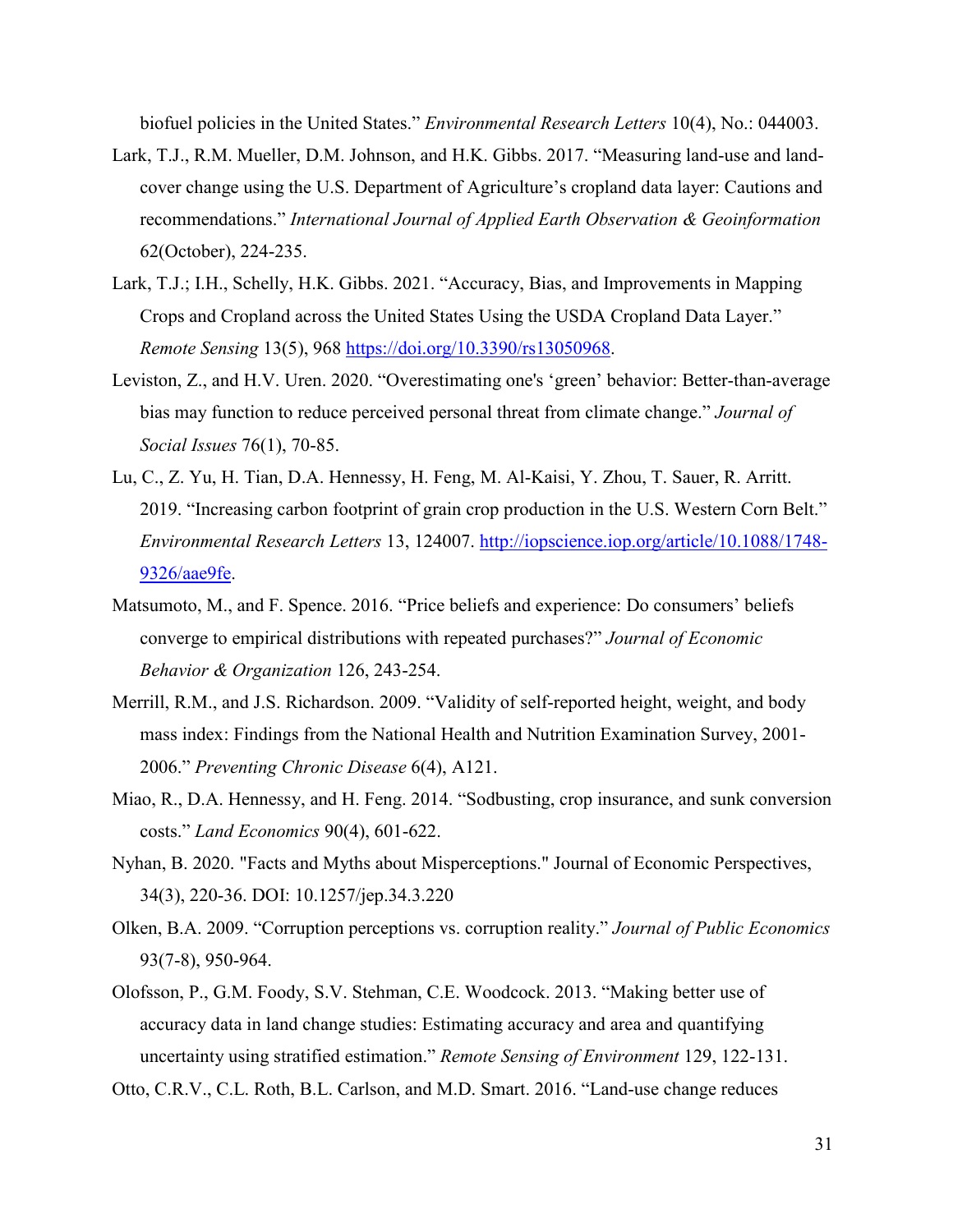habitat suitability for supporting managed honey bee colonies in the Northern Great Plains." *PNAS USA* 113(37), 10430-10435.

- Pates, N.J., and N.P. Hendricks. 2021. "Fields from Afar: Evidence of Heterogeneity in United States Corn Rotational Response from Remote Sensing Data." American Journal of Agricultural Economics. https://doi.org/10.1111/ajae.12208.
- Plantinga, A.J. 1996. "The Effect of Agricultural Policies on Land Use and Environmental Quality." *American Journal of Agricultural Economics* 78(4), 1082-1091.
- Poston, W.S.C., N. Jitnarin, C.K. Haddock, S.A. Jahnke, and R.S. Day. 2014. "Accuracy of self-reported weight, height and BMI in U.S. firefighters." *Occupational Medicine* 64(4), 246-254.
- Proto, E., and D. Sgroi. 2017. "Biased beliefs and imperfect information." *Journal of Economic Behavior & Organization* 136(April), 186-202.
- Rabin, M. 1998. "Psychology and Economics." *Journal of Economic Literature,* 36 (1), 11-46.
- Rabin, M. and J.L. Schrag. 1999. "First Impressions Matter: A Model of Confirmatory Bias." *The Quarterly Journal of Economics* 114(1), 37–82.
- Rashford, B.S., J.A. Walker, and C.T. Bastian. 2011. "Economics of grassland conversion to cropland in the Prairie Pothole Region." *Conservation Biology* 25(2), 276-284.
- Reitsma, K.D., B.H. Dunn, U. Mishra, S.A. Clay, T. DeSutter, and D.E. Clay. 2015. "Land use change impact on soil sustainability in a climate and vegetation transition zone." *Agronomy Journal* 107(6), 2363-2372.
- Richardson, L. 2009. "Statement Before the Senate Committee on Commerce, Science and Transportation Field Hearing on: *Addressing Surface Transportation Needs in Rural America*." (accessed 2020 April) https://www.commerce.senate.gov/services/files/378F76EB-6084-40C4-8CF7- BBA34A154E16.
- Saponara, N. 2018. "Bayesian optimism." *Economic Theory* 66(2), 375-406.
- Tirole, J. 2002. "Rational irrationality: Some economics of self-management." *European Economic Review* 46(4-5), 633-655.
- Tversky, A. and D. Kahneman. 1974. "Judgment under Uncertainty: Heuristics and Biases." *Science*, 27 Sep: 1124-1131.
- U.S. Government Accountability Office (USGAO). 2007. Agricultural Conservation: Farm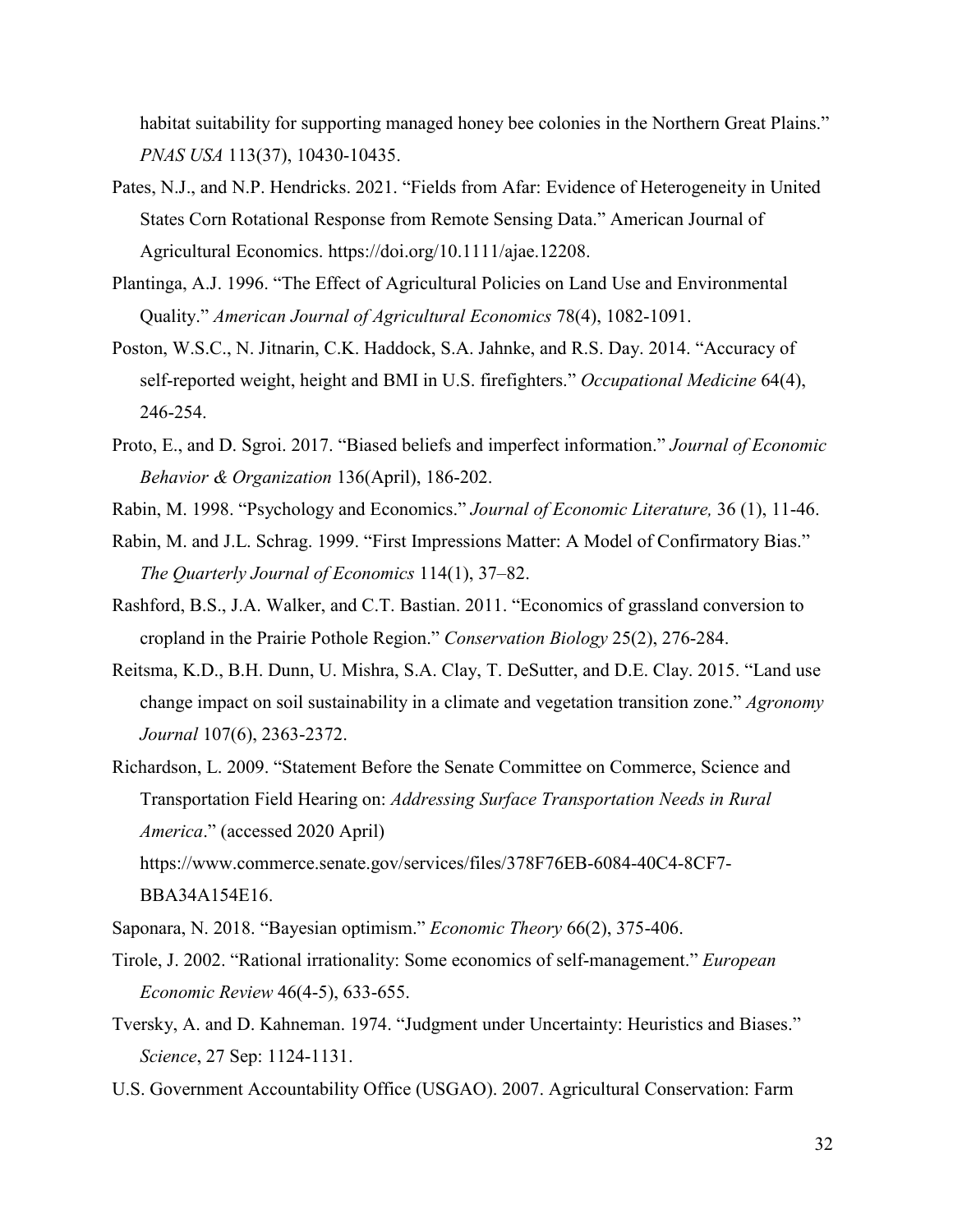Program Payments Are an Important Factor in Landowners' Decisions to Convert Grassland to Cropland. Washington, D.C., Report 07-1054, September, 70 pages.

- USDA National Agricultural Statistics Service (USDA-NASS). 2021a. Cropscape-Cropland Data Layer. https://nassgeodata.gmu.edu/CropScape/. (Accessed in April.)
- —2021b. CropScape and Cropland Data Layer Metadata. (Accessed in April.) [https://www.nass.usda.gov/Research\\_and\\_Science/Cropland/metadata/meta.php.](https://www.nass.usda.gov/Research_and_Science/Cropland/metadata/meta.php)
- USDA Natural Resources Conservation Service (USDA-NRCS). 2021. The National Resources Inventory. (Accessed in January.) <https://www.nrcs.usda.gov/wps/portal/nrcs/main/national/technical/nra/nri/>
- Walker, J., J.J. Rotella, C.R. Loesch, R.W. Renner, J.K. Ringelman, M.S. Lindberg, R. Dell, and K.E. Doherty. 2013. "An integrated strategy for grassland easement acquisition in the Prairie Pothole Region, USA." *Journal of Fish & Wildlife Management* 4(2), 267-279.
- Wang, X., B.G. McConkey, A.J. VandenBygaart, J. Fan, A. Iwaasa, and M. Schellenberg. 2017. "Grazing improves C and N cycling in the Northern Great Plains: a meta-analysis." *Scientific Reports* 6, 33190, doi: 10.1038/srep33190227-237.
- Wang, T., M. Luri, L. Janssen, D.A. Hennessy, H. Feng, M. Wimberly, and G. Arora. 2017. "Determinants of motives for land use decisions at the margins of the Corn Belt." *Ecological Economics* 134, 227-237.
- Wang, T., A. Ayesh, D.A. Hennessy, and H. Feng. 2018. "Cropland reflux: Trends in and locations of land use change in the Dakotas, 2007 to 2012 and 2012 to 2017." Bulletin 274938, South Dakota State University, Agricultural Experiment Station, July.
- Wang, Y., M.S. Delgado, J. Sesmero, and B.M. Gramig. 2020. "Market Structure and the Local Effects of Ethanol Expansion on Land Allocation: A Spatially Explicit Analysis." First published: 10 August, https://doi.org/10.1111/ajae.12119.
- Wimberly, M.C., L.L. Janssen, D.A. Hennessy, M. Luri, N.M. Chowdhury, H. Feng "Cropland expansion and grassland loss in the eastern Dakotas: New insights from a farm-level survey." *Land Use Policy* 63(April), 160-173.
- Wooldridge, J.M. 2010. Econometric Analysis of Cross Section and Panel Data. MIT press.
- Wright, C.K., and M.C. Wimberly. 2013. "Recent land use change in the Western Corn Belt threatens grasslands and wetlands." *PNAS USA* 110(10), 4134-4139.
- Ziebarth, N.R. 2018. "Lung cancer risk perceptions." *Preventive Medicine* 110(May), 16-23.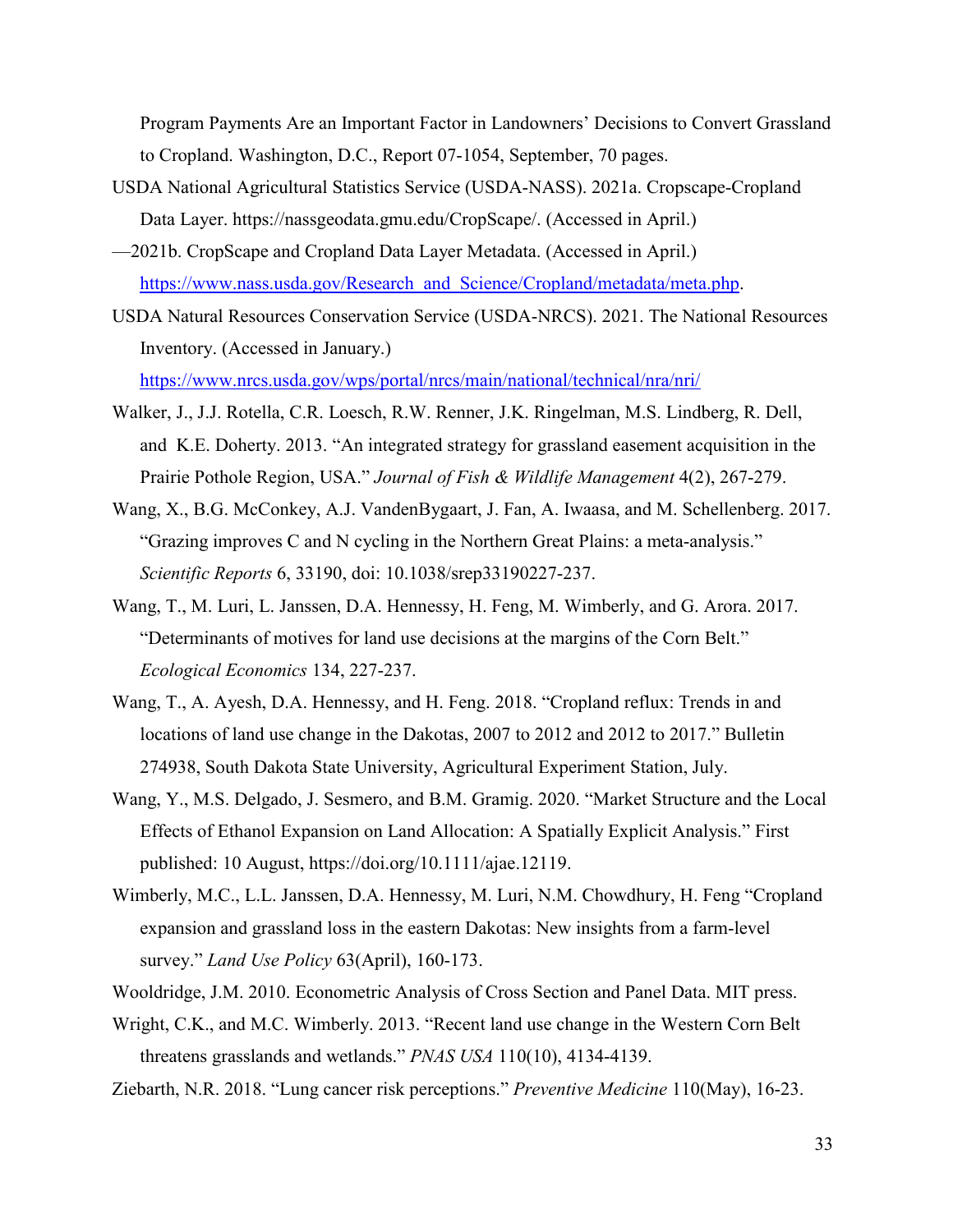**Figure 1.** An illustration of the impacts of crop prices on land conversion incentives—as crop prices increase, land with an index value between  $\hat{\theta}$  and  $\theta^*$  will become more suitable for crop production, that is, generating a higher net return in crop than in grass.



Figure 2. Cropland share of a respondent's acres and the number of respondents in counties. Canada

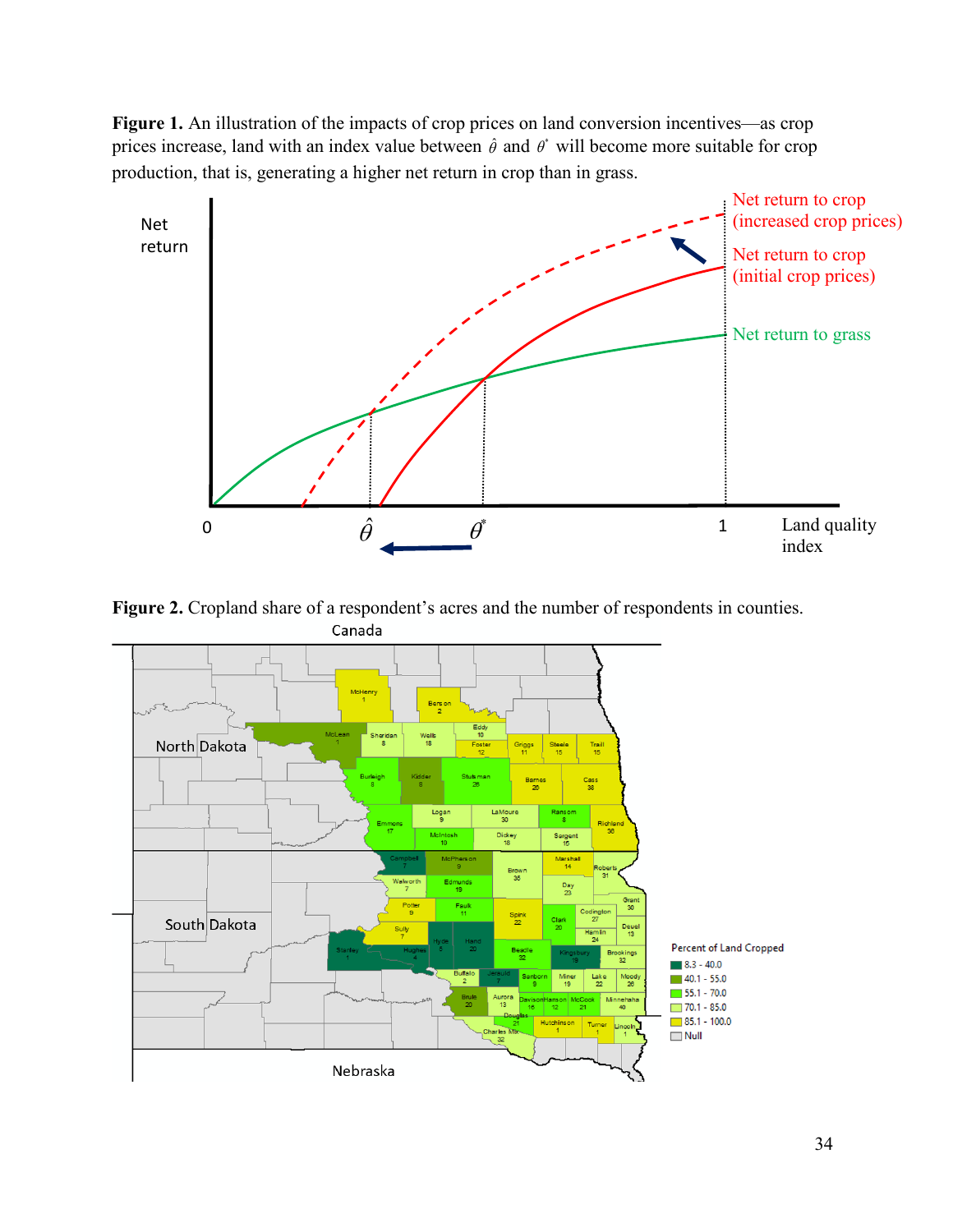| Variable                                            | $\boldsymbol{N}$ | Mean   | Std. Dev. | Min.         | Max.   |
|-----------------------------------------------------|------------------|--------|-----------|--------------|--------|
| Farm size (acres operated)                          | 996              | 1,686  | 1,937     | 18           | 27,000 |
| Cropland acres                                      | 972              | 1,226  | 1,448     | 0            | 19,023 |
| Farmer's age*                                       | 1,017            | 3.303  | 1.084     | $\mathbf 1$  | 5      |
| Land tenure indicator*                              | 1,001            | 2.752  | 1.220     | $\mathbf 1$  | 5      |
| Off-farm employment*                                | 1,026            | 1.235  | 0.701     | $\mathbf 1$  | 5      |
| Latitude                                            | 1,025            | 45.273 | 1.288     | 42.9         | 47.83  |
| Longitude                                           | 1,025            | 98.023 | 1.043     | 96.5         | 100.79 |
| Percent of land in land class III or better         | 1,025            | 92.683 | 13.90     | 0.02         | 100    |
| Distance to ethanol plants                          | 997              | 43.13  | 35.17     | 1.00         | 200.00 |
| % change in corn and soybean acres,                 | 1,008            | 4.307  | 0.802     | $\mathbf{1}$ | 5      |
| perception*                                         |                  |        |           |              |        |
| Change in infrastructure for corn, perception*      | 1,002            | 3.827  | 0.879     | 1            | 5      |
| % change in corn and soybean acres, CropScape       | 1,025            | 3.141  | 2.875     | $-1.60$      | 16.65  |
| % of grassland acres, 5 mi. radius, NLCD            | 937              | 7.67   | 14.69     | 0            | 79.3   |
| % of land in classes I-III, 5 mi. radius            | 1,025            | 92.68  | 13.90     | 0.020        | 100    |
| % of land with slope $\leq$ 3 degrees, 5 mi. radius | 1,025            | 47.80  | 37.26     | 0            | 100    |
| Conversion to cropland, past 10 years               | 1,026            | 0.242  | 0.428     | 0            | 1      |
| Intended conversion to cropland, next 10 years      | 809              | 0.158  | 0.365     | $\Omega$     | 1      |
| Intended conversion to grassland, next 10 years     | 872              | 0.095  | 0.294     | 0            | 1      |
|                                                     |                  |        |           |              |        |

Table 1. Summary statistics of key variables.

\*Note: These variables are category variables. Categorical data descriptions are provided as follows:

- •For farmer's age, coding is '19 to 34' = '1', '35 to 49' = '2', '50 to 59' = '3', '60 to 69' = '4' and '70 or over' = '5'.
- •For tenure status, 'own all operated acres' = '1', 'own most operated acres' = '2', 'own about half of operated acres' = '3', 'rent most operated acres' = '4' and 'rent all operated acres' =  $\cdot$ 5'.
- •For farmers' principal occupation, 'farming or ranching,  $= '1'$ , 'employment in off-farm job'  $=$ '2', 'own/operate a non-farm business' = '3', 'retired' = '4' and 'other' = '5'.
- •For change in corn and soybean acres, perception: 'decreased markedly (over  $10\%)' = '1',$ 'decreased somewhat  $(5-10\%)' = '2'$ , 'stayed about the same (less than  $5\%)' = '3'$ , 'increased somewhat  $(5-10\%)' = '4'$  and 'increased markedly (over  $10\%)' = '5'.$
- •For change in infrastructure for corn, perception: 'much worse' = '1', 'somewhat worse' = '2', 'stayed about the same' = '3', 'somewhat better' = '4', 'much better' = '5'.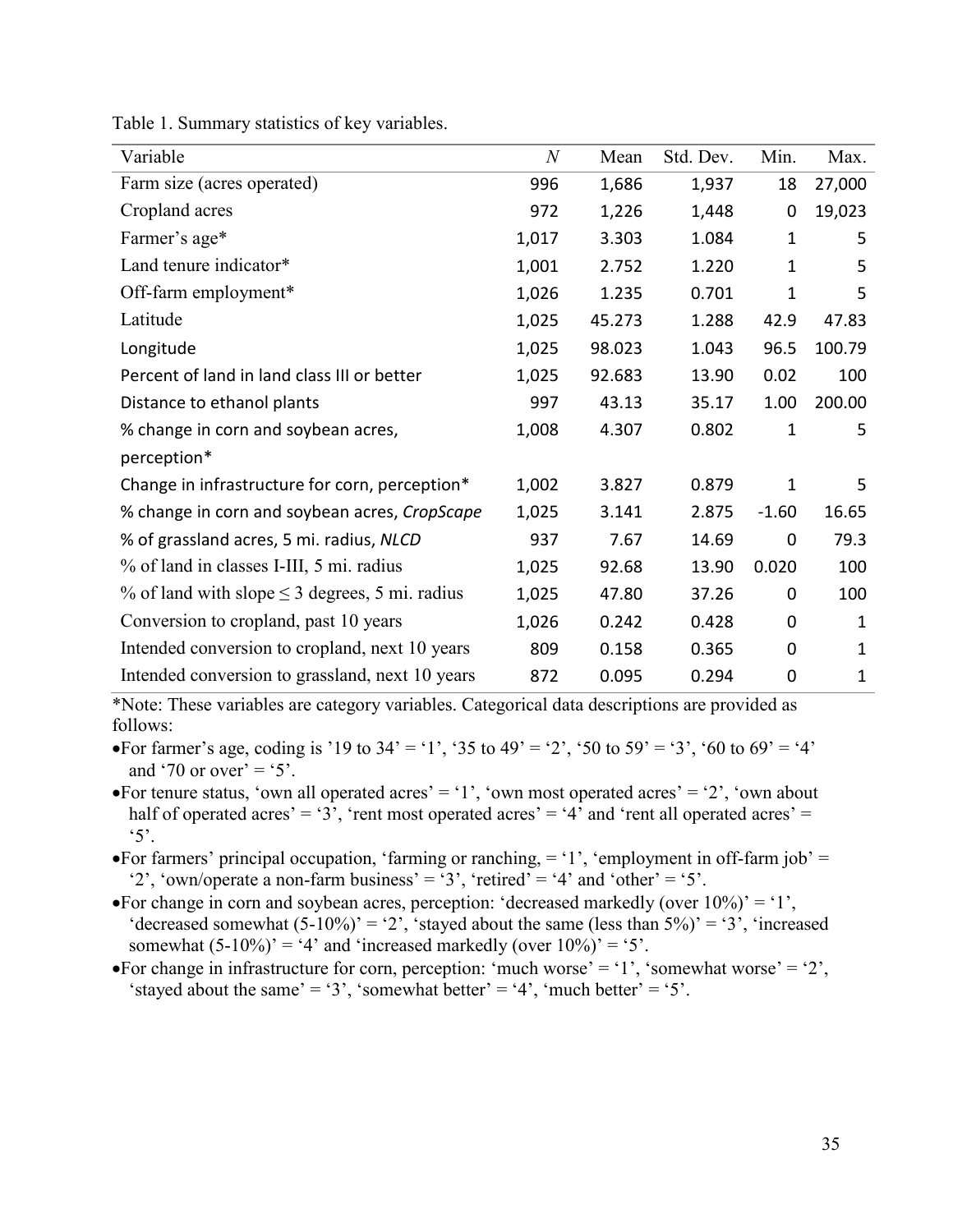**Table 2.** Number of respondents in different categories of perceived cropland changes and actual changes as measured by *CropScape* data, within five-mile radius of a respondent's address.

|        |                            | CropScape   |                |        |              |             |            |  |
|--------|----------------------------|-------------|----------------|--------|--------------|-------------|------------|--|
|        |                            | Decreased   | Decreased      | Within | Increased    | Increased   | Row        |  |
|        |                            | $by > 10\%$ | by 5-10%       | $5\%$  | by $5-10\%$  | $by > 10\%$ | sum        |  |
|        | Decreased by $>$<br>10%    |             | 0              | 4      | 2            | 0           | <u>6</u>   |  |
|        | Decreased by<br>$5 - 10\%$ | 0           | 0              | 6      | $\mathbf{2}$ | 0           | 8          |  |
| Survey | Within 5%                  |             | 0              | 127    | 27           | 3           | 157        |  |
|        | Increased by 5-<br>10%     |             | 0              | 269    | 67           |             | <u>337</u> |  |
|        | Increased by $>$<br>10%    |             | 0              | 358    | <b>120</b>   | 21          | 499        |  |
|        | Column sum                 | 0           | $\overline{0}$ | 764    | 218          | 25          | 1,007      |  |

**Table 3.** Estimations of perception as function of past land use decisions and other variables as given in Logit model, equation (3). (Dependent variable is odds of choosing higher change category. The estimation results in this table are the exponential value of the coefficients in equation (3). Alternative models incorporate different variables. Model 3 and Model 4 differ in the ending year used to calculate cropland % change: Model 3 uses 2014 value as the ending year while Model 4 uses the average of values in 2013, 2014 and 2015.)

## **3a. Perceptions about the extent of changes in cropland area**

| Parameters                               | Model 1 | Model 2            | Model 3            | Model 4            |
|------------------------------------------|---------|--------------------|--------------------|--------------------|
| Conversion from grass to crop            | 1.650c  | 1.598c             | 1.622c             | 1.618c             |
| Farm acre                                |         | 1.009              | 0.937a             | 0.938a             |
| Years operating                          |         | 0.969              | 0.976              | 0.975              |
| Tenure index                             |         | 1.174 <sup>c</sup> | 1.207c             | 1.204 <sup>c</sup> |
| Education                                |         | 1.113              | 1.040              | 1.041              |
| Off-farm employment                      |         | 1.034              | 1.016              | 1.017              |
| <i>CropScape</i> cropland % change       |         |                    | 1.049a             | 1.045              |
| NCLD % grassland, 2006, 5 mi. radius     |         |                    | 0.998              | 0.999              |
| % land in classes I-III, 5 mi. radius    |         |                    | 1.009a             | 1.009a             |
| % land with slope $\leq$ 3, 5 mi. radius |         |                    | 1.000              | 1.000              |
| Latitude                                 |         |                    | 1.636c             | 1.630c             |
| Longitude                                |         |                    | 1.208 <sup>b</sup> | 1.211 <sup>b</sup> |
| <b>Percent Concordant</b>                | 29.1%   | 58.2%              | 68.8%              | 68.7%              |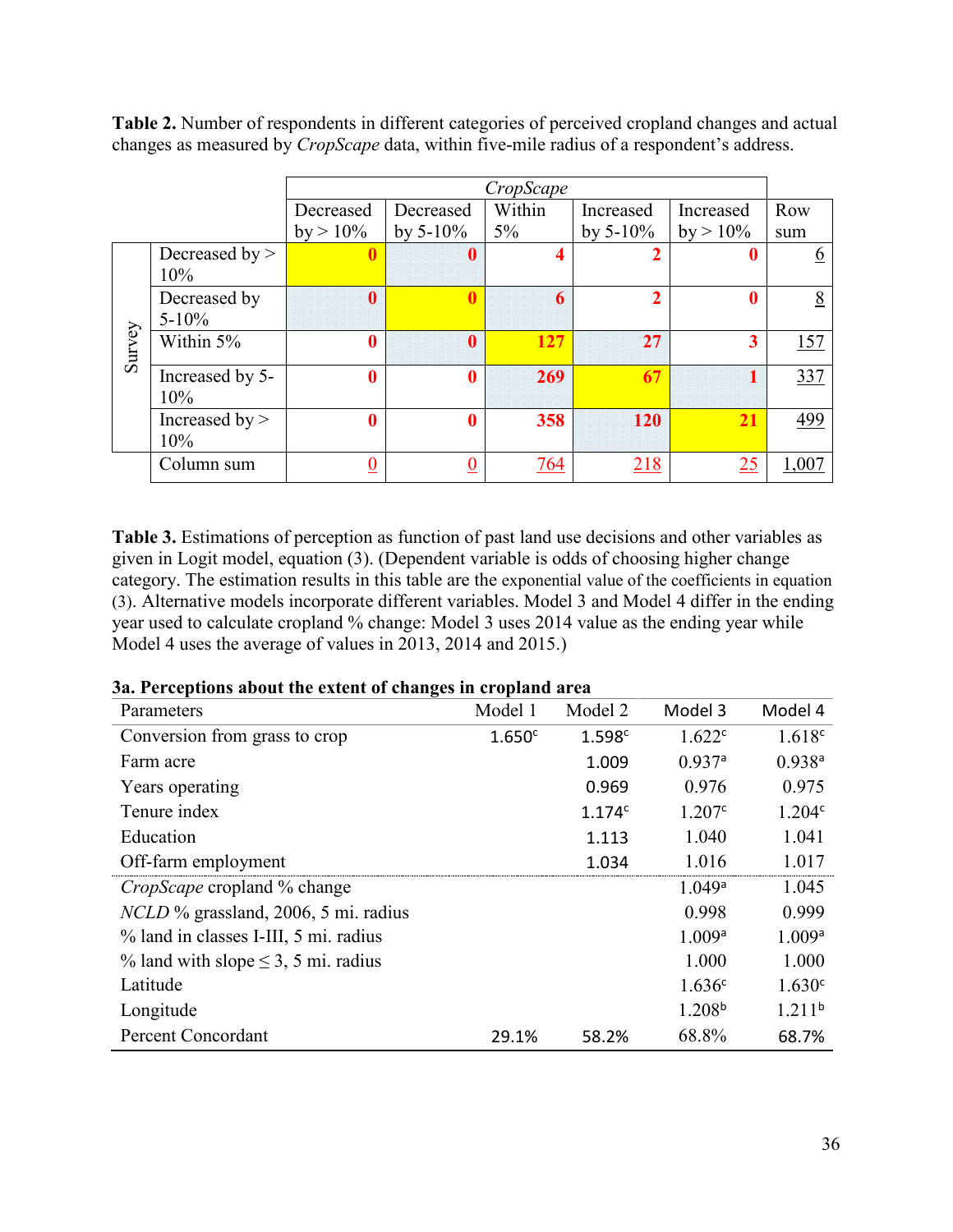| Parameters                                  | Model 1            | -<br>Model 2       | Model 3         | Model 4         |
|---------------------------------------------|--------------------|--------------------|-----------------|-----------------|
| Conversion from grass to crop               | 1.651 <sup>c</sup> | 1.609 <sup>c</sup> | 1.650c          | 1.650c          |
| Farm acre                                   |                    | 1.056              | 1.045           | 1.045           |
| Years operating                             |                    | $0.885^{a}$        | 0.874a          | 0.873a          |
| Tenure index                                |                    | 1.095              | 1.077           | 1.076           |
| Education                                   |                    | 1.076              | 1.006           | 1.006           |
| Off-farm employment                         |                    | 1.068              | 1.060           | 1.060           |
| <i>CropScape</i> cropland % change          |                    |                    | 1.008           | 1.007           |
| <i>NLCD</i> % grassland, 2006, 5 mi. radius |                    |                    | 0.999           | 0.999           |
| % land in classes I-III, 5 mi. radius       |                    |                    | 1.002           | 1.002           |
| % land with slope $\leq$ 3, 5 mi. radius    |                    |                    | 1.003           | 1.003           |
| Latitude                                    |                    |                    | 1.172c          | 1.171c          |
| Longitude                                   |                    |                    | 1.018           | 1.018           |
| Distance to ethanol plants                  |                    |                    | $0.995^{\circ}$ | $0.995^{\circ}$ |
| <b>Percent Concordant</b>                   | 29.5%              | 58.9%              | 61.1%           | 61.1%           |

**3b. Perceptions about the extent of infrastructure change in corn production**

Note for Table 3a and 3b: For all estimation results, superscripts "a", "b", "c" mean statistically significant at 10%, 5%, and 1%, respectively.

**Table 4.** Estimation results of intended future land use changes as function of current perception bias and other variables from logistic model in equation (4).

| Parameters                                  | <b>Model 1</b> | <b>Model 2</b> | <b>Model 3</b>     |
|---------------------------------------------|----------------|----------------|--------------------|
| Perception bias in cropland area change     | 1.037c         | 1.040a         | 1.036              |
| Conversion from grass to crop               |                | 2.841c         | 2.626c             |
| Farm acre                                   |                | 1.061          | 1.011              |
| Years operating                             |                | 0.832          | 0.889              |
| Tenure index                                |                | 0.795a         | 0.848              |
| Education                                   |                | 1.011          | 1.083              |
| Off-farm employment                         |                | 1.389a         | 1.488 <sup>b</sup> |
| <i>CropScape</i> cropland % change          |                |                | 0.951              |
| NLCD % grassland, 2006, 5 mi. radius        |                |                | 1.019a             |
| % land in classes I-III, 5 mi. radius       |                |                | 1.023a             |
| $\%$ land with slope $\leq$ 3, 5 mi. radius |                |                | 1.000              |
| Latitude                                    |                |                | 0.853              |
| Longitude                                   |                |                | 1.679c             |
| <b>Percent Concordant</b>                   | 56.2%          | 69.8%          | 75%                |

Note: For all estimation results, superscripts "a", "b", "c" mean statistically significant at 10%, 5%, and 1%, respectively.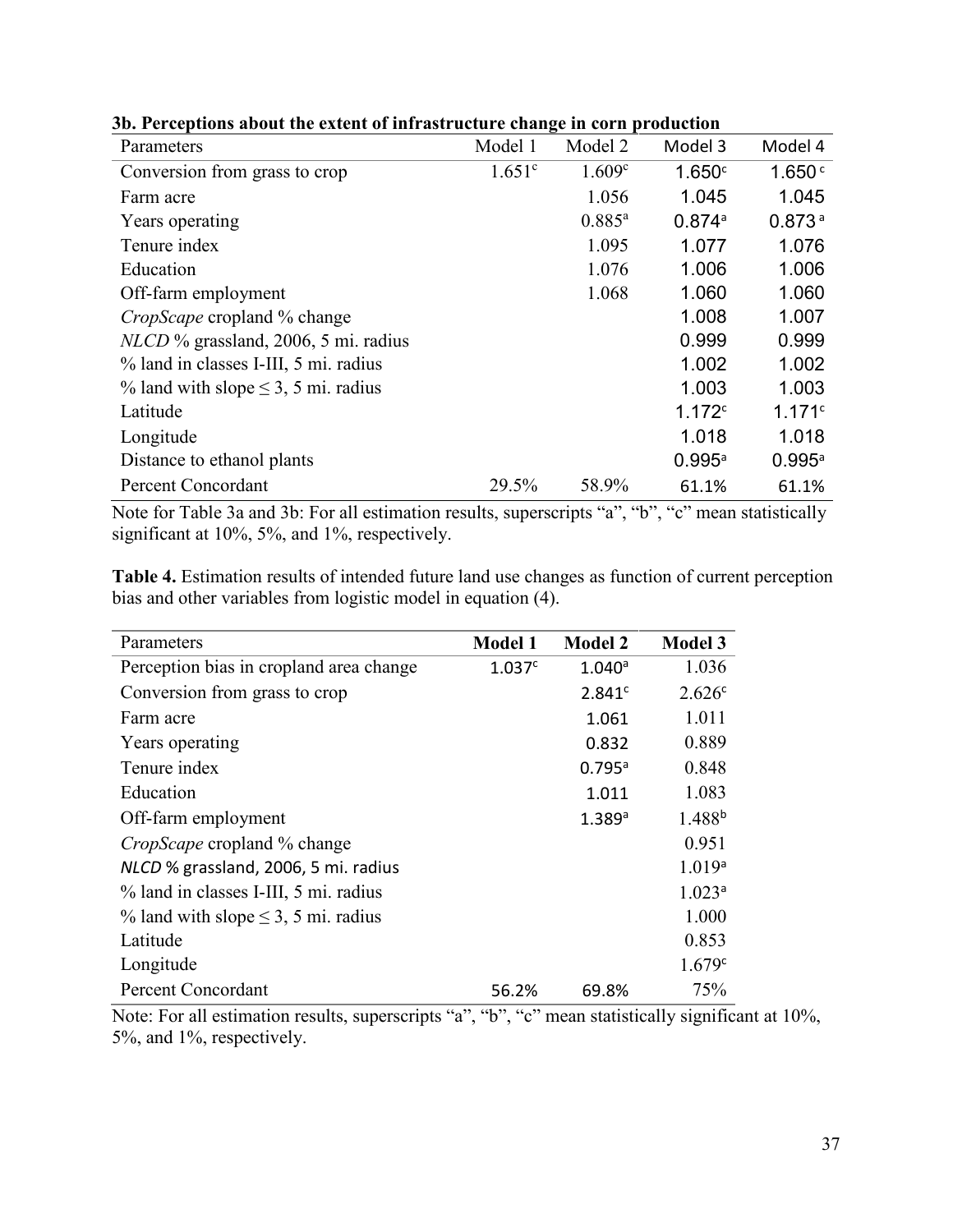# **Appendix: Additional Tables**

**Table A1a.** The number of respondents by past conversion history and categories of perceived change in cropland area

|                                                           |          | Perceived change in cropland area |                           |          |                |     |  |  |  |
|-----------------------------------------------------------|----------|-----------------------------------|---------------------------|----------|----------------|-----|--|--|--|
|                                                           | $>10\%$  | $5 - 10\%$                        | $>10\%$ Total<br>$5-10\%$ |          |                |     |  |  |  |
| Conversion from grass to crop decrease decrease Within 5% |          |                                   |                           | increase | <i>ncrease</i> |     |  |  |  |
| $0$ (No)-Number                                           | h        |                                   | 130                       | 247      | 374            | 763 |  |  |  |
| $0$ (No)-Percentage in total                              | $0.8\%$  | $0.8\%$                           | $17.0\%$                  | 32.4%    | 49.0% 100%     |     |  |  |  |
| 1 (Yes)-Number                                            | $\theta$ |                                   | 27                        | 90       | 126            | 245 |  |  |  |
| 1 (Yes)-Percentage in total                               | $0.0\%$  | $0.8\%$                           | $11.0\%$                  | $36.7\%$ | 51.4% 100%     |     |  |  |  |

Table A1b. The number of respondents by past conversion history and categories of perceived infrastructure change in corn production

|                               | Perceived infrastructure change in corn production |         |                                               |                |       |         |  |  |
|-------------------------------|----------------------------------------------------|---------|-----------------------------------------------|----------------|-------|---------|--|--|
| Conversion from grass to crop | worse                                              | worse   | Much Somewhat Stayed about Somewhat<br>better | Much<br>better | Total |         |  |  |
| $0$ (No)-Number               | 9                                                  | 35      | 237                                           | 307            | 169   | 757     |  |  |
| $0$ (No)-Percentage in total  | $1.2\%$                                            | $4.6\%$ | 31.3%                                         | 40.6%          | 22.3% | 100%    |  |  |
| 1 (Yes)-Number                |                                                    | 9       | 53                                            | 112            | 69    | 245     |  |  |
| 1 (Yes)-Percentage in total   | $0.8\%$                                            | $3.7\%$ | 21.6%                                         | 45 7%          | 28.2% | $100\%$ |  |  |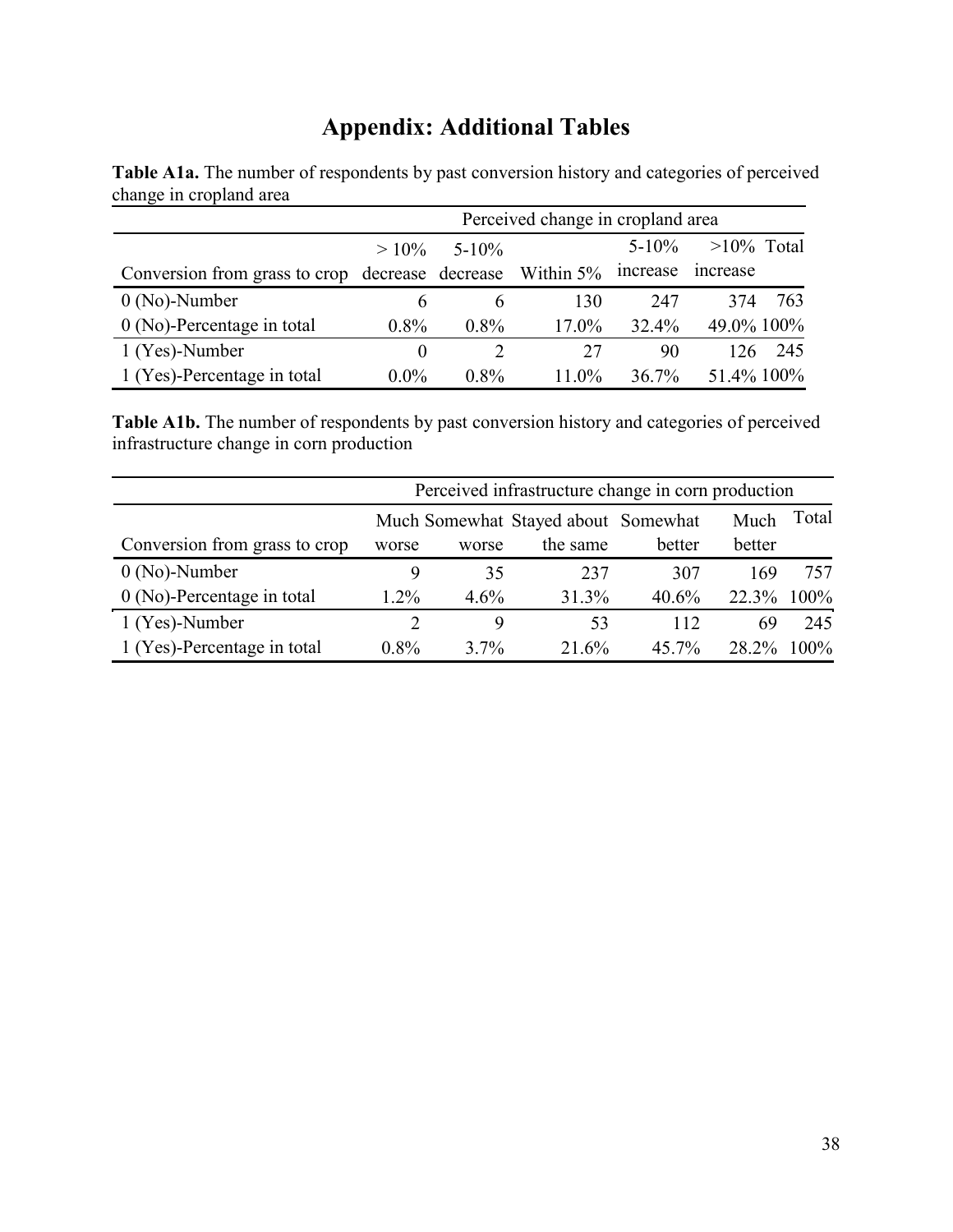|                                   | Intention to convert from grass to crop |           |       |               |  |  |
|-----------------------------------|-----------------------------------------|-----------|-------|---------------|--|--|
| Perceived change in cropland area | 0(No)                                   | $1$ (Yes) | Total | Percent 'yes' |  |  |
| Within 5% or decrease             | 140                                     |           | 149   | $6.0\%$       |  |  |
| Increased by $5-10\%$             | 264                                     | 24        | 288   | $8.3\%$       |  |  |
| Increased by $> 10\%$             | 376                                     | 49        | 425   | $11.5\%$      |  |  |
| Total                             | 780                                     | 82        | 862   | $9.5\%$       |  |  |

**Table A2.** The number of respondents by perception and intention to convert from grass to crop in the future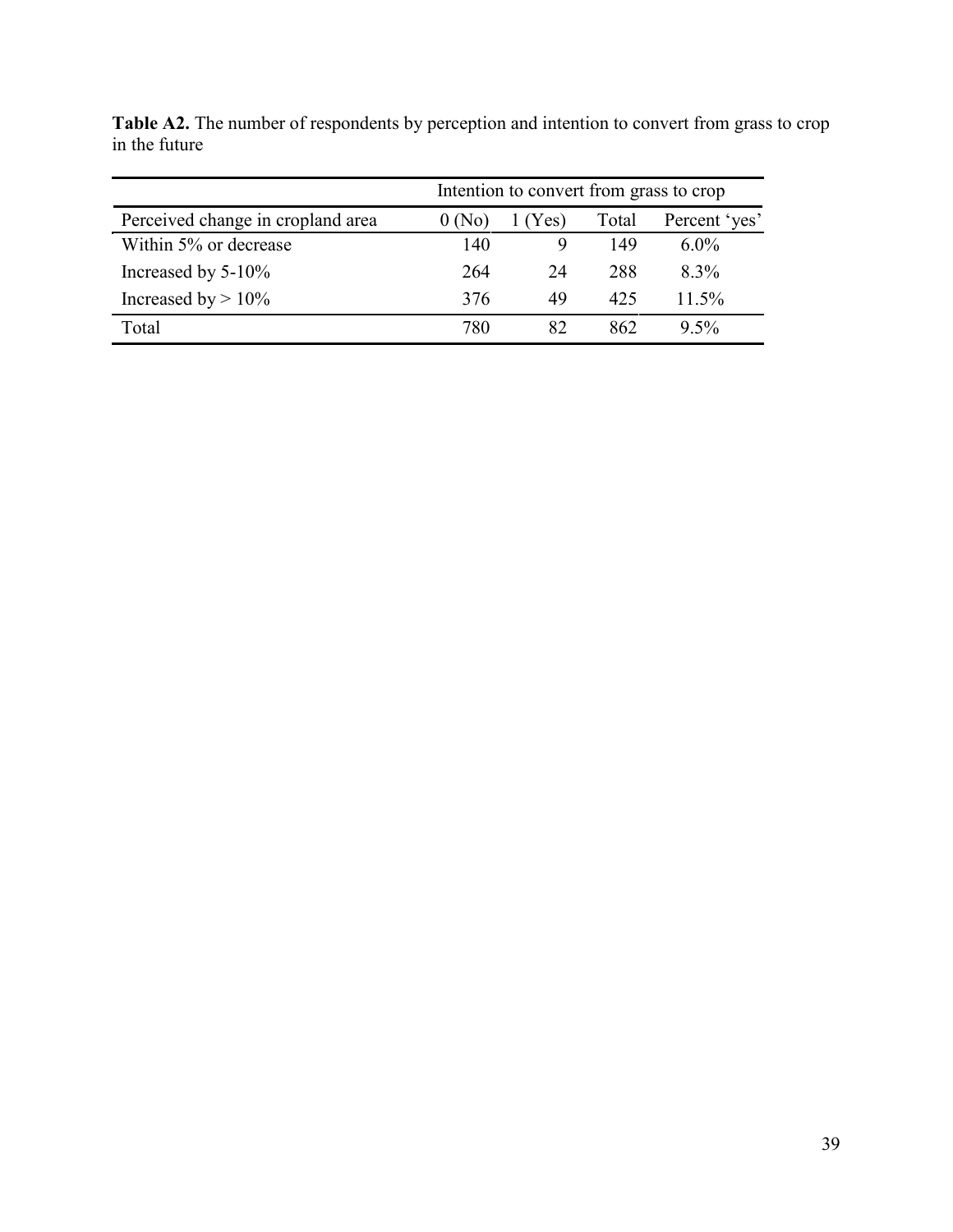|               |                          | Impact on agricultural |       |       |                       | Impact on agricultural |       |
|---------------|--------------------------|------------------------|-------|-------|-----------------------|------------------------|-------|
|               |                          | land use (own farm)    |       |       | land use (local area) |                        |       |
|               | Variable                 | $\overline{N}$         | Mean  | Std.  | N                     | Mean                   | Std.  |
|               |                          |                        |       | Dev.  |                       |                        | Dev.  |
| Markets       | Changing crop prices     | 1,010                  | 2.190 | 0.839 | 791                   | 2.747                  | 0.520 |
|               | Changing input prices    | 1,002                  | 2.079 | 0.823 | 785                   | 2.353                  | 0.703 |
|               | Availability of crop     | 1,003                  | 1.788 | 0.813 | 784                   | 2.125                  | 0.796 |
|               | insurance policies       |                        |       |       |                       |                        |       |
|               | Labor availability       | 1,004                  | 1.514 | 0.748 | 784                   | 1.658                  | 0.752 |
|               | problems                 |                        |       |       |                       |                        |       |
| Technology    | Availability of drought- | 1,004                  | 1.606 | 0.763 | 785                   | 1.781                  | 0.760 |
|               | tolerant seed            |                        |       |       |                       |                        |       |
|               | Development in pest      | 1,003                  | 1.838 | 0.800 | 784                   | 2.052                  | 0.752 |
|               | management practices     |                        |       |       |                       |                        |       |
|               | Improved crop yields     | 1,006                  | 2.114 | 0.795 | 786                   | 2.477                  | 0.664 |
|               | Development of           | 1,006                  | 1.941 | 0.833 | 783                   | 2.315                  | 0.737 |
|               | efficient cropping       |                        |       |       |                       |                        |       |
|               | equipment                |                        |       |       |                       |                        |       |
| Environmental | Improving wildlife       | 1,002                  | 1.416 | 0.657 | 781                   | 1.329                  | 0.578 |
|               | habitat                  |                        |       |       |                       |                        |       |
|               | Changing                 | 1,007                  | 1.766 | 0.810 | 783                   | 1.849                  | 0.790 |
|               | weather/climate patterns |                        |       |       |                       |                        |       |

**Table A3.** Summary of the impact ranking of different factors in own land use decisions versus in neighborhood land use changes (The ranking ranges from 1 to 5 with 5 being "Great Impact" and 1 being "No Impact".)

Note: All differences save one are significance at the 1% level. The difference for changing climate patterns is not significant at the 10% level.